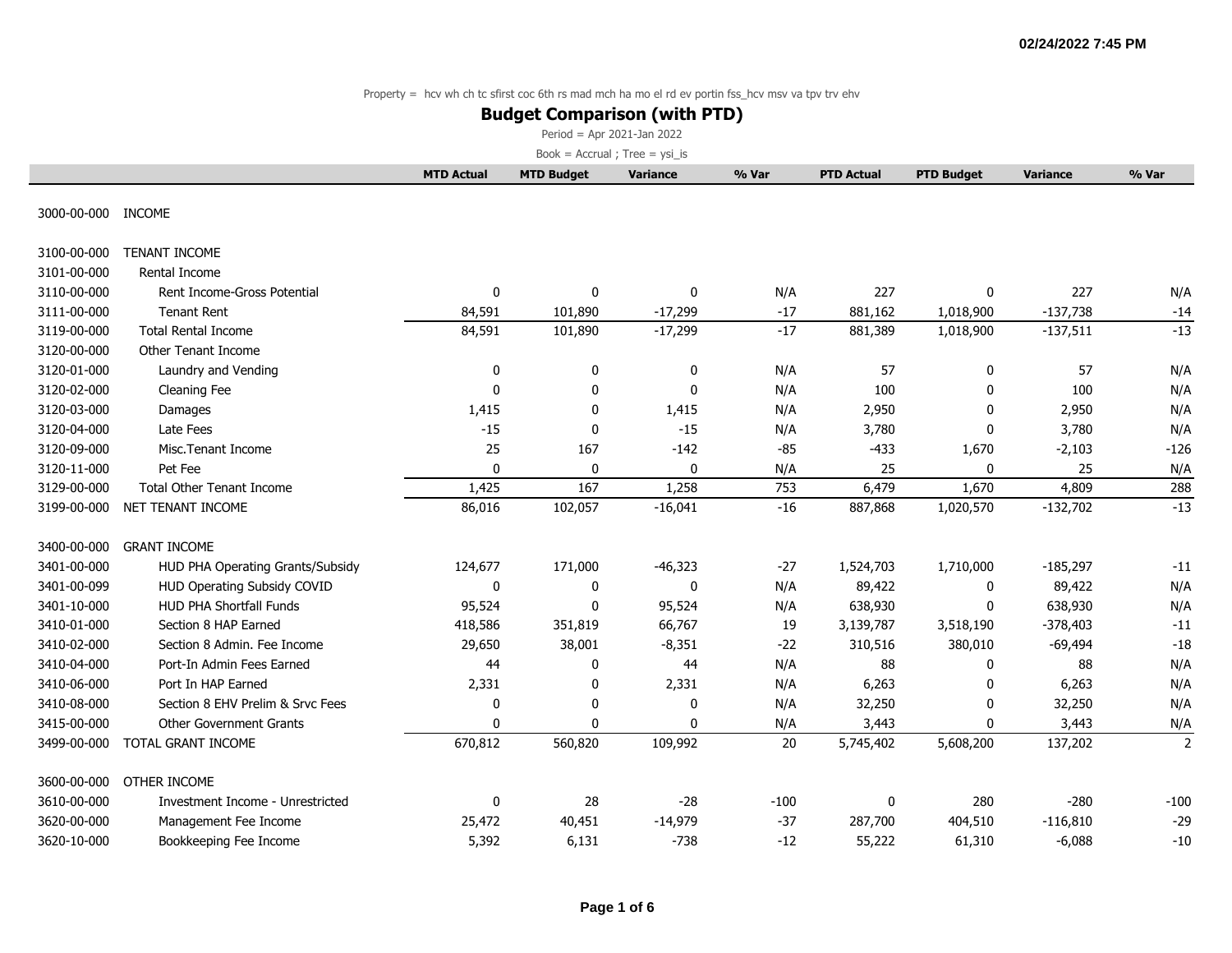### **Budget Comparison (with PTD)**

Period = Apr 2021-Jan 2022

|             |                                          | <b>MTD Actual</b> | <b>MTD Budget</b> | <b>Variance</b> | % Var  | <b>PTD Actual</b> | <b>PTD Budget</b> | <b>Variance</b> | % Var  |
|-------------|------------------------------------------|-------------------|-------------------|-----------------|--------|-------------------|-------------------|-----------------|--------|
| 3620-20-000 | Asset Management Fee Income              | 3,240             | 3,460             | $-220$          | -6     | 35,000            | 34,600            | 400             | 1      |
| 3640-00-000 | Fraud Recovery - HAP                     | $\mathbf{0}$      | 200               | $-200$          | $-100$ | 1,411             | 2,000             | $-589$          | $-29$  |
| 3650-00-000 | Miscellaneous Other Income               | 2,750             | 2,833             | $-83$           | $-3$   | 29,883            | 28,330            | 1,553           |        |
| 3660-00-000 | <b>Operating Transfers IN</b>            | $\mathbf{0}$      | 21,370            | $-21,370$       | $-100$ | 0                 | 213,700           | $-213,700$      | $-100$ |
| 3699-00-000 | TOTAL OTHER INCOME                       | 36,854            | 74,473            | $-37,619$       | $-51$  | 409,217           | 744,730           | $-335,513$      | $-45$  |
| 3999-00-000 | <b>TOTAL INCOME</b>                      | 793,682           | 737,350           | 56,332          | 8      | 7,042,487         | 7,373,500         | $-331,013$      | $-4$   |
| 4000-00-000 | <b>EXPENSES</b>                          |                   |                   |                 |        |                   |                   |                 |        |
| 4100-00-000 | <b>ADMINISTRATIVE</b>                    |                   |                   |                 |        |                   |                   |                 |        |
| 4100-99-000 | <b>Administrative Salaries</b>           |                   |                   |                 |        |                   |                   |                 |        |
| 4110-00-000 | <b>Administrative Salaries</b>           | 47,746            | 66,207            | 18,461          | 28     | 538,245           | 662,070           | 123,825         | 19     |
| 4110-00-900 | Administrative Salaries - Contra Account | $\mathbf 0$       | 0                 | $\mathbf 0$     | N/A    | $-125,404$        | $\mathbf 0$       | 125,404         | N/A    |
| 4110-04-000 | Employee Benefit FICA - Admin            | 4,831             | 16,597            | 11,766          | 71     | 44,868            | 165,970           | 121,102         | 73     |
| 4110-04-900 | Emp Benefit FICA - Admin - Contra Accour | $\mathbf 0$       | 0                 | $\mathbf 0$     | N/A    | $-4,062$          | 0                 | 4,062           | N/A    |
| 4110-05-000 | Employee Insurance - Admin               | 6,606             | 0                 | $-6,606$        | N/A    | 65,662            | $\mathbf{0}$      | $-65,662$       | N/A    |
| 4110-06-000 | Retirement - Admin                       | 0                 | 0                 | 0               | N/A    | 3,786             | $\mathbf{0}$      | $-3,786$        | N/A    |
| 4110-07-000 | Unemployment Insurance - Admin           | $\Omega$          | 0                 | $\Omega$        | N/A    | 1,805             | $\mathbf{0}$      | $-1,805$        | N/A    |
| 4110-08-000 | Disability - Admin                       | 190               | 0                 | $-190$          | N/A    | 2,321             | 0                 | $-2,321$        | N/A    |
| 4110-09-000 | Fitness - Admin                          | 0                 | 0                 | 0               | N/A    | 195               | 0                 | $-195$          | N/A    |
| 4110-10-000 | Workers Comp - Admin                     | 742               | 901               | 159             | 18     | 10,570            | 9,010             | $-1,560$        | $-17$  |
| 4110-99-000 | <b>Total Administrative Salaries</b>     | 60,116            | 83,705            | 23,589          | 28     | 537,985           | 837,050           | 299,065         | 36     |
| 4130-00-000 | Legal Expense                            |                   |                   |                 |        |                   |                   |                 |        |
| 4130-02-000 | Criminal Background Checks               | 490               | 0                 | $-490$          | N/A    | 682               | 0                 | $-682$          | N/A    |
| 4130-03-000 | <b>Tenant Screening</b>                  | $\mathbf 0$       | $\mathbf{0}$      | $\Omega$        | N/A    | 4,127             | $\Omega$          | $-4,127$        | N/A    |
| 4130-04-000 | General Legal Expense                    | 268               | 5,466             | 5,198           | 95     | 11,968            | 54,660            | 42,692          | 78     |
| 4131-00-000 | <b>Total Legal Expense</b>               | 758               | 5,466             | 4,708           | 86     | 16,777            | 54,660            | 37,883          | 69     |
| 4139-00-000 | Other Admin Expenses                     |                   |                   |                 |        |                   |                   |                 |        |
| 4140-00-000 | <b>Staff Training</b>                    | 4,280             | 2,503             | $-1,777$        | $-71$  | 14,332            | 25,030            | 10,698          | 43     |
| 4140-00-099 | Staff Training COVID                     | 0                 | 0                 | $\mathbf 0$     | N/A    | 1,191             | 0                 | $-1,191$        | N/A    |
| 4150-00-000 | Travel                                   | 0                 | 104               | 104             | 100    | 3,625             | 1,040             | $-2,585$        | $-249$ |
| 4171-00-000 | <b>Auditing Fees</b>                     | $\Omega$          | 0                 | $\mathbf 0$     | N/A    | 0                 | 18,994            | 18,994          | 100    |
| 4172-00-000 | Port Out Admin Fee Paid                  | 94                | 0                 | $-94$           | N/A    | 980               | 0                 | $-980$          | N/A    |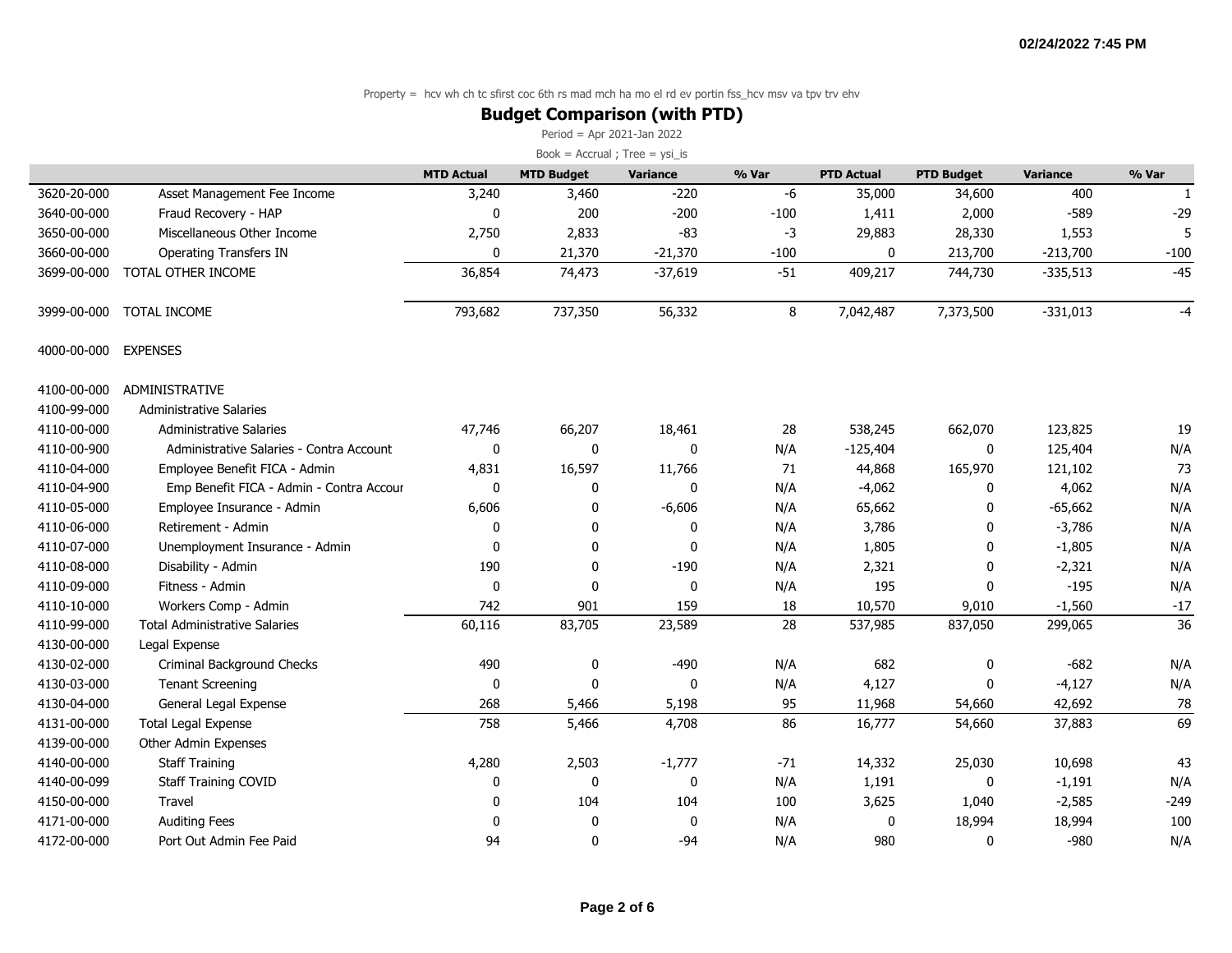### **Budget Comparison (with PTD)**

Period = Apr 2021-Jan 2022

|             |                                           | <b>MTD Actual</b> | <b>MTD Budget</b> | <b>Variance</b> | % Var | <b>PTD Actual</b> | <b>PTD Budget</b> | <b>Variance</b> | % Var |
|-------------|-------------------------------------------|-------------------|-------------------|-----------------|-------|-------------------|-------------------|-----------------|-------|
| 4173-10-000 | Management Fee                            | 25,472            | 31,904            | 6,432           | 20    | 287,700           | 319,040           | 31,340          | 10    |
| 4173-20-000 | Bookkeeping Fee                           | 5,402             | 6,135             | 732             | 12    | 55,322            | 61,350            | 6,028           | 10    |
| 4173-30-000 | Asset Management Fee                      | 3,230             | 3,460             | 230             | 7     | 34,900            | 34,600            | $-300$          | $-1$  |
| 4180-00-000 | Office Rent                               | 2,750             | 3,050             | 300             | 10    | 5,450             | 30,500            | 25,050          | 82    |
| 4182-00-000 | Consultants                               | 814               | 6,127             | 5,313           | 87    | 29,963            | 61,270            | 31,307          | 51    |
| 4182-00-099 | <b>Contract Services COVID</b>            | 0                 | 0                 | 0               | N/A   | 2,501             | $\Omega$          | $-2,501$        | N/A   |
| 4183-00-000 | <b>Professional Meetings</b>              | $\mathbf{0}$      | $\Omega$          | 0               | N/A   | 1,172             | $\mathbf 0$       | $-1,172$        | N/A   |
| 4189-00-000 | <b>Total Other Admin Expenses</b>         | 42,042            | 53,283            | 11,241          | 21    | 437,135           | 551,824           | 114,689         | 21    |
| 4190-00-000 | Miscellaneous Admin Expenses              |                   |                   |                 |       |                   |                   |                 |       |
| 4190-01-000 | Membership and Fees                       | 619               | 575               | $-44$           | -8    | 3,951             | 5,750             | 1,799           | 31    |
| 4190-02-000 | Publications                              | $\mathbf{0}$      | 0                 | 0               | N/A   | 82                | $\mathbf 0$       | $-82$           | N/A   |
| 4190-03-000 | Advertising                               | $\mathbf{0}$      | 363               | 363             | 100   | 1,212             | 3,630             | 2,418           | 67    |
| 4190-04-000 | <b>Office Supplies</b>                    | 360               | 1,221             | 861             | 71    | 8,508             | 12,210            | 3,702           | 30    |
| 4190-04-099 | Office Supplies COVID                     | $\mathbf 0$       | 0                 | 0               | N/A   | 5,285             | 0                 | $-5,285$        | N/A   |
| 4190-07-000 | Telecom & Cell Services                   | 751               | 3,017             | 2,266           | 75    | 10,078            | 30,170            | 20,092          | 67    |
| 4190-08-000 | Postage                                   | 678               | 1,102             | 424             | 39    | 10,536            | 11,020            | 484             | 4     |
| 4190-09-000 | Software Liscense Fees                    | 15                | 0                 | $-15$           | N/A   | 2,145             | $\mathbf 0$       | $-2,145$        | N/A   |
| 4190-10-000 | Copy & Print Services                     | 0                 | 1,047             | 1,047           | 100   | 8,886             | 10,470            | 1,584           | 15    |
| 4190-11-000 | <b>Printer Supplies</b>                   | $\mathbf{0}$      | 0                 | 0               | N/A   | 228               | 0                 | $-228$          | N/A   |
| 4190-12-000 | Software/IT                               | $\mathbf{0}$      | 0                 | 0               | N/A   | 99                | $\Omega$          | -99             | N/A   |
| 4190-13-000 | Network & Broadband Services              | 3,849             | 0                 | $-3,849$        | N/A   | 36,647            | n                 | $-36,647$       | N/A   |
| 4190-18-000 | Small Office Equipment                    | $\mathbf{0}$      | 0                 | 0               | N/A   | 1,319             | $\Omega$          | $-1,319$        | N/A   |
| 4190-19-000 | TV/Cable                                  | 0                 | 3,138             | 3,138           | 100   | $\mathbf 0$       | 31,380            | 31,380          | 100   |
| 4190-20-000 | Bank & Service Fees                       | $\mathbf 0$       | 0                 | 0               | N/A   | 17,620            | 0                 | $-17,620$       | N/A   |
| 4190-22-000 | Other Misc Admin Expenses                 | 310               | 558               | 248             | 44    | 5,395             | 5,580             | 185             | 3     |
| 4191-00-000 | <b>Total Miscellaneous Admin Expenses</b> | 6,581             | 11,021            | 4,440           | 40    | 111,990           | 110,210           | $-1,780$        | $-2$  |
| 4199-00-000 | TOTAL ADMINISTRATIVE EXPENSES             | 109,497           | 153,475           | 43,978          | 29    | 1,103,887         | 1,553,744         | 449,857         | 29    |
| 4200-00-000 | <b>TENANT SERVICES</b>                    |                   |                   |                 |       |                   |                   |                 |       |
| 4220-01-000 | Other Tenant Svcs.                        | 63                | 0                 | $-63$           | N/A   | 38,014            | $\mathbf 0$       | $-38,014$       | N/A   |
| 4230-00-000 | <b>Tenant Services Contract Costs</b>     | 0                 | 4,886             | 4,886           | 100   | $\mathbf 0$       | 48,860            | 48,860          | 100   |
| 4230-01-000 | <b>Tenant Relocation</b>                  | 0                 | 0                 | 0               | N/A   | 13,113            | $\mathbf 0$       | $-13,113$       | N/A   |
| 4299-00-000 | TOTAL TENANT SERVICES EXPENSES            | 63                | 4,886             | 4,823           | 99    | 51,127            | 48,860            | $-2,267$        | $-5$  |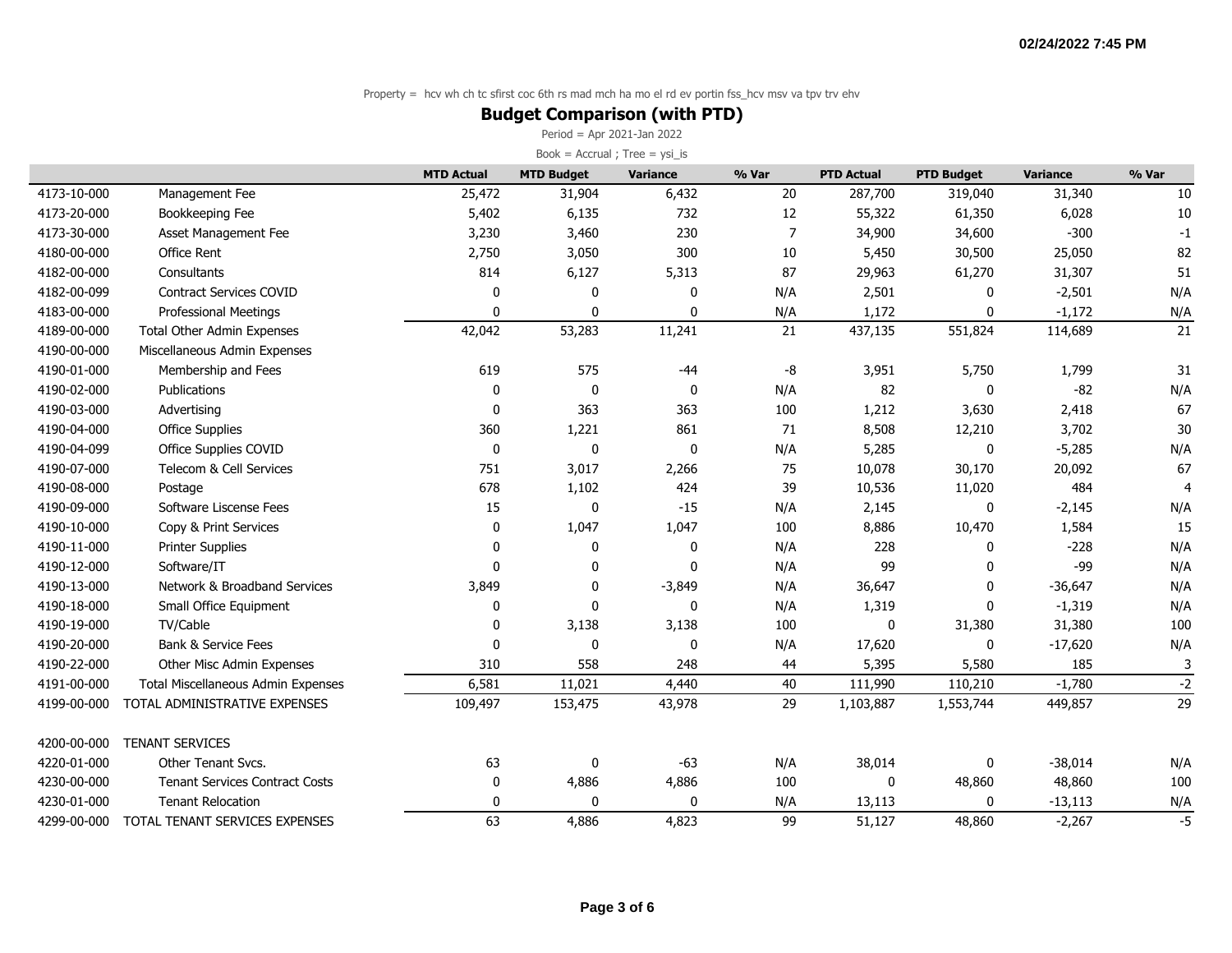### **Budget Comparison (with PTD)**

Period = Apr 2021-Jan 2022

|             |                                      | <b>MTD Actual</b> | <b>MTD Budget</b> | <b>Variance</b> | % Var  | <b>PTD Actual</b> | <b>PTD Budget</b> | <b>Variance</b> | % Var          |
|-------------|--------------------------------------|-------------------|-------------------|-----------------|--------|-------------------|-------------------|-----------------|----------------|
| 4300-00-000 | UTILITIES                            |                   |                   |                 |        |                   |                   |                 |                |
| 4310-00-000 | Water                                | 13,960            | 17,301            | 3,341           | 19     | 138,879           | 173,010           | 34,131          | 20             |
| 4320-00-000 | Electricity                          | 21,270            | 24,385            | 3,115           | 13     | 233,701           | 243,850           | 10,149          | $\overline{4}$ |
| 4330-00-000 | Gas                                  | 27,256            | 11,489            | $-15,767$       | $-137$ | 127,600           | 114,890           | $-12,710$       | $-11$          |
| 4340-00-000 | Garbage/Trash Removal                | 7,026             | 6,797             | $-229$          | -3     | 69,681            | 67,970            | $-1,711$        | $-3$           |
| 4390-00-000 | Sewer                                | 20,413            | 23,835            | 3,422           | 14     | 185,175           | 238,350           | 53,175          | 22             |
| 4395-00-000 | Stormwater Tax                       | 0                 | 1,602             | 1,602           | 100    | 16,013            | 16,020            | 7               | $\pmb{0}$      |
| 4399-00-000 | TOTAL UTILITY EXPENSES               | 89,926            | 85,409            | $-4,517$        | $-5$   | 771,048           | 854,090           | 83,042          | 10             |
| 4400-00-000 | MAINTENANCE AND OPERATIONS           |                   |                   |                 |        |                   |                   |                 |                |
| 4400-10-000 | General Maint Expense                |                   |                   |                 |        |                   |                   |                 |                |
| 4410-00-000 | <b>Maintenance Salaries</b>          | 42,697            | 45,363            | 2,666           | 6      | 473,664           | 453,630           | $-20,034$       | $-4$           |
| 4410-05-000 | FICA - Maintenance                   | 4,473             | 12,866            | 8,393           | 65     | 37,062            | 128,660           | 91,598          | 71             |
| 4410-06-000 | Employee Insurance - Maintenance     | 4,043             | 0                 | $-4,043$        | N/A    | 54,881            | 0                 | $-54,881$       | N/A            |
| 4410-07-000 | Retirement - Maintenance             | 0                 | 0                 | 0               | N/A    | 1,202             | 0                 | $-1,202$        | N/A            |
| 4410-08-000 | Unemployment Insurance - Maintenance | 0                 | 0                 | 0               | N/A    | 1,356             | $\mathbf{0}$      | $-1,356$        | N/A            |
| 4410-09-000 | Disability - Maintenance             | 49                | 0                 | $-49$           | N/A    | 782               | 0                 | $-782$          | N/A            |
| 4410-10-000 | Fitness - Maintenance                | 98                | 0                 | $-98$           | N/A    | 552               | $\mathbf{0}$      | $-552$          | N/A            |
| 4410-11-000 | Workers Comp - Maintenance           | 509               | 617               | 108             | 18     | 3,560             | 6,170             | 2,610           | 42             |
| 4411-00-000 | <b>Maintenace Uniforms</b>           | $\mathbf{0}$      | 0                 | 0               | N/A    | 4,426             | 0                 | $-4,426$        | N/A            |
| 4419-00-000 | <b>Total General Maint Expense</b>   | 51,869            | 58,846            | 6,977           | 12     | 577,485           | 588,460           | 10,975          | $\overline{2}$ |
| 4420-00-000 | <b>Materials</b>                     |                   |                   |                 |        |                   |                   |                 |                |
| 4420-01-000 | Supplies - Grounds                   | 709               | 1,669             | 960             | 58     | 3,650             | 16,690            | 13,040          | 78             |
| 4420-02-000 | Supplies-Appliance                   | $\mathbf 0$       | 0                 | 0               | N/A    | 2,346             | 0                 | $-2,346$        | N/A            |
| 4420-03-000 | Supplies-Decorating/Painting         | $\mathbf 0$       | 939               | 939             | 100    | 14,499            | 9,390             | $-5,109$        | $-54$          |
| 4420-04-000 | Supplies-Electrical                  | 9                 | 283               | 274             | 97     | 8,313             | 2,830             | $-5,483$        | $-194$         |
| 4420-05-000 | Supplies-Exterminating               | $\mathbf 0$       | 100               | 100             | 100    | 705               | 1,000             | 295             | 30             |
| 4420-06-000 | Supplies-Janitorial/Cleaning         | 689               | 554               | $-135$          | $-24$  | 5,298             | 5,540             | 242             | $\overline{4}$ |
| 4420-07-000 | Supplies-Maint/Repairs               | 1,354             | 5,756             | 4,402           | 76     | 71,796            | 57,560            | $-14,236$       | $-25$          |
| 4420-08-000 | Supplies-Plumbing                    | 6,593             | 3,992             | $-2,601$        | $-65$  | 33,580            | 39,920            | 6,340           | 16             |
| 4420-09-000 | Tools and Equipment                  | 42                | 0                 | $-42$           | N/A    | 10,628            | 0                 | $-10,628$       | N/A            |
| 4420-10-000 | Maintenance Paper/Supplies           | 0                 | 0                 | 0               | N/A    | $\overline{4}$    | 0                 | -4              | N/A            |
| 4420-11-000 | Supplies-Turn                        | $\mathbf{0}$      | 468               | 468             | 100    | 1,871             | 4,680             | 2,809           | 60             |
| 4420-13-000 | Supplies - HVAC                      | 545               | 142               | $-403$          | $-284$ | 7,729             | 1,420             | $-6,309$        | $-444$         |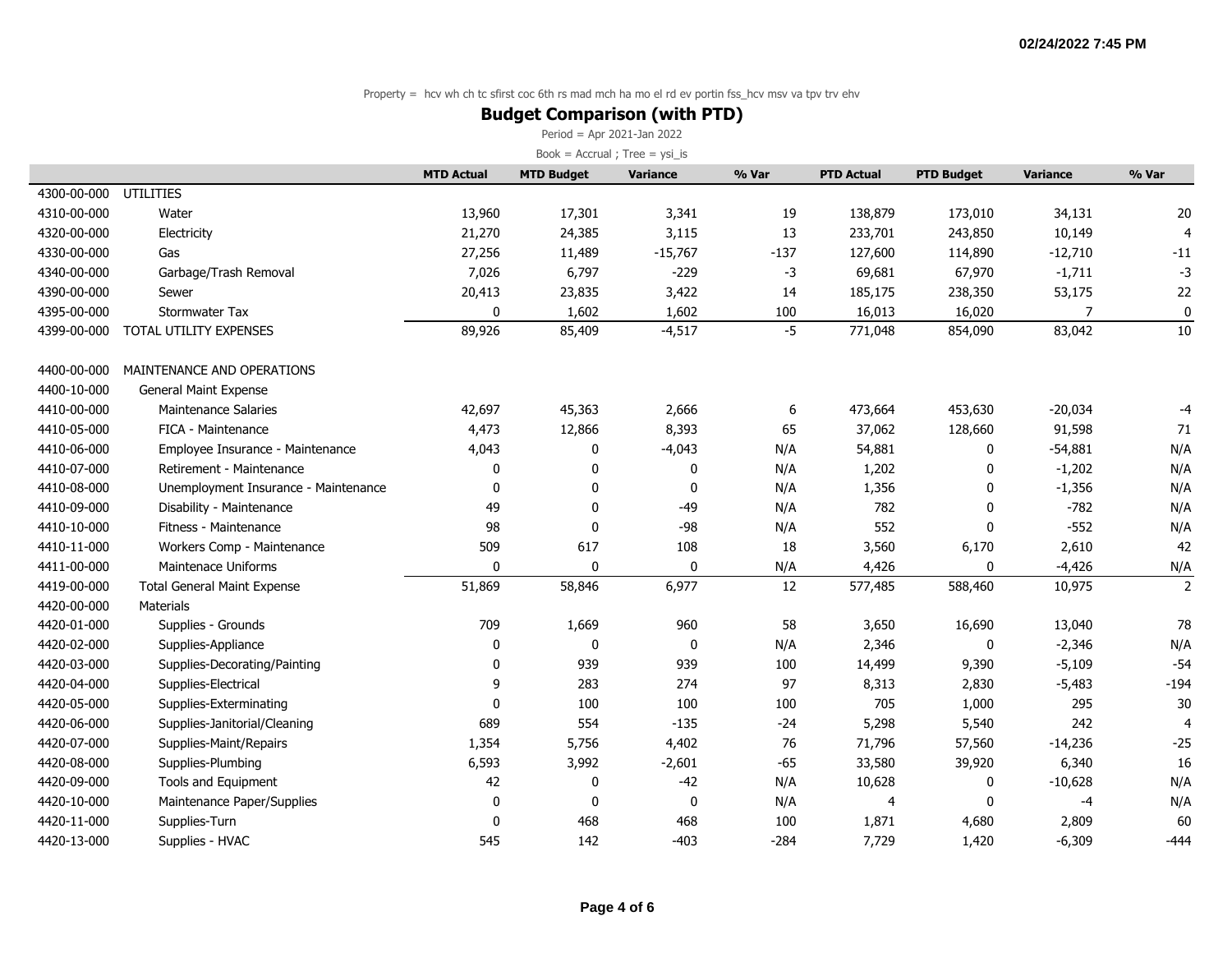### **Budget Comparison (with PTD)**

Period = Apr 2021-Jan 2022

Book =  $Accrual$ ; Tree =  $ysi_is$ 

|             |                                  | <b>MTD Actual</b> | <b>MTD Budget</b> | Variance     | % Var  | <b>PTD Actual</b> | <b>PTD Budget</b> | <b>Variance</b> | % Var          |
|-------------|----------------------------------|-------------------|-------------------|--------------|--------|-------------------|-------------------|-----------------|----------------|
| 4422-01-000 | Vehicle-Gas & Oil                | 2,036             | $\mathbf{0}$      | $-2,036$     | N/A    | 15,005            | $\mathbf{0}$      | $-15,005$       | N/A            |
| 4429-00-000 | <b>Total Materials</b>           | 11,978            | 13,903            | 1,925        | 14     | 175,423           | 139,030           | $-36,393$       | $-26$          |
| 4430-00-000 | <b>Contract Costs</b>            |                   |                   |              |        |                   |                   |                 |                |
| 4430-03-000 | Contract-Building Repairs        | 0                 | 4,191             | 4,191        | 100    | 0                 | 41,910            | 41,910          | 100            |
| 4430-06-000 | Contract-Electrical              | $\Omega$          | 250               | 250          | 100    | $\Omega$          | 2,500             | 2,500           | 100            |
| 4430-07-000 | <b>Contract-Pest Control</b>     | 3,541             | 4,759             | 1,218        | 26     | 47,662            | 47,590            | $-72$           | $\mathbf{0}$   |
| 4430-09-000 | Contract-Grounds                 | $\Omega$          | 0                 | 0            | N/A    | 42,132            | 0                 | $-42,132$       | N/A            |
| 4430-11-000 | Contract-Plumbing                | $\mathbf{0}$      | 1,693             | 1,693        | 100    | 5,809             | 16,930            | 11,121          | 66             |
| 4430-11-099 | Contract-Plumbing COVID          | 0                 | 0                 | 0            | N/A    | 1,533             | 0                 | $-1,533$        | N/A            |
| 4430-13-000 | Contract-HVAC                    | 0                 | 2,758             | 2,758        | 100    | 4,390             | 27,580            | 23,190          | 84             |
| 4430-14-000 | Contract-Vehicle Maintenance     | $\mathbf{0}$      | 0                 | 0            | N/A    | 8,831             | 0                 | $-8,831$        | N/A            |
| 4430-15-000 | Contract-Equipment Rental        | $\Omega$          | 0                 | $\Omega$     | N/A    | 31,500            | 0                 | $-31,500$       | N/A            |
| 4430-16-000 | Contract-Maintenance Consultants | $\Omega$          | 0                 | $\mathbf{0}$ | N/A    | 468               | 0                 | $-468$          | N/A            |
| 4430-17-000 | Contract-Elevator Monitoring     | 3,361             | 1,500             | $-1,861$     | $-124$ | 16,183            | 15,000            | $-1,183$        | -8             |
| 4430-18-000 | <b>Contract-Alarm Monitoring</b> | $\mathbf{0}$      | 488               | 488          | 100    | 3,860             | 4,880             | 1,020           | 21             |
| 4430-20-000 | <b>Answering Service</b>         | $\mathbf{0}$      | $\mathbf 0$       | $\mathbf{0}$ | N/A    | 191               | 0                 | $-191$          | N/A            |
| 4430-99-000 | Contract Costs-Other             | 325               | 1,305             | 980          | 75     | 3,156             | 13,050            | 9,894           | 76             |
| 4439-00-000 | <b>Total Contract Costs</b>      | 7,226             | 16,944            | 9,718        | 57     | 165,715           | 169,440           | 3,725           | $\overline{2}$ |
| 4499-00-000 | TOTAL MAINTENACE EXPENSES        | 71,073            | 89,693            | 18,620       | 21     | 918,622           | 896,930           | $-21,692$       | $-2$           |
| 4500-00-000 | <b>GENERAL EXPENSES</b>          |                   |                   |              |        |                   |                   |                 |                |
| 4510-10-000 | Property Insurance               | 4,442             | 4,067             | $-375$       | -9     | 42,287            | 40,670            | $-1,617$        | -4             |
| 4510-20-000 | Liability Insurance              | 1,461             | 1,642             | 181          | 11     | 11,530            | 16,420            | 4,890           | 30             |
| 4510-30-000 | Auto Insurance                   | 493               | 0                 | $-493$       | N/A    | 3,452             | 0                 | $-3,452$        | N/A            |
| 4510-50-000 | Other Business Insurance         | 270               | 0                 | $-270$       | N/A    | 1,893             | 0                 | $-1,893$        | N/A            |
| 4520-00-000 | Payments in Lieu of Taxes        | 0                 | 2,422             | 2,422        | 100    | 0                 | 24,220            | 24,220          | 100            |
| 4521-00-000 | Misc. Taxes/Liscenses/Insurance  | $\mathbf{0}$      | 457               | 457          | 100    | 1,195             | 4,570             | 3,375           | 74             |
| 4535-00-000 | Retiree Expense                  | 240               | 0                 | $-240$       | N/A    | 12,903            | 0                 | $-12,903$       | N/A            |
| 4570-00-000 | <b>Bad Debt-Tenant Rents</b>     | $-9,468$          | 1,531             | 10,999       | 718    | $-9,468$          | 15,310            | 24,778          | 162            |
| 4590-00-000 | Other General Expense            | 0                 | 0                 | 0            | N/A    | 234               | 0                 | $-234$          | N/A            |
| 4590-00-099 | Other General Expense COVID      | $\Omega$          | 0                 | $\mathbf 0$  | N/A    | 40,780            | $\Omega$          | $-40,780$       | N/A            |
| 4599-00-000 | TOTAL GENERAL EXPENSES           | $-2,562$          | 10,119            | 12,681       | 125    | 104,806           | 101,190           | $-3,616$        | $-4$           |

4700-00-000 HOUSING ASSISTANCE PAYMENTS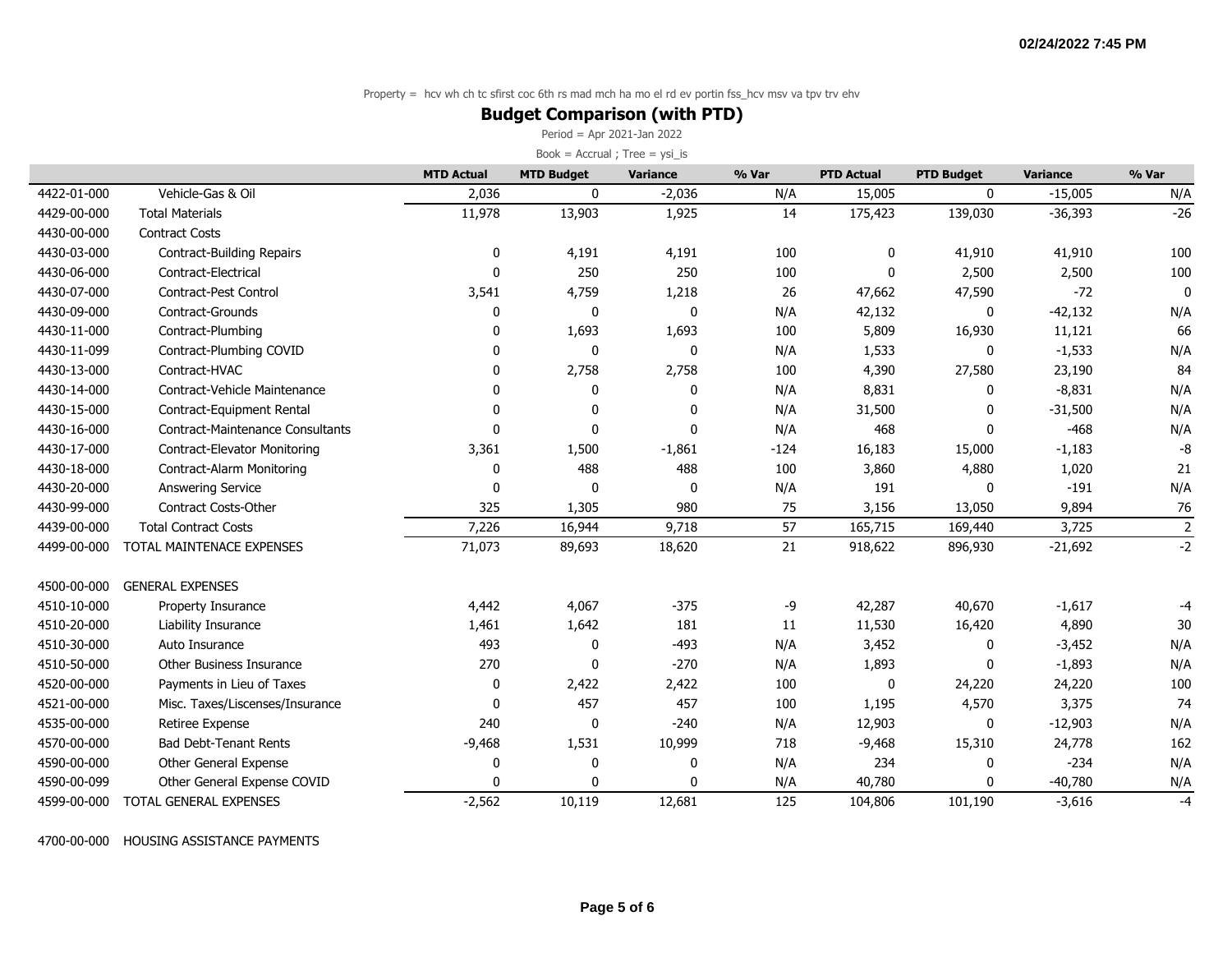### **Budget Comparison (with PTD)**

Period = Apr 2021-Jan 2022

|             |                                        | <b>MTD Actual</b> | <b>MTD Budget</b> | Variance | % Var  | <b>PTD Actual</b> | <b>PTD Budget</b> | <b>Variance</b> | % Var  |
|-------------|----------------------------------------|-------------------|-------------------|----------|--------|-------------------|-------------------|-----------------|--------|
| 4715-00-000 | Housing Assistance Payments            | 354,203           | 351,819           | $-2,384$ | $-1$   | 3,174,844         | 3,518,190         | 343,346         | 10     |
| 4715-01-000 | <b>Tenant Utility Payments-Voucher</b> | 1,817             | 0                 | $-1,817$ | N/A    | 19,648            | 0                 | -19,648         | N/A    |
| 4715-02-000 | Portable Out HAP Payments              | 1,736             | 0                 | $-1,736$ | N/A    | 17,638            | 0                 | $-17,638$       | N/A    |
| 4799-00-000 | TOTAL HOUSING ASSISTANCE PAYMENTS      | 357,756           | 351,819           | $-5,937$ | $-2$   | 3,212,130         | 3,518,190         | 306,060         | 9      |
| 4800-00-000 | <b>FINANCING EXPENSE</b>               |                   |                   |          |        |                   |                   |                 |        |
| 4851-00-000 | Interest Expense-Loan 1                | 70                | 0                 | $-70$    | N/A    | 842               | $\Omega$          | $-842$          | N/A    |
| 4899-00-000 | TOTAL FINANCING EXPENSES               | 70                | 0                 | $-70$    | N/A    | 842               | 0                 | $-842$          | N/A    |
| 5000-00-000 | NON-OPERATING ITEMS                    |                   |                   |          |        |                   |                   |                 |        |
| 5210-00-000 | Operating Transfers OUT                | 0                 | $-123$            | $-123$   | $-100$ | $\mathbf{0}$      | $-1,230$          | $-1,230$        | $-100$ |
| 5999-00-000 | TOTAL NON-OPERATING ITEMS              | $\mathbf{0}$      | $-123$            | $-123$   | $-100$ | 0                 | $-1,230$          | $-1,230$        | $-100$ |
| 8000-00-000 | <b>TOTAL EXPENSES</b>                  | 625,823           | 695,278           | 69,455   | 10     | 6,162,463         | 6,971,774         | 809,311         | 12     |
| 9000-00-000 | NET INCOME                             | 167,859           | 42,072            | 125,787  | 299    | 880,023           | 401,726           | 478,297         | 119    |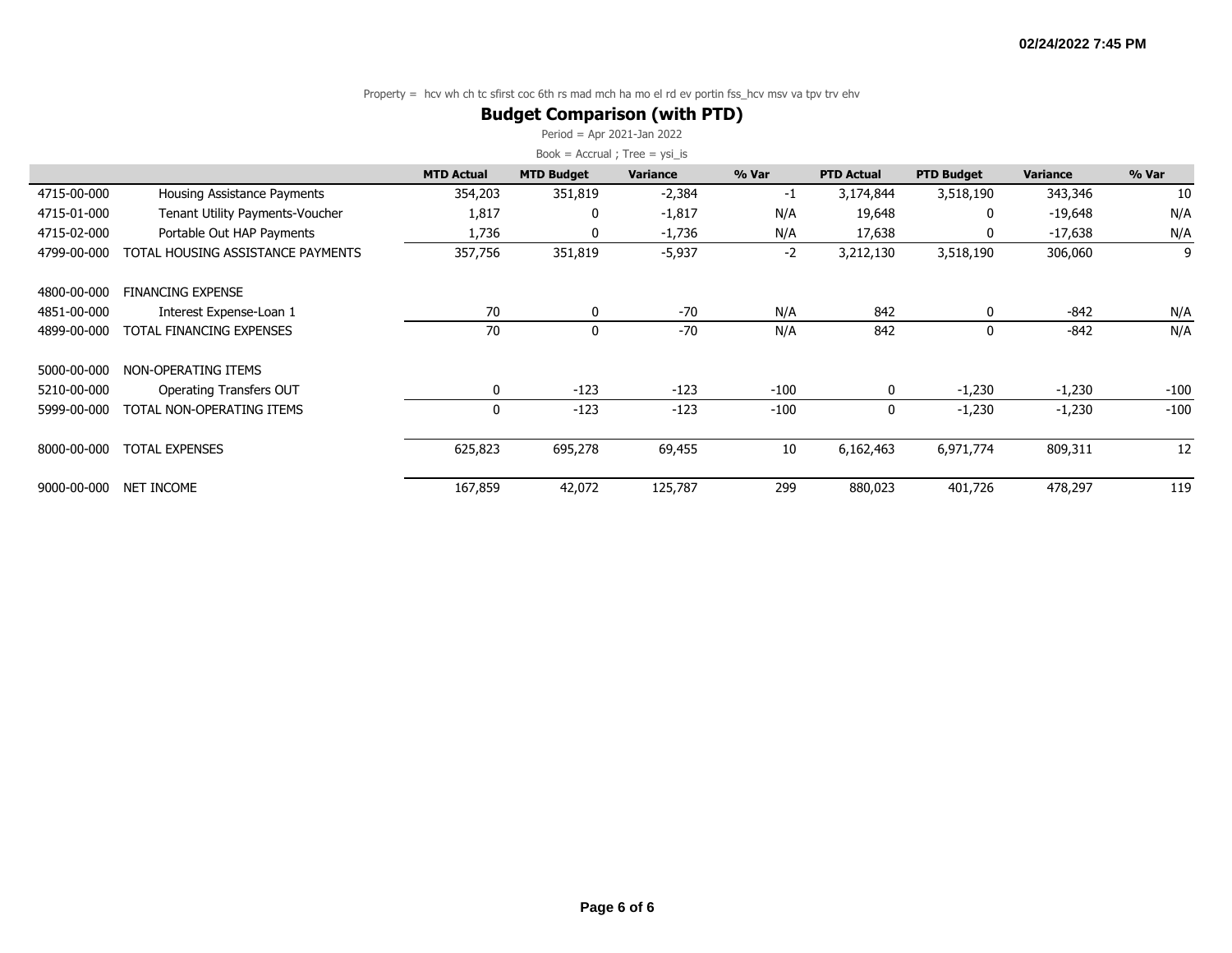Period = Apr 2021-Jan 2022

 $Book = Accrual ; Tree = ysi_is$ 

|                    |                                  | <b>MTD Actual</b> | <b>MTD Budget</b> | Variance     | % Var  | <b>PTD Actual</b> | <b>PTD Budget</b> | <b>Variance</b> | % Var  |
|--------------------|----------------------------------|-------------------|-------------------|--------------|--------|-------------------|-------------------|-----------------|--------|
| 3000-00-000 INCOME |                                  |                   |                   |              |        |                   |                   |                 |        |
|                    |                                  |                   |                   |              |        |                   |                   |                 |        |
| 3100-00-000        | <b>TENANT INCOME</b>             |                   |                   |              |        |                   |                   |                 |        |
| 3101-00-000        | Rental Income                    |                   |                   |              |        |                   |                   |                 |        |
| 3110-00-000        | Rent Income-Gross Potential      | 0                 | 0                 | 0            | N/A    | 227               | 0                 | 227             | N/A    |
| 3111-00-000        | <b>Tenant Rent</b>               | 84,591            | 101,890           | $-17,299$    | $-17$  | 881,162           | 1,018,900         | $-137,738$      | $-14$  |
| 3119-00-000        | <b>Total Rental Income</b>       | 84,591            | 101,890           | $-17,299$    | $-17$  | 881,389           | 1,018,900         | $-137,511$      | $-13$  |
| 3120-00-000        | Other Tenant Income              |                   |                   |              |        |                   |                   |                 |        |
| 3120-01-000        | Laundry and Vending              | 0                 | 0                 | $\mathbf 0$  | N/A    | 57                | $\mathbf 0$       | 57              | N/A    |
| 3120-02-000        | Cleaning Fee                     | 0                 | $\mathbf 0$       | $\mathbf 0$  | N/A    | 100               | $\mathbf 0$       | 100             | N/A    |
| 3120-03-000        | Damages                          | 1,415             | 0                 | 1,415        | N/A    | 2,950             | 0                 | 2,950           | N/A    |
| 3120-04-000        | Late Fees                        | $-15$             | 0                 | $-15$        | N/A    | 3,780             | $\mathbf{0}$      | 3,780           | N/A    |
| 3120-09-000        | Misc. Tenant Income              | 25                | 167               | $-142$       | $-85$  | $-433$            | 1,670             | $-2,103$        | $-126$ |
| 3120-11-000        | Pet Fee                          | $\mathbf 0$       | $\mathbf 0$       | $\mathbf 0$  | N/A    | 25                | $\mathbf 0$       | 25              | N/A    |
| 3129-00-000        | <b>Total Other Tenant Income</b> | 1,425             | 167               | 1,258        | 753    | 6,479             | 1,670             | 4,809           | 288    |
| 3199-00-000        | NET TENANT INCOME                | 86,016            | 102,057           | $-16,041$    | $-16$  | 887,868           | 1,020,570         | $-132,702$      | $-13$  |
| 3400-00-000        | <b>GRANT INCOME</b>              |                   |                   |              |        |                   |                   |                 |        |
| 3401-00-000        | HUD PHA Operating Grants/Subsidy | 124,677           | 171,000           | $-46,323$    | $-27$  | 1,524,703         | 1,710,000         | $-185,297$      | $-11$  |
| 3401-00-099        | HUD Operating Subsidy COVID      | 0                 | 0                 | 0            | N/A    | 20,757            | 0                 | 20,757          | N/A    |
| 3401-10-000        | <b>HUD PHA Shortfall Funds</b>   | 95,524            | 0                 | 95,524       | N/A    | 638,930           | $\Omega$          | 638,930         | N/A    |
| 3415-00-000        | <b>Other Government Grants</b>   | 0                 | 0                 | $\mathbf{0}$ | N/A    | 3,443             | $\mathbf{0}$      | 3,443           | N/A    |
| 3499-00-000        | TOTAL GRANT INCOME               | 220,201           | 171,000           | 49,201       | 29     | 2,187,834         | 1,710,000         | 477,834         | 28     |
| 3600-00-000        | OTHER INCOME                     |                   |                   |              |        |                   |                   |                 |        |
| 3610-00-000        | Investment Income - Unrestricted | $\mathbf{0}$      | 3                 | $-3$         | $-100$ | 0                 | 30                | $-30$           | $-100$ |
| 3650-00-000        | Miscellaneous Other Income       | 2,750             | 2,833             | $-83$        | $-3$   | 27,500            | 28,330            | $-830$          | $-3$   |
| 3660-00-000        | <b>Operating Transfers IN</b>    | 0                 | 21,370            | $-21,370$    | $-100$ | 0                 | 213,700           | $-213,700$      | $-100$ |
| 3699-00-000        | TOTAL OTHER INCOME               | 2,750             | 24,206            | $-21,456$    | $-89$  | 27,500            | 242,060           | $-214,560$      | $-89$  |
| 3999-00-000        | <b>TOTAL INCOME</b>              | 308,967           | 297,263           | 11,704       | 4      | 3,103,201         | 2,972,630         | 130,571         | 4      |

4000-00-000 EXPENSES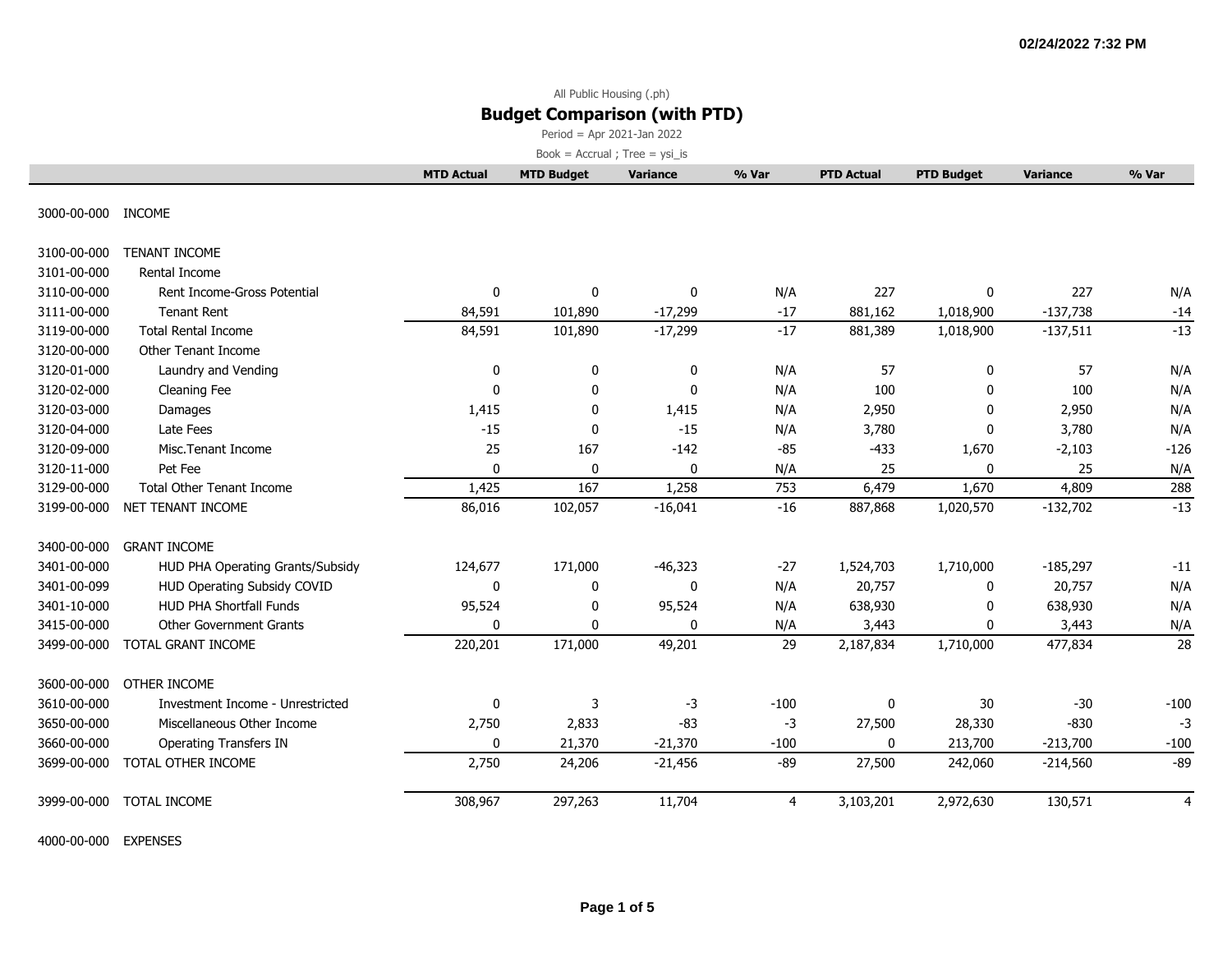Period = Apr 2021-Jan 2022

|             |                                      | <b>MTD Actual</b> | <b>MTD Budget</b> | <b>Variance</b> | % Var          | <b>PTD Actual</b> | <b>PTD Budget</b> | <b>Variance</b> | % Var  |
|-------------|--------------------------------------|-------------------|-------------------|-----------------|----------------|-------------------|-------------------|-----------------|--------|
|             |                                      |                   |                   |                 |                |                   |                   |                 |        |
| 4100-00-000 | ADMINISTRATIVE                       |                   |                   |                 |                |                   |                   |                 |        |
| 4100-99-000 | <b>Administrative Salaries</b>       |                   |                   |                 |                |                   |                   |                 |        |
| 4110-00-000 | <b>Administrative Salaries</b>       | 15,214            | 21,671            | 6,457           | 30             | 194,316           | 216,710           | 22,394          | 10     |
| 4110-04-000 | Employee Benefit FICA - Admin        | 1,544             | 6,295             | 4,751           | 75             | 14,741            | 62,950            | 48,209          | 77     |
| 4110-05-000 | Employee Insurance - Admin           | 2,682             | 0                 | $-2,682$        | N/A            | 32,983            | 0                 | $-32,983$       | N/A    |
| 4110-06-000 | Retirement - Admin                   | 0                 | 0                 | 0               | N/A            | 937               | $\mathbf{0}$      | $-937$          | N/A    |
| 4110-07-000 | Unemployment Insurance - Admin       | $\mathbf 0$       | $\mathbf 0$       | 0               | N/A            | 885               | $\mathbf{0}$      | $-885$          | N/A    |
| 4110-08-000 | Disability - Admin                   | 77                | 0                 | $-77$           | N/A            | 798               | $\Omega$          | $-798$          | N/A    |
| 4110-09-000 | Fitness - Admin                      | $\mathbf 0$       | $\mathbf 0$       | 0               | N/A            | 195               | $\mathbf{0}$      | $-195$          | N/A    |
| 4110-10-000 | Workers Comp - Admin                 | 243               | 296               | 53              | 18             | 5,772             | 2,960             | $-2,812$        | $-95$  |
| 4110-99-000 | <b>Total Administrative Salaries</b> | 19,759            | 28,262            | 8,503           | 30             | 250,628           | 282,620           | 31,992          | 11     |
| 4130-00-000 | Legal Expense                        |                   |                   |                 |                |                   |                   |                 |        |
| 4130-02-000 | Criminal Background Checks           | 18                | 0                 | $-18$           | N/A            | 105               | 0                 | $-105$          | N/A    |
| 4130-03-000 | <b>Tenant Screening</b>              | $\mathbf 0$       | $\mathbf 0$       | 0               | N/A            | 158               | $\Omega$          | $-158$          | N/A    |
| 4130-04-000 | General Legal Expense                | 106               | 3,670             | 3,564           | 97             | 1,914             | 36,700            | 34,786          | 95     |
| 4131-00-000 | <b>Total Legal Expense</b>           | 124               | 3,670             | 3,546           | 97             | 2,177             | 36,700            | 34,523          | 94     |
| 4139-00-000 | Other Admin Expenses                 |                   |                   |                 |                |                   |                   |                 |        |
| 4140-00-000 | <b>Staff Training</b>                | 950               | 1,587             | 637             | 40             | 8,357             | 15,870            | 7,513           | 47     |
| 4150-00-000 | Travel                               | $\mathbf 0$       | 62                | 62              | 100            | 3,334             | 620               | $-2,714$        | $-438$ |
| 4171-00-000 | <b>Auditing Fees</b>                 | 0                 | 0                 | 0               | N/A            | 0                 | 13,294            | 13,294          | 100    |
| 4173-10-000 | Management Fee                       | 19,590            | 25,720            | 6,130           | 24             | 226,668           | 257,200           | 30,532          | 12     |
| 4173-20-000 | Bookkeeping Fee                      | 2,140             | 2,556             | 416             | 16             | 24,745            | 25,560            | 815             | 3      |
| 4173-30-000 | Asset Management Fee                 | 3,230             | 3,460             | 230             | $\overline{7}$ | 34,900            | 34,600            | $-300$          | $-1$   |
| 4182-00-000 | Consultants                          | 550               | 710               | 160             | 22             | 6,176             | 7,100             | 924             | 13     |
| 4182-00-099 | <b>Contract Services COVID</b>       | $\Omega$          | 0                 | 0               | N/A            | 2,501             | 0                 | $-2,501$        | N/A    |
| 4183-00-000 | <b>Professional Meetings</b>         | $\mathbf{0}$      | $\mathbf 0$       | $\Omega$        | N/A            | 164               | 0                 | $-164$          | N/A    |
| 4189-00-000 | <b>Total Other Admin Expenses</b>    | 26,461            | 34,095            | 7,634           | 22             | 306,847           | 354,244           | 47,397          | 13     |
| 4190-00-000 | Miscellaneous Admin Expenses         |                   |                   |                 |                |                   |                   |                 |        |
| 4190-01-000 | Membership and Fees                  | 419               | 96                | $-323$          | $-336$         | 886               | 960               | 74              | 8      |
| 4190-03-000 | Advertising                          | $\mathbf 0$       | 350               | 350             | 100            | 700               | 3,500             | 2,800           | 80     |
| 4190-04-000 | <b>Office Supplies</b>               | 14                | 741               | 727             | 98             | 2,119             | 7,410             | 5,291           | $71\,$ |
| 4190-07-000 | Telecom & Cell Services              | 394               | 2,125             | 1,731           | 81             | 5,913             | 21,250            | 15,337          | 72     |
| 4190-08-000 | Postage                              | 339               | 535               | 196             | 37             | 5,708             | 5,350             | $-358$          | $-7$   |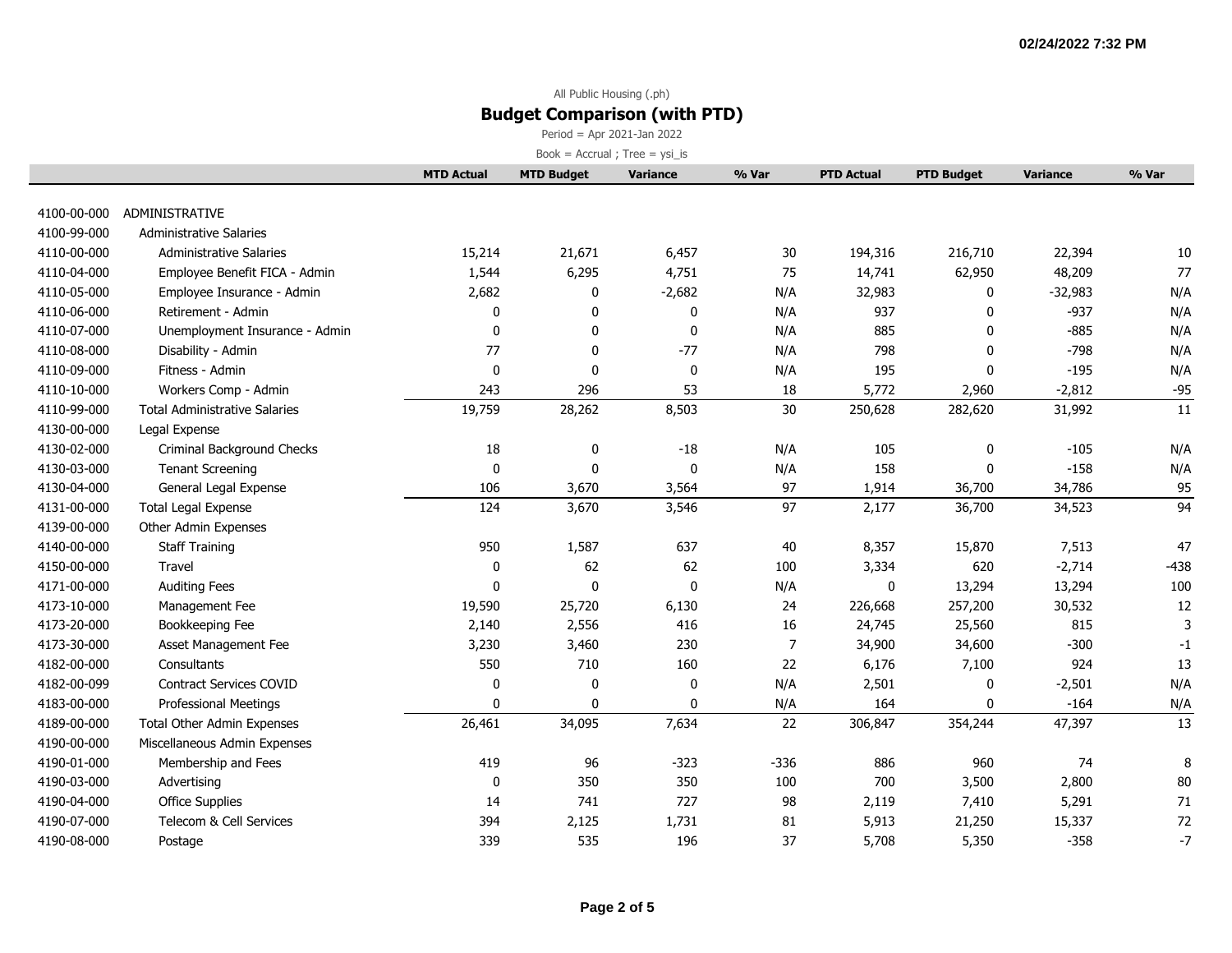Period = Apr 2021-Jan 2022

| Book = $Accrual$ ; Tree = $ysi_is$ |  |
|------------------------------------|--|
|------------------------------------|--|

|                       |                                       | <b>MTD Actual</b> | <b>MTD Budget</b> | <b>Variance</b> | % Var  | <b>PTD Actual</b> | <b>PTD Budget</b> | <b>Variance</b> | % Var           |
|-----------------------|---------------------------------------|-------------------|-------------------|-----------------|--------|-------------------|-------------------|-----------------|-----------------|
| 4190-09-000           | Software Liscense Fees                | 0                 | 0                 | $\mathbf 0$     | N/A    | 1,000             | 0                 | $-1,000$        | N/A             |
| 4190-10-000           | Copy & Print Services                 | 0                 | 588               | 588             | 100    | 4,235             | 5,880             | 1,645           | 28              |
| 4190-11-000           | <b>Printer Supplies</b>               | $\Omega$          | $\mathbf 0$       | $\mathbf 0$     | N/A    | 196               | 0                 | $-196$          | N/A             |
| 4190-13-000           | Network & Broadband Services          | 2,181             | $\Omega$          | $-2,181$        | N/A    | 21,568            | $\mathbf{0}$      | $-21,568$       | N/A             |
| 4190-19-000           | TV/Cable                              | 0                 | 2,138             | 2,138           | 100    | 0                 | 21,380            | 21,380          | 100             |
| 4190-22-000           | Other Misc Admin Expenses             | 0                 | 267               | 267             | 100    | 252               | 2,670             | 2,418           | 91              |
| 4191-00-000           | Total Miscellaneous Admin Expenses    | 3,347             | 6,840             | 3,493           | 51     | 42,576            | 68,400            | 25,824          | $\overline{38}$ |
| 4199-00-000           | TOTAL ADMINISTRATIVE EXPENSES         | 49,691            | 72,867            | 23,176          | 32     | 602,228           | 741,964           | 139,736         | 19              |
| 4200-00-000           | <b>TENANT SERVICES</b>                |                   |                   |                 |        |                   |                   |                 |                 |
| 4220-01-000           | Other Tenant Svcs.                    | 63                | 0                 | $-63$           | N/A    | 38,014            | 0                 | $-38,014$       | N/A             |
| 4230-00-000           | <b>Tenant Services Contract Costs</b> | 0                 | 4,886             | 4,886           | 100    | 0                 | 48,860            | 48,860          | 100             |
| 4230-01-000           | <b>Tenant Relocation</b>              | 0                 | 0                 | 0               | N/A    | 13,113            | 0                 | $-13,113$       | N/A             |
| 4299-00-000           | TOTAL TENANT SERVICES EXPENSES        | 63                | 4,886             | 4,823           | 99     | 51,127            | 48,860            | $-2,267$        | $-5$            |
| 4300-00-000 UTILITIES |                                       |                   |                   |                 |        |                   |                   |                 |                 |
| 4310-00-000           | Water                                 | 13,960            | 17,301            | 3,341           | 19     | 138,879           | 173,010           | 34,131          | 20              |
| 4320-00-000           | Electricity                           | 21,270            | 24,385            | 3,115           | 13     | 233,701           | 243,850           | 10,149          | $\overline{4}$  |
| 4330-00-000           | Gas                                   | 27,256            | 11,489            | $-15,767$       | $-137$ | 127,600           | 114,890           | $-12,710$       | $-11$           |
| 4340-00-000           | Garbage/Trash Removal                 | 7,026             | 6,797             | $-229$          | $-3$   | 69,681            | 67,970            | $-1,711$        | $-3$            |
| 4390-00-000           | Sewer                                 | 20,413            | 23,835            | 3,422           | 14     | 185,175           | 238,350           | 53,175          | 22              |
| 4395-00-000           | <b>Stormwater Tax</b>                 | 0                 | 1,602             | 1,602           | 100    | 16,013            | 16,020            | 7               | 0               |
| 4399-00-000           | TOTAL UTILITY EXPENSES                | 89,926            | 85,409            | $-4,517$        | $-5$   | 771,048           | 854,090           | 83,042          | 10              |
| 4400-00-000           | MAINTENANCE AND OPERATIONS            |                   |                   |                 |        |                   |                   |                 |                 |
| 4400-10-000           | <b>General Maint Expense</b>          |                   |                   |                 |        |                   |                   |                 |                 |
| 4410-00-000           | <b>Maintenance Salaries</b>           | 42,697            | 45,363            | 2,666           | 6      | 473,664           | 453,630           | $-20,034$       | -4              |
| 4410-05-000           | FICA - Maintenance                    | 4,473             | 12,866            | 8,393           | 65     | 37,062            | 128,660           | 91,598          | 71              |
| 4410-06-000           | Employee Insurance - Maintenance      | 4,043             | 0                 | $-4,043$        | N/A    | 54,881            | 0                 | $-54,881$       | N/A             |
| 4410-07-000           | Retirement - Maintenance              | 0                 | 0                 | 0               | N/A    | 1,202             | 0                 | $-1,202$        | N/A             |
| 4410-08-000           | Unemployment Insurance - Maintenance  | 0                 | 0                 | 0               | N/A    | 1,356             | 0                 | $-1,356$        | N/A             |
| 4410-09-000           | Disability - Maintenance              | 49                | 0                 | -49             | N/A    | 782               | 0                 | $-782$          | N/A             |
| 4410-10-000           | Fitness - Maintenance                 | 98                | 0                 | $-98$           | N/A    | 552               | $\mathbf{0}$      | $-552$          | N/A             |
| 4410-11-000           | Workers Comp - Maintenance            | 509               | 617               | 108             | 18     | 3,560             | 6,170             | 2,610           | 42              |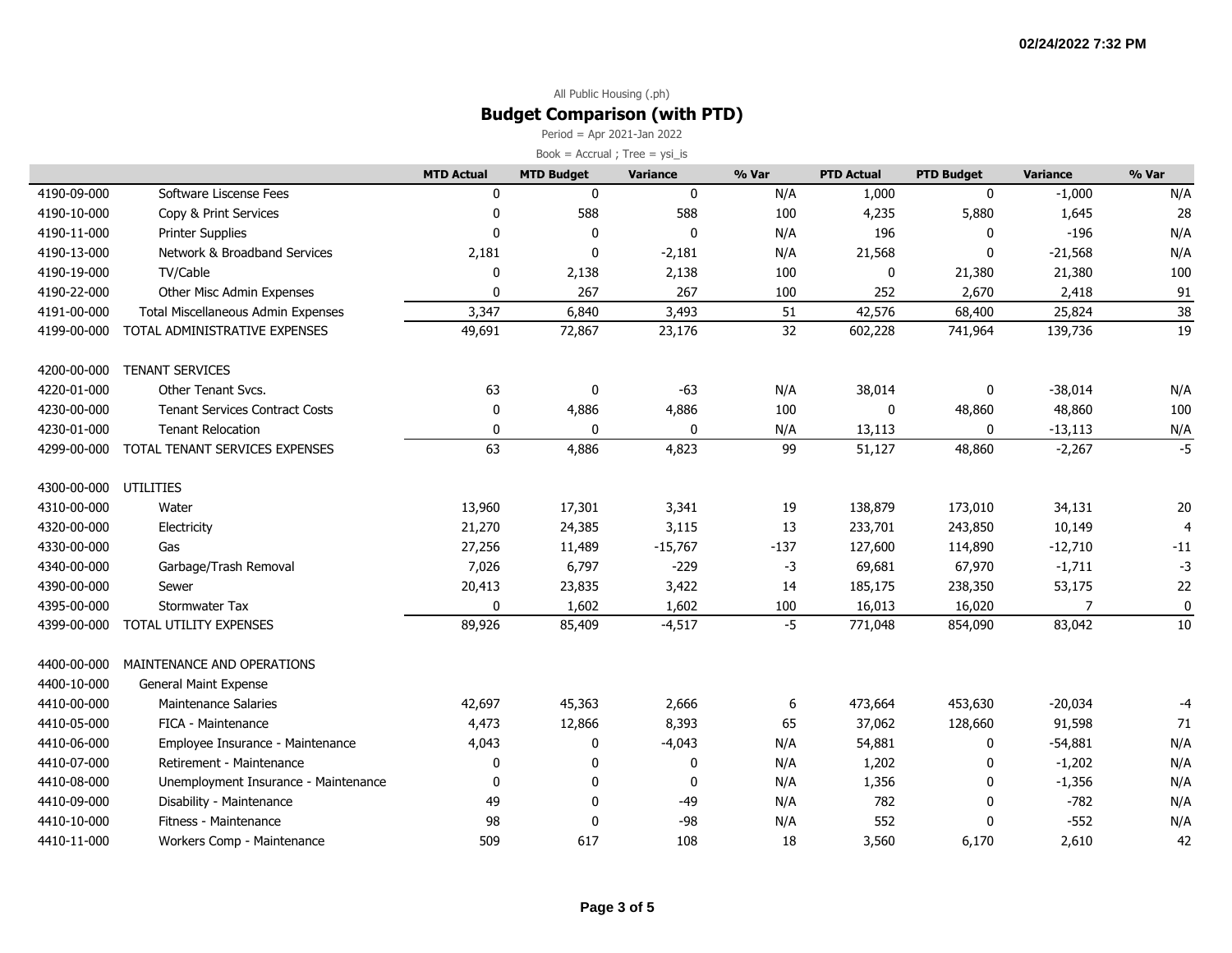Period = Apr 2021-Jan 2022

|             |                                         | <b>MTD Actual</b> | <b>MTD Budget</b> | <b>Variance</b> | % Var  | <b>PTD Actual</b> | <b>PTD Budget</b> | <b>Variance</b> | % Var                 |
|-------------|-----------------------------------------|-------------------|-------------------|-----------------|--------|-------------------|-------------------|-----------------|-----------------------|
| 4411-00-000 | Maintenace Uniforms                     | 0                 | $\mathbf 0$       | $\mathbf 0$     | N/A    | 4,426             | $\mathbf{0}$      | $-4,426$        | N/A                   |
| 4419-00-000 | <b>Total General Maint Expense</b>      | 51,869            | 58,846            | 6,977           | 12     | 577,485           | 588,460           | 10,975          | $\overline{2}$        |
| 4420-00-000 | Materials                               |                   |                   |                 |        |                   |                   |                 |                       |
| 4420-01-000 | Supplies - Grounds                      | 709               | 1,669             | 960             | 58     | 3,650             | 16,690            | 13,040          | 78                    |
| 4420-02-000 | Supplies-Appliance                      | $\mathbf 0$       | $\mathbf 0$       | $\mathbf 0$     | N/A    | 2,346             | 0                 | $-2,346$        | N/A                   |
| 4420-03-000 | Supplies-Decorating/Painting            | 0                 | 939               | 939             | 100    | 14,499            | 9,390             | $-5,109$        | $-54$                 |
| 4420-04-000 | Supplies-Electrical                     | 9                 | 283               | 274             | 97     | 8,313             | 2,830             | $-5,483$        | $-194$                |
| 4420-05-000 | Supplies-Exterminating                  | $\mathbf 0$       | 100               | 100             | 100    | 705               | 1,000             | 295             | 30                    |
| 4420-06-000 | Supplies-Janitorial/Cleaning            | 689               | 554               | $-135$          | $-24$  | 5,298             | 5,540             | 242             | $\boldsymbol{\Delta}$ |
| 4420-07-000 | Supplies-Maint/Repairs                  | 1,354             | 5,756             | 4,402           | 76     | 71,355            | 57,560            | $-13,795$       | $-24$                 |
| 4420-08-000 | Supplies-Plumbing                       | 6,593             | 3,992             | $-2,601$        | $-65$  | 33,580            | 39,920            | 6,340           | 16                    |
| 4420-09-000 | Tools and Equipment                     | 42                | $\mathbf 0$       | $-42$           | N/A    | 10,628            | $\Omega$          | $-10,628$       | N/A                   |
| 4420-10-000 | Maintenance Paper/Supplies              | $\pmb{0}$         | $\mathbf 0$       | 0               | N/A    | $\overline{4}$    | $\mathbf 0$       | $-4$            | N/A                   |
| 4420-11-000 | Supplies-Turn                           | $\mathbf 0$       | 468               | 468             | 100    | 1,871             | 4,680             | 2,809           | 60                    |
| 4420-13-000 | Supplies - HVAC                         | 545               | 142               | $-403$          | $-284$ | 7,729             | 1,420             | $-6,309$        | $-444$                |
| 4422-01-000 | Vehicle-Gas & Oil                       | 2,036             | 0                 | $-2,036$        | N/A    | 14,985            | 0                 | $-14,985$       | N/A                   |
| 4429-00-000 | <b>Total Materials</b>                  | 11,978            | 13,903            | 1,925           | 14     | 174,963           | 139,030           | $-35,933$       | $-26$                 |
| 4430-00-000 | <b>Contract Costs</b>                   |                   |                   |                 |        |                   |                   |                 |                       |
| 4430-03-000 | Contract-Building Repairs               | 0                 | 4,191             | 4,191           | 100    | 0                 | 41,910            | 41,910          | 100                   |
| 4430-06-000 | Contract-Electrical                     | 0                 | 250               | 250             | 100    | 0                 | 2,500             | 2,500           | 100                   |
| 4430-07-000 | Contract-Pest Control                   | 3,541             | 4,759             | 1,218           | 26     | 47,662            | 47,590            | $-72$           | $\mathbf{0}$          |
| 4430-09-000 | Contract-Grounds                        | 0                 | $\mathbf 0$       | $\mathbf 0$     | N/A    | 42,132            | $\Omega$          | $-42,132$       | N/A                   |
| 4430-11-000 | Contract-Plumbing                       | 0                 | 1,693             | 1,693           | 100    | 5,809             | 16,930            | 11,121          | 66                    |
| 4430-13-000 | Contract-HVAC                           | 0                 | 2,758             | 2,758           | 100    | 4,390             | 27,580            | 23,190          | 84                    |
| 4430-14-000 | Contract-Vehicle Maintenance            | 0                 | $\mathbf 0$       | $\mathbf 0$     | N/A    | 8,831             | 0                 | $-8,831$        | N/A                   |
| 4430-15-000 | Contract-Equipment Rental               | 0                 | $\Omega$          | $\mathbf{0}$    | N/A    | 31,500            | n                 | $-31,500$       | N/A                   |
| 4430-16-000 | <b>Contract-Maintenance Consultants</b> | $\mathbf{0}$      | $\mathbf 0$       | $\mathbf{0}$    | N/A    | 468               | $\mathbf 0$       | $-468$          | N/A                   |
| 4430-17-000 | <b>Contract-Elevator Monitoring</b>     | 3,361             | 1,500             | $-1,861$        | $-124$ | 16,183            | 15,000            | $-1,183$        | -8                    |
| 4430-18-000 | Contract-Alarm Monitoring               | 0                 | 488               | 488             | 100    | 3,860             | 4,880             | 1,020           | 21                    |
| 4430-20-000 | Answering Service                       | 0                 | $\mathbf 0$       | 0               | N/A    | 191               | 0                 | $-191$          | N/A                   |
| 4430-99-000 | <b>Contract Costs-Other</b>             | 325               | 1,305             | 980             | 75     | 2,925             | 13,050            | 10,125          | 78                    |
| 4439-00-000 | <b>Total Contract Costs</b>             | 7,226             | 16,944            | 9,718           | 57     | 163,951           | 169,440           | 5,489           | $\overline{3}$        |
| 4499-00-000 | TOTAL MAINTENACE EXPENSES               | 71,073            | 89,693            | 18,620          | 21     | 916,398           | 896,930           | $-19,468$       | $-2$                  |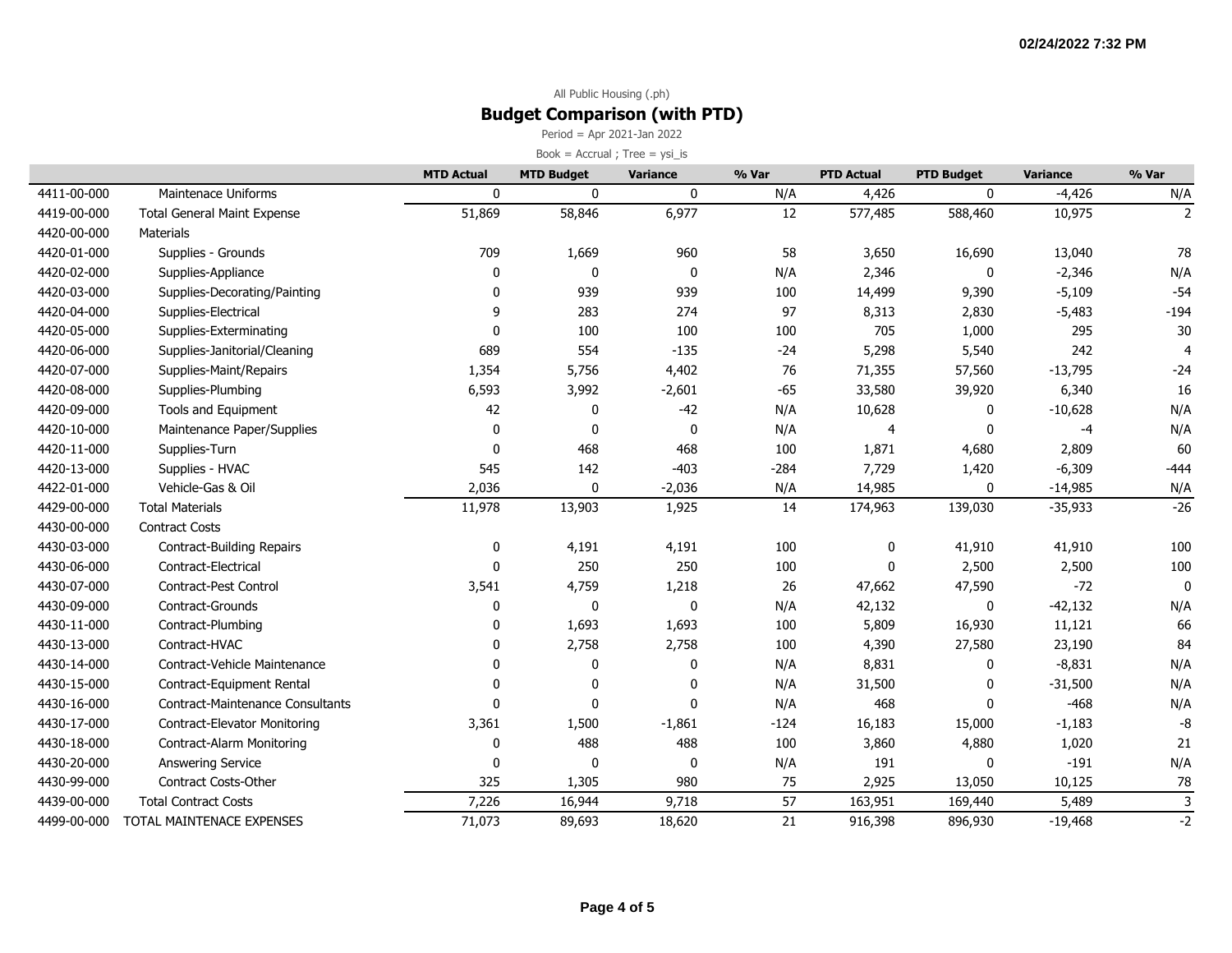Period = Apr 2021-Jan 2022

|             |                                 | <b>MTD Actual</b> | <b>MTD Budget</b> | <b>Variance</b> | % Var  | <b>PTD Actual</b> | <b>PTD Budget</b> | <b>Variance</b> | % Var  |
|-------------|---------------------------------|-------------------|-------------------|-----------------|--------|-------------------|-------------------|-----------------|--------|
| 4500-00-000 | <b>GENERAL EXPENSES</b>         |                   |                   |                 |        |                   |                   |                 |        |
| 4510-10-000 | Property Insurance              | 4,442             | 4,041             | $-401$          | $-10$  | 42,287            | 40,410            | $-1,877$        | -5     |
| 4510-20-000 | Liability Insurance             | 913               | 816               | $-97$           | $-12$  | 7,696             | 8,160             | 464             | 6      |
| 4510-30-000 | Auto Insurance                  | 493               | 0                 | -493            | N/A    | 3,452             | 0                 | $-3,452$        | N/A    |
| 4510-50-000 | Other Business Insurance        | 163               | 0                 | $-163$          | N/A    | 1,139             | 0                 | $-1,139$        | N/A    |
| 4520-00-000 | Payments in Lieu of Taxes       | 0                 | 2,422             | 2,422           | 100    | 0                 | 24,220            | 24,220          | 100    |
| 4521-00-000 | Misc. Taxes/Liscenses/Insurance | 0                 | 347               | 347             | 100    | 1,126             | 3,470             | 2,344           | 68     |
| 4570-00-000 | <b>Bad Debt-Tenant Rents</b>    | -9,468            | 1,531             | 10,999          | 718    | -9,468            | 15,310            | 24,778          | 162    |
| 4599-00-000 | TOTAL GENERAL EXPENSES          | $-3,457$          | 9,157             | 12,614          | 138    | 46,232            | 91,570            | 45,338          | 50     |
| 4800-00-000 | <b>FINANCING EXPENSE</b>        |                   |                   |                 |        |                   |                   |                 |        |
| 4851-00-000 | Interest Expense-Loan 1         | 70                | 0                 | $-70$           | N/A    | 842               | 0                 | $-842$          | N/A    |
| 4899-00-000 | TOTAL FINANCING EXPENSES        | 70                | $\mathbf 0$       | $-70$           | N/A    | 842               | $\mathbf 0$       | $-842$          | N/A    |
| 5000-00-000 | NON-OPERATING ITEMS             |                   |                   |                 |        |                   |                   |                 |        |
| 5210-00-000 | Operating Transfers OUT         | 0                 | $-123$            | $-123$          | $-100$ | 0                 | $-1,230$          | $-1,230$        | $-100$ |
| 5999-00-000 | TOTAL NON-OPERATING ITEMS       | 0                 | $-123$            | $-123$          | $-100$ | 0                 | $-1,230$          | $-1,230$        | $-100$ |
| 8000-00-000 | <b>TOTAL EXPENSES</b>           | 207,366           | 261,889           | 54,523          | 21     | 2,387,875         | 2,632,184         | 244,309         | 9      |
| 9000-00-000 | NET INCOME                      | 101,601           | 35,374            | 66,227          | 187    | 715,326           | 340,446           | 374,880         | 110    |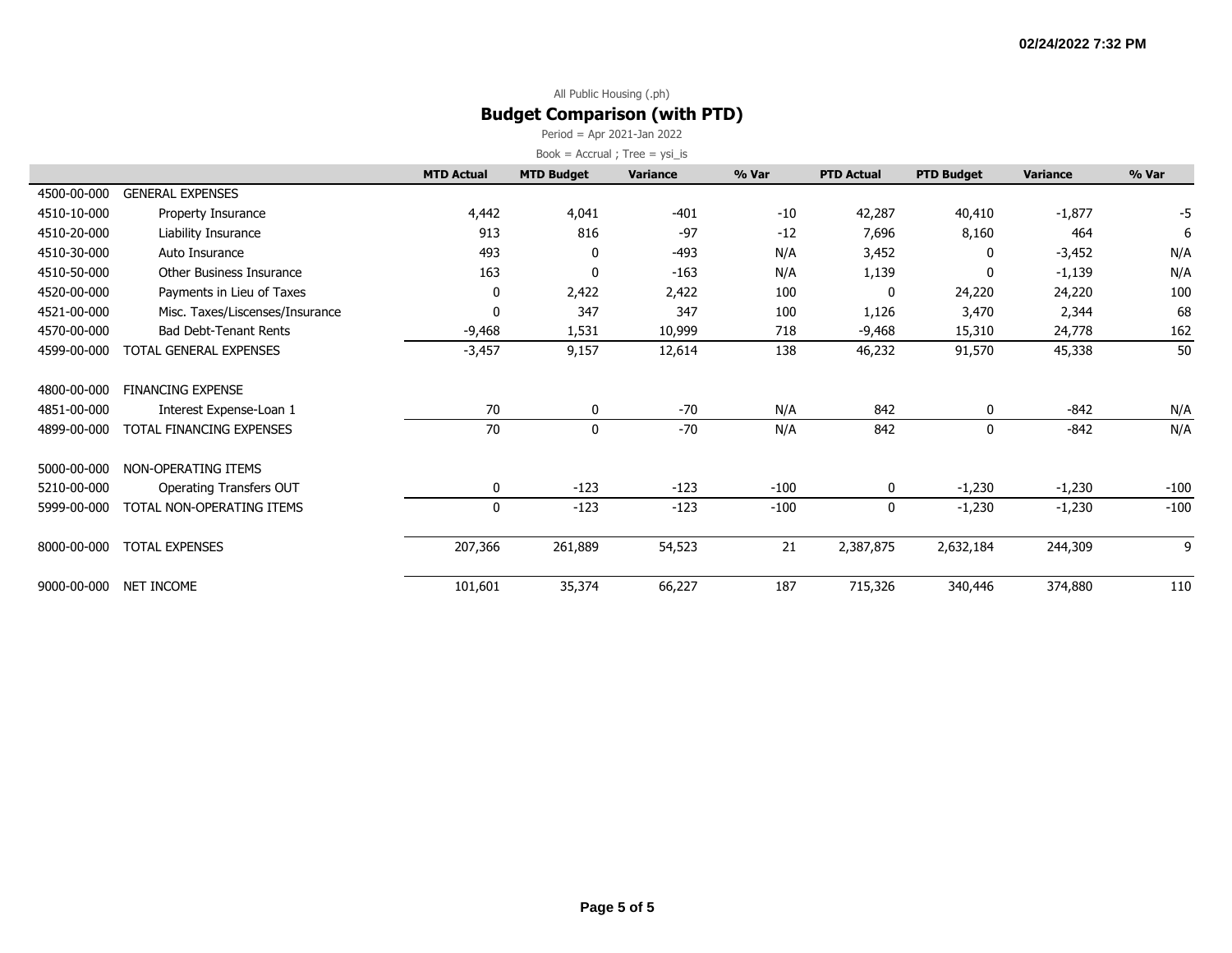# Housing Choice Voucher (.hcvp)

# **Budget Comparison (with PTD)**

Period = Apr 2021-Jan 2022

|                    |                                      | <b>MTD Actual</b> | <b>MTD Budget</b> | <b>Variance</b> | % Var  | <b>PTD Actual</b> | <b>PTD Budget</b> | <b>Variance</b> | % Var  |
|--------------------|--------------------------------------|-------------------|-------------------|-----------------|--------|-------------------|-------------------|-----------------|--------|
| 3000-00-000 INCOME |                                      |                   |                   |                 |        |                   |                   |                 |        |
|                    |                                      |                   |                   |                 |        |                   |                   |                 |        |
| 3400-00-000        | <b>GRANT INCOME</b>                  |                   |                   |                 |        |                   |                   |                 |        |
| 3401-00-099        | HUD Operating Subsidy COVID          | $\mathbf 0$       | $\mathbf 0$       | 0               | N/A    | 68,665            | 0                 | 68,665          | N/A    |
| 3410-01-000        | Section 8 HAP Earned                 | 418,586           | 351,819           | 66,767          | 19     | 3,139,787         | 3,518,190         | $-378,403$      | $-11$  |
| 3410-02-000        | Section 8 Admin, Fee Income          | 29,650            | 38,001            | $-8,351$        | $-22$  | 310,516           | 380,010           | $-69,494$       | $-18$  |
| 3410-04-000        | Port-In Admin Fees Earned            | 44                | 0                 | 44              | N/A    | 88                | 0                 | 88              | N/A    |
| 3410-06-000        | Port In HAP Earned                   | 2,331             | 0                 | 2,331           | N/A    | 6,263             | $\mathbf{0}$      | 6,263           | N/A    |
| 3410-08-000        | Section 8 EHV Prelim & Srvc Fees     | $\mathbf 0$       | 0                 | 0               | N/A    | 32,250            | $\mathbf{0}$      | 32,250          | N/A    |
| 3499-00-000        | TOTAL GRANT INCOME                   | 450,611           | 389,820           | 60,791          | 16     | 3,557,569         | 3,898,200         | $-340,631$      | -9     |
| 3600-00-000        | OTHER INCOME                         |                   |                   |                 |        |                   |                   |                 |        |
| 3610-00-000        | Investment Income - Unrestricted     | 0                 | 17                | $-17$           | $-100$ | 0                 | 170               | $-170$          | $-100$ |
| 3640-00-000        | Fraud Recovery - HAP                 | 0                 | 200               | $-200$          | $-100$ | 1,411             | 2,000             | $-589$          | $-29$  |
| 3699-00-000        | TOTAL OTHER INCOME                   | $\mathbf{0}$      | 217               | $-217$          | $-100$ | 1,411             | 2,170             | $-759$          | $-35$  |
| 3999-00-000        | TOTAL INCOME                         | 450,611           | 390,037           | 60,574          | 16     | 3,558,980         | 3,900,370         | $-341,390$      | $-9$   |
| 4000-00-000        | <b>EXPENSES</b>                      |                   |                   |                 |        |                   |                   |                 |        |
| 4100-00-000        | ADMINISTRATIVE                       |                   |                   |                 |        |                   |                   |                 |        |
| 4100-99-000        | <b>Administrative Salaries</b>       |                   |                   |                 |        |                   |                   |                 |        |
| 4110-00-000        | <b>Administrative Salaries</b>       | 7,713             | 14,199            | 6,486           | 46     | 80,210            | 141,990           | 61,780          | 44     |
| 4110-04-000        | Employee Benefit FICA - Admin        | 809               | 3,997             | 3,188           | 80     | 6,547             | 39,970            | 33,423          | 84     |
| 4110-05-000        | Employee Insurance - Admin           | 902               | 0                 | $-902$          | N/A    | 10,292            | 0                 | $-10,292$       | N/A    |
| 4110-06-000        | Retirement - Admin                   | $\mathbf 0$       | 0                 | 0               | N/A    | 711               | $\Omega$          | $-711$          | N/A    |
| 4110-07-000        | Unemployment Insurance - Admin       | $\mathbf 0$       | 0                 | $\mathbf 0$     | N/A    | 187               | $\mathbf{0}$      | $-187$          | N/A    |
| 4110-08-000        | Disability - Admin                   | 18                | $\mathbf 0$       | $-18$           | N/A    | 363               | $\mathbf{0}$      | $-363$          | N/A    |
| 4110-10-000        | Workers Comp - Admin                 | 159               | 193               | 34              | 18     | 1,766             | 1,930             | 164             | 9      |
| 4110-99-000        | <b>Total Administrative Salaries</b> | 9,602             | 18,389            | 8,787           | 48     | 100,077           | 183,890           | 83,813          | 46     |
| 4130-00-000        | Legal Expense                        |                   |                   |                 |        |                   |                   |                 |        |
| 4130-02-000        | Criminal Background Checks           | 472               | 0                 | $-472$          | N/A    | 481               | $\mathbf 0$       | $-481$          | N/A    |
| 4130-03-000        | <b>Tenant Screening</b>              | $\mathbf 0$       | 0                 | 0               | N/A    | 3,969             | 0                 | $-3,969$        | N/A    |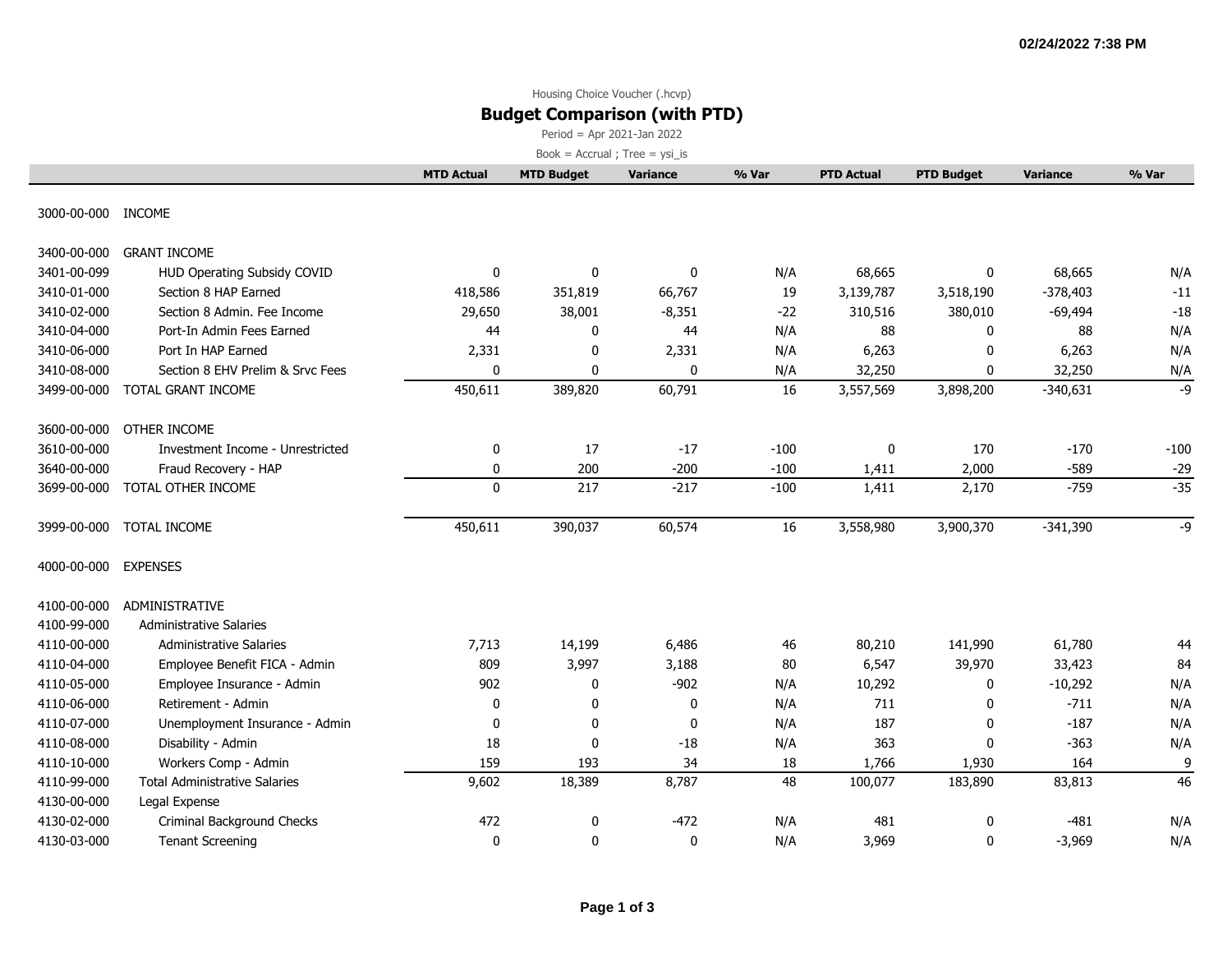### Housing Choice Voucher (.hcvp) **Budget Comparison (with PTD)**

Period = Apr 2021-Jan 2022

|             |                                    | <b>MTD Actual</b> | <b>MTD Budget</b> | Variance       | % Var       | <b>PTD Actual</b> | <b>PTD Budget</b> | Variance | % Var  |
|-------------|------------------------------------|-------------------|-------------------|----------------|-------------|-------------------|-------------------|----------|--------|
| 4130-04-000 | General Legal Expense              | $\mathbf 0$       | 125               | 125            | 100         | 571               | 1,250             | 679      | 54     |
| 4131-00-000 | <b>Total Legal Expense</b>         | 472               | 125               | $-348$         | $-278$      | 5,022             | 1,250             | $-3,772$ | $-302$ |
| 4139-00-000 | Other Admin Expenses               |                   |                   |                |             |                   |                   |          |        |
| 4140-00-000 | <b>Staff Training</b>              | 3,330             | 583               | $-2,747$       | $-471$      | 5,160             | 5,830             | 670      | 12     |
| 4140-00-099 | <b>Staff Training COVID</b>        | 0                 | 0                 | 0              | N/A         | 1,191             | 0                 | $-1,191$ | N/A    |
| 4150-00-000 | Travel                             | $\mathbf{0}$      | 42                | 42             | 100         | 291               | 420               | 129      | 31     |
| 4171-00-000 | <b>Auditing Fees</b>               | $\mathbf{0}$      | $\mathbf 0$       | $\mathbf 0$    | N/A         | $\pmb{0}$         | 1,900             | 1,900    | 100    |
| 4172-00-000 | Port Out Admin Fee Paid            | 94                | 0                 | $-94$          | N/A         | 980               | 0                 | $-980$   | N/A    |
| 4173-10-000 | Management Fee                     | 5,881             | 6,184             | 303            | 5           | 61,032            | 61,840            | 808      | -1     |
| 4173-20-000 | Bookkeeping Fee                    | 3,262             | 3,579             | 316            | 9           | 30,578            | 35,790            | 5,212    | 15     |
| 4180-00-000 | <b>Office Rent</b>                 | 2,750             | 2,750             | $\pmb{0}$      | $\mathbf 0$ | 2,750             | 27,500            | 24,750   | 90     |
| 4182-00-000 | Consultants                        | 70                | 417               | 347            | 83          | 1,852             | 4,170             | 2,318    | 56     |
| 4183-00-000 | <b>Professional Meetings</b>       | $\mathbf{0}$      | $\mathbf 0$       | $\pmb{0}$      | N/A         | 918               | 0                 | $-918$   | N/A    |
| 4189-00-000 | <b>Total Other Admin Expenses</b>  | 15,388            | 13,555            | $-1,833$       | $-14$       | 104,750           | 137,450           | 32,700   | 24     |
| 4190-00-000 | Miscellaneous Admin Expenses       |                   |                   |                |             |                   |                   |          |        |
| 4190-01-000 | Membership and Fees                | $\mathbf 0$       | 21                | 21             | 100         | 467               | 210               | $-257$   | $-122$ |
| 4190-03-000 | Advertising                        | $\mathbf 0$       | $\overline{2}$    | $\overline{2}$ | 100         | 33                | 20                | $-13$    | $-67$  |
| 4190-04-000 | <b>Office Supplies</b>             | 14                | 188               | 174            | 93          | 4,432             | 1,880             | $-2,552$ | $-136$ |
| 4190-04-099 | Office Supplies COVID              | $\Omega$          | $\mathbf 0$       | $\mathbf 0$    | N/A         | 5,285             | $\mathbf 0$       | $-5,285$ | N/A    |
| 4190-07-000 | Telecom & Cell Services            | 161               | 500               | 339            | 68          | 1,756             | 5,000             | 3,244    | 65     |
| 4190-08-000 | Postage                            | 339               | 417               | 78             | 19          | 3,447             | 4,170             | 723      | 17     |
| 4190-09-000 | Software Liscense Fees             | 0                 | 0                 | 0              | N/A         | 333               | 0                 | $-333$   | N/A    |
| 4190-10-000 | Copy & Print Services              | $\mathbf 0$       | 167               | 167            | 100         | 2,104             | 1,670             | $-434$   | $-26$  |
| 4190-13-000 | Network & Broadband Services       | 489               | 0                 | $-489$         | N/A         | 4,527             | 0                 | $-4,527$ | N/A    |
| 4190-18-000 | Small Office Equipment             | 0                 | 0                 | 0              | N/A         | 422               | 0                 | $-422$   | N/A    |
| 4190-19-000 | TV/Cable                           | $\mathbf{0}$      | 417               | 417            | 100         | $\mathbf 0$       | 4,170             | 4,170    | 100    |
| 4190-22-000 | Other Misc Admin Expenses          | 0                 | 83                | 83             | 100         | $\mathbf 0$       | 830               | 830      | 100    |
| 4191-00-000 | Total Miscellaneous Admin Expenses | 1,003             | 1,795             | 792            | 44          | 22,807            | 17,950            | $-4,857$ | $-27$  |
| 4199-00-000 | TOTAL ADMINISTRATIVE EXPENSES      | 26,465            | 33,864            | 7,399          | 22          | 232,655           | 340,540           | 107,885  | 32     |
| 4400-00-000 | MAINTENANCE AND OPERATIONS         |                   |                   |                |             |                   |                   |          |        |
| 4420-00-000 | <b>Materials</b>                   |                   |                   |                |             |                   |                   |          |        |
| 4420-07-000 | Supplies-Maint/Repairs             | 0                 | 0                 | 0              | N/A         | 84                | 0                 | $-84$    | N/A    |
| 4429-00-000 | <b>Total Materials</b>             | $\mathbf 0$       | $\pmb{0}$         | $\mathbf 0$    | N/A         | 84                | $\mathbf 0$       | $-84$    | N/A    |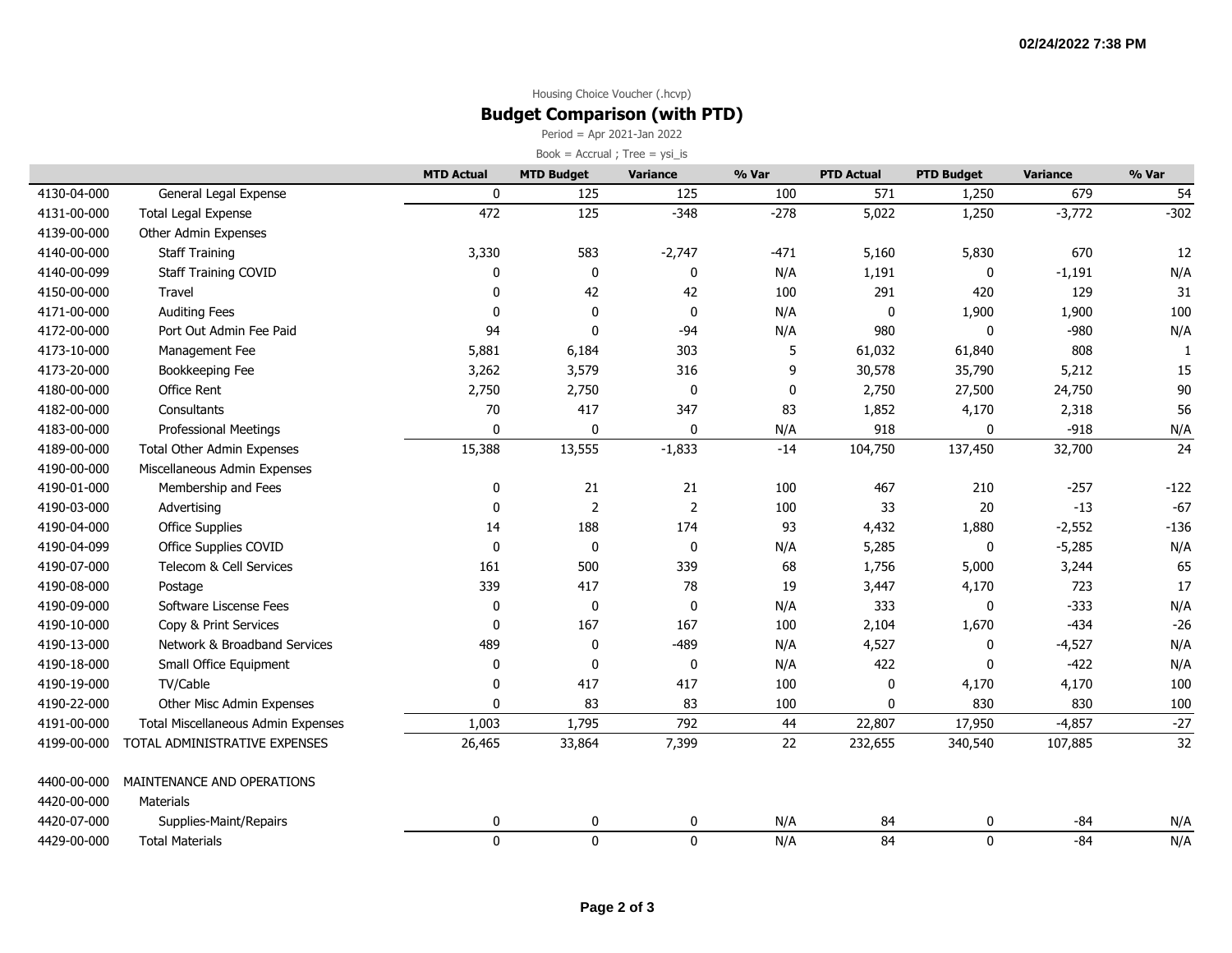### Housing Choice Voucher (.hcvp) **Budget Comparison (with PTD)**

Period = Apr 2021-Jan 2022

|             |                                    | <b>MTD Actual</b> | <b>MTD Budget</b> | Variance     | % Var | <b>PTD Actual</b> | <b>PTD Budget</b> | <b>Variance</b> | % Var    |
|-------------|------------------------------------|-------------------|-------------------|--------------|-------|-------------------|-------------------|-----------------|----------|
| 4430-00-000 | <b>Contract Costs</b>              |                   |                   |              |       |                   |                   |                 |          |
| 4430-11-099 | Contract-Plumbing COVID            | 0                 | 0                 | 0            | N/A   | 1,533             | 0                 | $-1,533$        | N/A      |
| 4439-00-000 | <b>Total Contract Costs</b>        | 0                 | 0                 | 0            | N/A   | 1,533             | $\mathbf{0}$      | $-1,533$        | N/A      |
| 4499-00-000 | TOTAL MAINTENACE EXPENSES          | 0                 | $\mathbf 0$       | 0            | N/A   | 1,617             | $\mathbf 0$       | $-1,617$        | N/A      |
| 4500-00-000 | <b>GENERAL EXPENSES</b>            |                   |                   |              |       |                   |                   |                 |          |
| 4510-20-000 | Liability Insurance                | 0                 | 328               | 328          | 100   | 0                 | 3,280             | 3,280           | 100      |
| 4510-50-000 | Other Business Insurance           | 47                | 0                 | $-47$        | N/A   | 332               | 0                 | $-332$          | N/A      |
| 4521-00-000 | Misc. Taxes/Liscenses/Insurance    | 0                 | 44                | 44           | 100   | 20                | 440               | 420             | 96       |
| 4590-00-000 | Other General Expense              | 0                 | 0                 | 0            | N/A   | 234               | 0                 | $-234$          | N/A      |
| 4590-00-099 | Other General Expense COVID        | 0                 | 0                 | $\mathbf{0}$ | N/A   | 40,780            | 0                 | $-40,780$       | N/A      |
| 4599-00-000 | <b>TOTAL GENERAL EXPENSES</b>      | 47                | 372               | 325          | 87    | 41,366            | 3,720             | $-37,646$       | $-1,012$ |
| 4700-00-000 | <b>HOUSING ASSISTANCE PAYMENTS</b> |                   |                   |              |       |                   |                   |                 |          |
| 4715-00-000 | Housing Assistance Payments        | 354,203           | 351,819           | $-2,384$     | $-1$  | 3,174,844         | 3,518,190         | 343,346         | 10       |
| 4715-01-000 | Tenant Utility Payments-Voucher    | 1,817             | 0                 | $-1,817$     | N/A   | 19,648            | 0                 | $-19,648$       | N/A      |
| 4715-02-000 | Portable Out HAP Payments          | 1,736             | 0                 | $-1,736$     | N/A   | 17,638            | n                 | $-17,638$       | N/A      |
| 4799-00-000 | TOTAL HOUSING ASSISTANCE PAYMENTS  | 357,756           | 351,819           | $-5,937$     | $-2$  | 3,212,130         | 3,518,190         | 306,060         | 9        |
| 8000-00-000 | <b>TOTAL EXPENSES</b>              | 384,268           | 386,055           | 1,787        | 0     | 3,487,767         | 3,862,450         | 374,683         | 10       |
| 9000-00-000 | NET INCOME                         | 66,343            | 3,982             | 62,361       | 1,566 | 71,212            | 37,920            | 33,292          | 88       |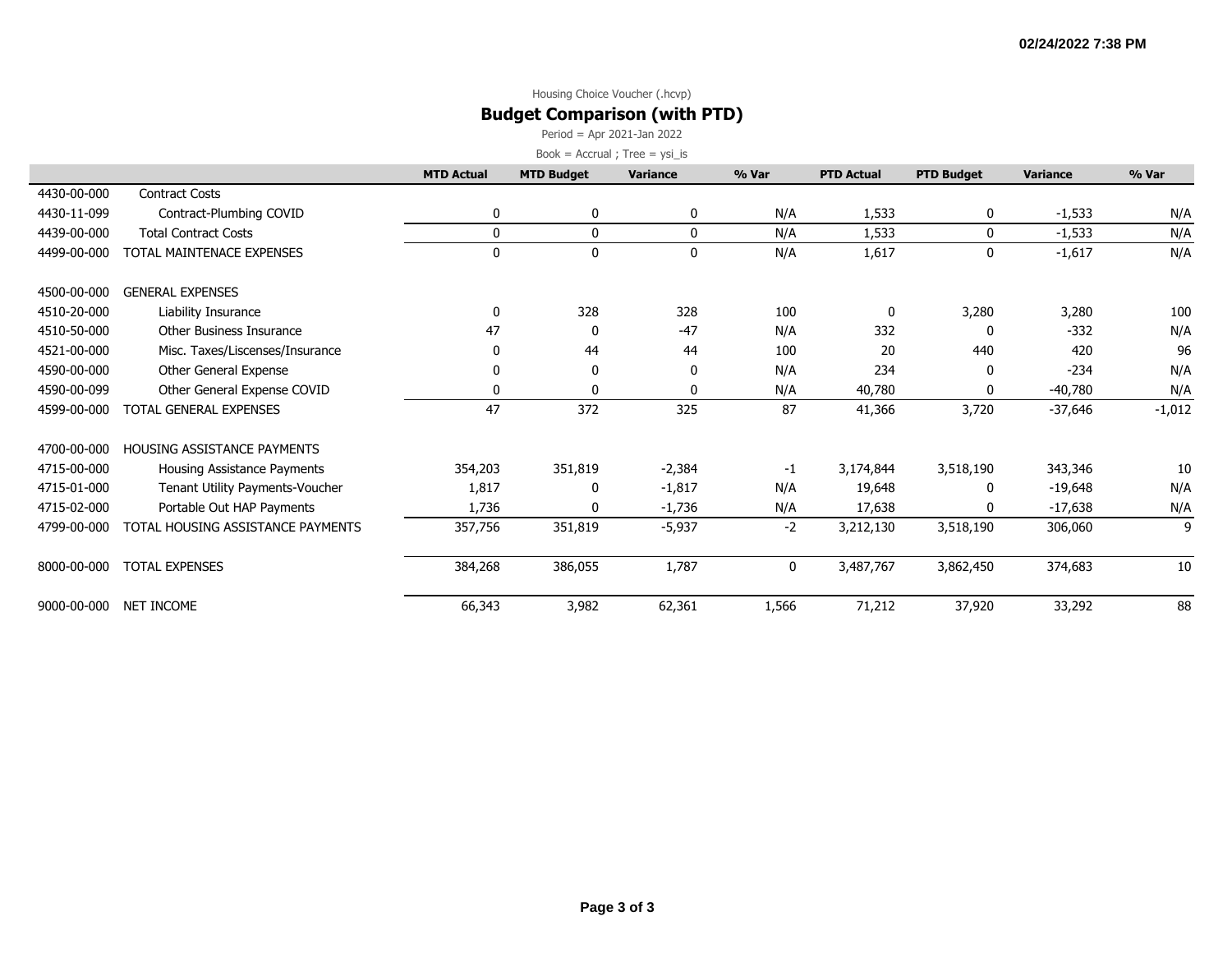# Central Office (.coc) **Budget Comparison (with PTD)**

Period = Apr 2021-Jan 2022

|                    |                                          | <b>MTD Actual</b> | <b>MTD Budget</b> | Variance    | % Var  | <b>PTD Actual</b> | <b>PTD Budget</b> | <b>Variance</b> | % Var  |
|--------------------|------------------------------------------|-------------------|-------------------|-------------|--------|-------------------|-------------------|-----------------|--------|
| 3000-00-000 INCOME |                                          |                   |                   |             |        |                   |                   |                 |        |
|                    |                                          |                   |                   |             |        |                   |                   |                 |        |
| 3600-00-000        | OTHER INCOME                             |                   |                   |             |        |                   |                   |                 |        |
| 3610-00-000        | Investment Income - Unrestricted         | 0                 | 8                 | -8          | $-100$ | $\mathbf 0$       | 80                | $-80$           | $-100$ |
| 3620-00-000        | Management Fee Income                    | 25,472            | 40,451            | $-14,979$   | $-37$  | 287,700           | 404,510           | $-116,810$      | $-29$  |
| 3620-10-000        | Bookkeeping Fee Income                   | 5,392             | 6,131             | $-738$      | $-12$  | 55,222            | 61,310            | $-6,088$        | $-10$  |
| 3620-20-000        | Asset Management Fee Income              | 3,240             | 3,460             | $-220$      | -6     | 35,000            | 34,600            | 400             | 1      |
| 3650-00-000        | Miscellaneous Other Income               | $\mathbf 0$       | $\mathbf 0$       | 0           | N/A    | 2,383             | 0                 | 2,383           | N/A    |
| 3699-00-000        | TOTAL OTHER INCOME                       | 34,104            | 50,050            | $-15,946$   | $-32$  | 380,306           | 500,500           | $-120,194$      | $-24$  |
|                    |                                          |                   |                   |             |        |                   |                   |                 |        |
| 3999-00-000        | TOTAL INCOME                             | 34,104            | 50,050            | $-15,946$   | $-32$  | 380,306           | 500,500           | $-120,194$      | $-24$  |
| 4000-00-000        | <b>EXPENSES</b>                          |                   |                   |             |        |                   |                   |                 |        |
| 4100-00-000        | ADMINISTRATIVE                           |                   |                   |             |        |                   |                   |                 |        |
| 4100-99-000        | <b>Administrative Salaries</b>           |                   |                   |             |        |                   |                   |                 |        |
| 4110-00-000        | <b>Administrative Salaries</b>           | 24,819            | 30,337            | 5,518       | 18     | 263,719           | 303,370           | 39,651          | 13     |
| 4110-00-900        | Administrative Salaries - Contra Account | 0                 | 0                 | 0           | N/A    | $-125,404$        | 0                 | 125,404         | N/A    |
| 4110-04-000        | Employee Benefit FICA - Admin            | 2,478             | 6,305             | 3,827       | 61     | 23,579            | 63,050            | 39,471          | 63     |
| 4110-04-900        | Emp Benefit FICA - Admin - Contra Accour | $\mathbf 0$       | 0                 | 0           | N/A    | $-4,062$          | 0                 | 4,062           | N/A    |
| 4110-05-000        | Employee Insurance - Admin               | 3,022             | 0                 | $-3,022$    | N/A    | 22,387            | 0                 | $-22,387$       | N/A    |
| 4110-06-000        | Retirement - Admin                       | $\mathbf 0$       | 0                 | 0           | N/A    | 2,138             | 0                 | $-2,138$        | N/A    |
| 4110-07-000        | Unemployment Insurance - Admin           | $\mathbf 0$       | 0                 | $\mathbf 0$ | N/A    | 732               | $\mathbf{0}$      | $-732$          | N/A    |
| 4110-08-000        | Disability - Admin                       | 95                | $\mathbf 0$       | $-95$       | N/A    | 1,160             | $\mathbf{0}$      | $-1,160$        | N/A    |
| 4110-10-000        | Workers Comp - Admin                     | 340               | 412               | 72          | 17     | 3,032             | 4,120             | 1,088           | 26     |
| 4110-99-000        | <b>Total Administrative Salaries</b>     | 30,754            | 37,054            | 6,300       | 17     | 187,280           | 370,540           | 183,260         | 49     |
| 4130-00-000        | Legal Expense                            |                   |                   |             |        |                   |                   |                 |        |
| 4130-02-000        | Criminal Background Checks               | 0                 | $\pmb{0}$         | 0           | N/A    | 96                | $\mathbf 0$       | $-96$           | N/A    |
| 4130-04-000        | General Legal Expense                    | 162               | 1,671             | 1,509       | 90     | 9,482             | 16,710            | 7,228           | 43     |
| 4131-00-000        | <b>Total Legal Expense</b>               | 162               | 1,671             | 1,509       | 90     | 9,579             | 16,710            | 7,131           | 43     |
| 4139-00-000        | Other Admin Expenses                     |                   |                   |             |        |                   |                   |                 |        |
| 4140-00-000        | <b>Staff Training</b>                    | 0                 | 333               | 333         | 100    | 815               | 3,330             | 2,515           | 76     |
| 4171-00-000        | <b>Auditing Fees</b>                     | $\mathbf 0$       | 0                 | 0           | N/A    | 0                 | 3,800             | 3,800           | 100    |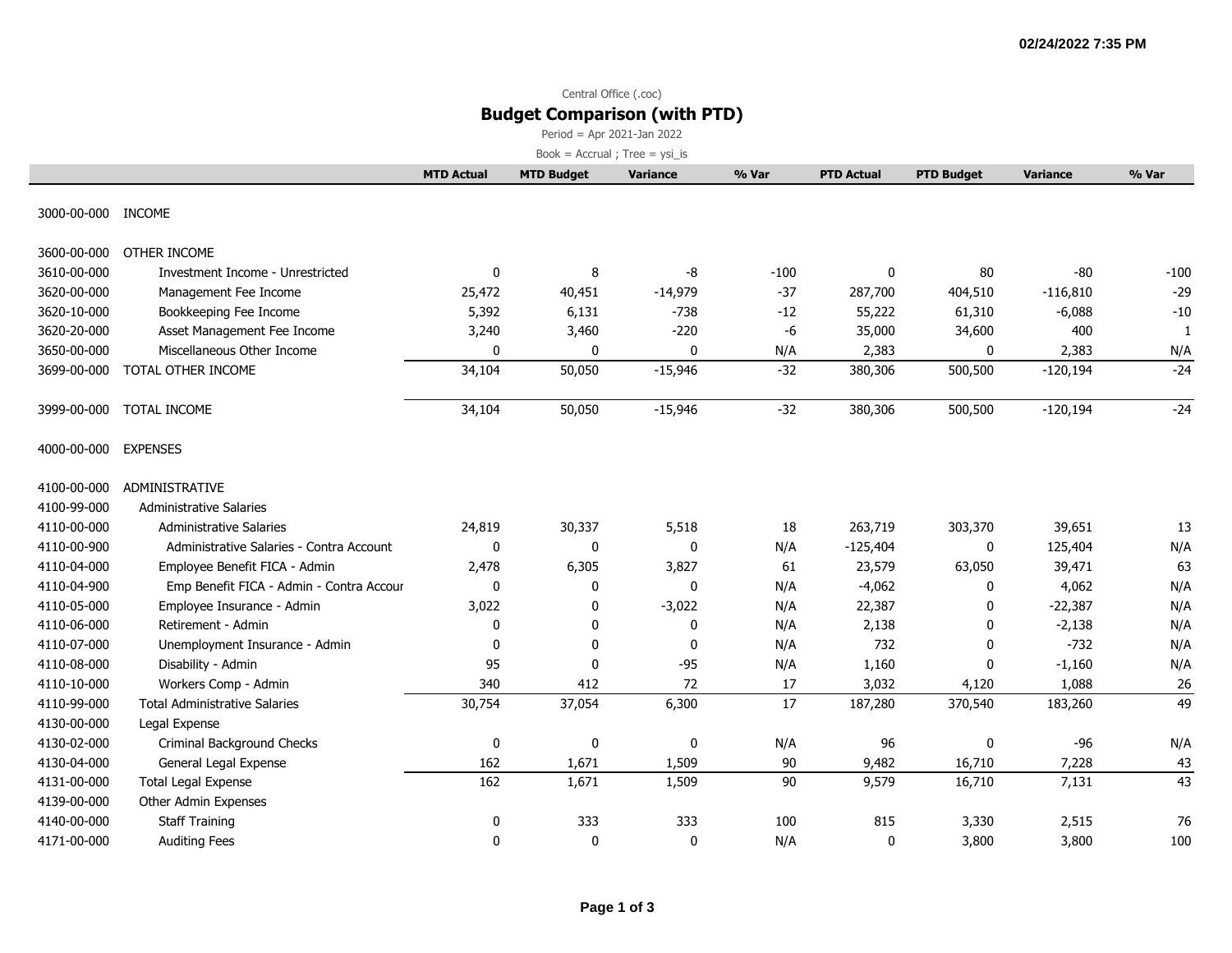### Central Office (.coc) **Budget Comparison (with PTD)**

Period = Apr 2021-Jan 2022

| Book = $Accrual$ ; Tree = $ysi_is$ |                                    |                   |                   |                 |       |                   |                   |                 |        |  |
|------------------------------------|------------------------------------|-------------------|-------------------|-----------------|-------|-------------------|-------------------|-----------------|--------|--|
|                                    |                                    | <b>MTD Actual</b> | <b>MTD Budget</b> | <b>Variance</b> | % Var | <b>PTD Actual</b> | <b>PTD Budget</b> | <b>Variance</b> | % Var  |  |
| 4180-00-000                        | Office Rent                        | 0                 | 300               | 300             | 100   | 2,700             | 3,000             | 300             | 10     |  |
| 4182-00-000                        | Consultants                        | 193               | 5,000             | 4,807           | 96    | 21,934            | 50,000            | 28,066          | 56     |  |
| 4183-00-000                        | <b>Professional Meetings</b>       | $\mathbf{0}$      | 0                 | $\mathbf{0}$    | N/A   | 89                | 0                 | $-89$           | N/A    |  |
| 4189-00-000                        | <b>Total Other Admin Expenses</b>  | 193               | 5,633             | 5,440           | 97    | 25,539            | 60,130            | 34,591          | 58     |  |
| 4190-00-000                        | Miscellaneous Admin Expenses       |                   |                   |                 |       |                   |                   |                 |        |  |
| 4190-01-000                        | Membership and Fees                | 200               | 458               | 258             | 56    | 2,598             | 4,580             | 1,982           | 43     |  |
| 4190-02-000                        | Publications                       | 0                 | 0                 | $\mathbf 0$     | N/A   | 82                | 0                 | $-82$           | N/A    |  |
| 4190-03-000                        | Advertising                        | $\mathbf 0$       | 11                | 11              | 100   | 479               | 110               | $-369$          | $-335$ |  |
| 4190-04-000                        | <b>Office Supplies</b>             | 332               | 292               | $-40$           | $-14$ | 1,956             | 2,920             | 964             | 33     |  |
| 4190-07-000                        | Telecom & Cell Services            | 196               | 392               | 196             | 50    | 2,409             | 3,920             | 1,511           | 39     |  |
| 4190-08-000                        | Postage                            | 0                 | 150               | 150             | 100   | 1,381             | 1,500             | 119             | 8      |  |
| 4190-09-000                        | Software Liscense Fees             | 15                | 0                 | $-15$           | N/A   | 812               | $\mathbf 0$       | $-812$          | N/A    |  |
| 4190-10-000                        | Copy & Print Services              | $\mathbf{0}$      | 292               | 292             | 100   | 2,547             | 2,920             | 373             | 13     |  |
| 4190-11-000                        | <b>Printer Supplies</b>            | $\mathbf{0}$      | 0                 | $\mathbf 0$     | N/A   | 32                | 0                 | $-32$           | N/A    |  |
| 4190-12-000                        | Software/IT                        | $\mathbf{0}$      | 0                 | $\mathbf{0}$    | N/A   | 99                | $\Omega$          | -99             | N/A    |  |
| 4190-13-000                        | Network & Broadband Services       | 1,179             | 0                 | $-1,179$        | N/A   | 10,553            | $\Omega$          | $-10,553$       | N/A    |  |
| 4190-18-000                        | Small Office Equipment             | 0                 | 0                 | 0               | N/A   | 897               | 0                 | $-897$          | N/A    |  |
| 4190-19-000                        | TV/Cable                           | 0                 | 583               | 583             | 100   | 0                 | 5,830             | 5,830           | 100    |  |
| 4190-20-000                        | <b>Bank &amp; Service Fees</b>     | $\mathbf 0$       | $\pmb{0}$         | 0               | N/A   | 17,620            | 0                 | $-17,620$       | N/A    |  |
| 4190-22-000                        | Other Misc Admin Expenses          | 310               | 208               | $-102$          | $-49$ | 5,143             | 2,080             | $-3,063$        | $-147$ |  |
| 4191-00-000                        | Total Miscellaneous Admin Expenses | 2,231             | 2,386             | 155             | 6     | 46,607            | 23,860            | $-22,747$       | $-95$  |  |
| 4199-00-000                        | TOTAL ADMINISTRATIVE EXPENSES      | 33,341            | 46,744            | 13,403          | 29    | 269,004           | 471,240           | 202,236         | 43     |  |
| 4400-00-000                        | MAINTENANCE AND OPERATIONS         |                   |                   |                 |       |                   |                   |                 |        |  |
| 4420-00-000                        | <b>Materials</b>                   |                   |                   |                 |       |                   |                   |                 |        |  |
| 4420-07-000                        | Supplies-Maint/Repairs             | $\mathbf 0$       | 0                 | 0               | N/A   | 356               | 0                 | $-356$          | N/A    |  |
| 4422-01-000                        | Vehicle-Gas & Oil                  | 0                 | 0                 | 0               | N/A   | 20                | 0                 | $-20$           | N/A    |  |
| 4429-00-000                        | <b>Total Materials</b>             | $\mathbf 0$       | $\pmb{0}$         | $\mathbf 0$     | N/A   | 376               | $\mathbf 0$       | $-376$          | N/A    |  |
| 4430-00-000                        | <b>Contract Costs</b>              |                   |                   |                 |       |                   |                   |                 |        |  |
| 4430-99-000                        | Contract Costs-Other               | 0                 | 0                 | 0               | N/A   | 231               | 0                 | $-231$          | N/A    |  |
| 4439-00-000                        | <b>Total Contract Costs</b>        | $\pmb{0}$         | $\pmb{0}$         | $\mathbf 0$     | N/A   | 231               | $\mathbf 0$       | $-231$          | N/A    |  |
| 4499-00-000                        | TOTAL MAINTENACE EXPENSES          | $\mathbf{0}$      | $\mathbf 0$       | $\mathbf{0}$    | N/A   | 608               | $\mathbf{0}$      | $-608$          | N/A    |  |

4500-00-000 GENERAL EXPENSES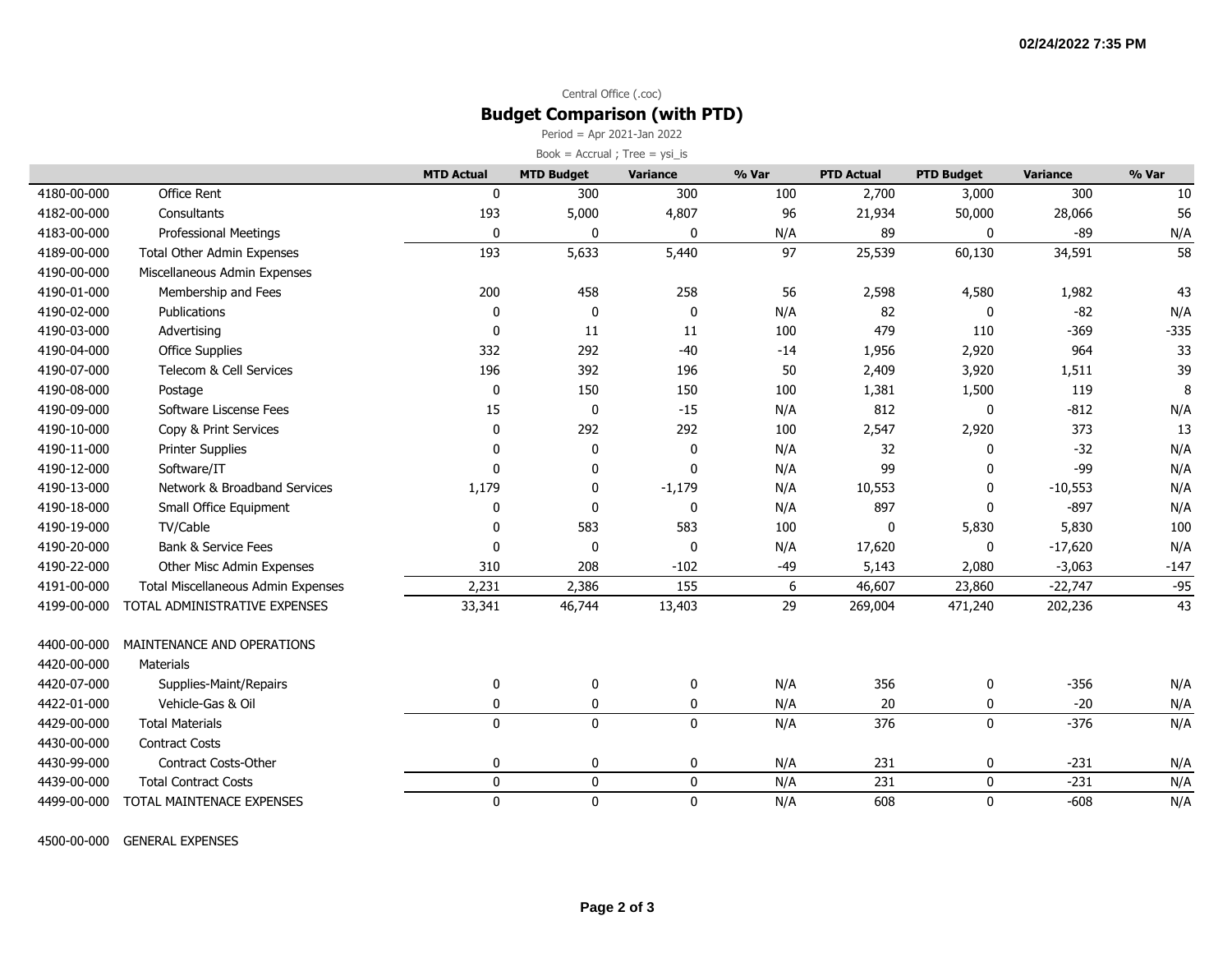### Central Office (.coc) **Budget Comparison (with PTD)**

Period = Apr 2021-Jan 2022

|             |                                 | <b>MTD Actual</b> | <b>MTD Budget</b> | <b>Variance</b> | % Var  | <b>PTD Actual</b> | <b>PTD Budget</b> | Variance  | % Var  |
|-------------|---------------------------------|-------------------|-------------------|-----------------|--------|-------------------|-------------------|-----------|--------|
| 4510-10-000 | Property Insurance              | 0                 | 26                | 26              | 100    | 0                 | 260               | 260       | 100    |
| 4510-20-000 | Liability Insurance             | 548               | 498               | $-50$           | $-10$  | 3,834             | 4,980             | 1,146     | 23     |
| 4510-50-000 | Other Business Insurance        | 60                | 0                 | $-60$           | N/A    | 422               | 0                 | -422      | N/A    |
| 4521-00-000 | Misc. Taxes/Liscenses/Insurance | 0                 | 66                | 66              | 100    | 50                | 660               | 610       | 92     |
| 4535-00-000 | Retiree Expense                 | 240               | 0                 | $-240$          | N/A    | 12,903            | $\mathbf{0}$      | $-12,903$ | N/A    |
| 4599-00-000 | TOTAL GENERAL EXPENSES          | 848               | 590               | $-258$          | $-44$  | 17,209            | 5,900             | $-11,309$ | $-192$ |
|             |                                 |                   |                   |                 |        |                   |                   |           |        |
| 8000-00-000 | <b>TOTAL EXPENSES</b>           | 34,189            | 47,334            | 13,145          | 28     | 286,821           | 477,140           | 190,319   | 40     |
|             |                                 |                   |                   |                 |        |                   |                   |           |        |
| 9000-00-000 | NET INCOME                      | $-85$             | 2,716             | $-2,801$        | $-103$ | 93,485            | 23,360            | 70,125    | 300    |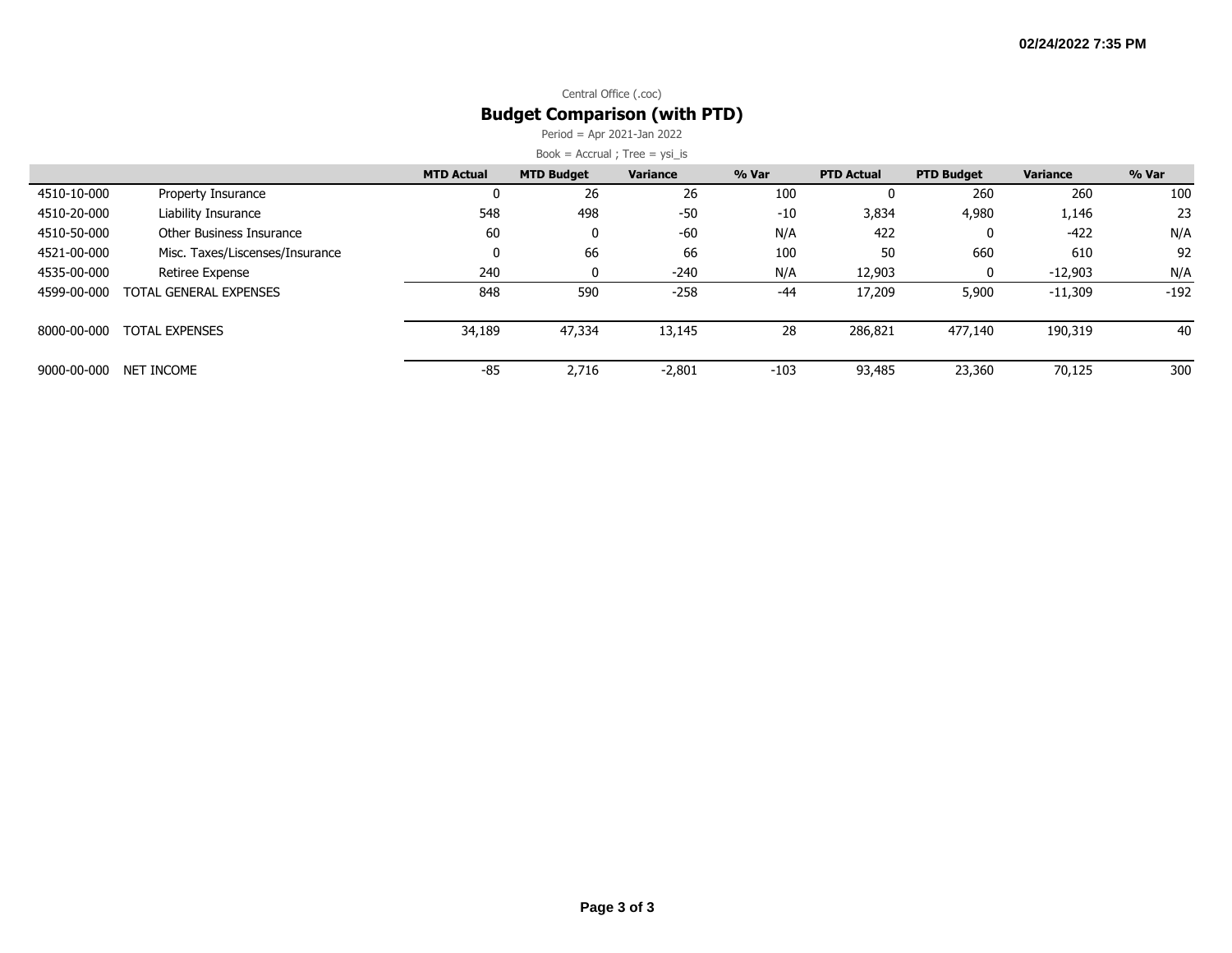Period = Apr 2021-Jan 2022

|                      |                                  | <b>MTD Actual</b> | <b>MTD Budget</b> | Variance  | % Var          | <b>PTD Actual</b> | <b>PTD Budget</b> | <b>Variance</b> | % Var  |
|----------------------|----------------------------------|-------------------|-------------------|-----------|----------------|-------------------|-------------------|-----------------|--------|
| 3000-00-000 INCOME   |                                  |                   |                   |           |                |                   |                   |                 |        |
| 3100-00-000          | TENANT INCOME                    |                   |                   |           |                |                   |                   |                 |        |
| 3101-00-000          | Rental Income                    |                   |                   |           |                |                   |                   |                 |        |
| 3110-00-000          | Rent Income-Gross Potential      | 0                 | 0                 | 0         | N/A            | $-100$            | 0                 | $-100$          | N/A    |
| 3111-00-000          | <b>Tenant Rent</b>               | 36,664            | 35,980            | 684       | 2              | 338,696           | 359,800           | $-21,104$       | -6     |
| 3119-00-000          | <b>Total Rental Income</b>       | 36,664            | 35,980            | 684       | $\overline{2}$ | 338,596           | 359,800           | $-21,204$       | $-6$   |
| 3120-00-000          | Other Tenant Income              |                   |                   |           |                |                   |                   |                 |        |
| 3120-02-000          | Cleaning Fee                     | 0                 | 0                 | 0         | N/A            | 100               | 0                 | 100             | N/A    |
| 3120-03-000          | Damages                          | 1,415             | 0                 | 1,415     | N/A            | 1,440             | 0                 | 1,440           | N/A    |
| 3120-04-000          | Late Fees                        | 0                 | 0                 | 0         | N/A            | 1,710             | 0                 | 1,710           | N/A    |
| 3120-09-000          | Misc.Tenant Income               | $\mathbf 0$       | 0                 | 0         | N/A            | 18                | 0                 | 18              | N/A    |
| 3129-00-000          | <b>Total Other Tenant Income</b> | 1,415             | $\mathbf 0$       | 1,415     | N/A            | 3,268             | $\mathbf{0}$      | 3,268           | N/A    |
| 3199-00-000          | NET TENANT INCOME                | 38,079            | 35,980            | 2,099     | 6              | 341,864           | 359,800           | $-17,936$       | $-5$   |
| 3400-00-000          | <b>GRANT INCOME</b>              |                   |                   |           |                |                   |                   |                 |        |
| 3401-00-000          | HUD PHA Operating Grants/Subsidy | 55,184            | 64,400            | $-9,216$  | $-14$          | 556,166           | 644,000           | $-87,834$       | $-14$  |
| 3401-00-099          | HUD Operating Subsidy COVID      | 0                 | 0                 | 0         | N/A            | 4,100             | 0                 | 4,100           | N/A    |
| 3401-10-000          | <b>HUD PHA Shortfall Funds</b>   | 34,769            | 0                 | 34,769    | N/A            | 221,891           | 0                 | 221,891         | N/A    |
| 3499-00-000          | TOTAL GRANT INCOME               | 89,953            | 64,400            | 25,553    | 40             | 782,158           | 644,000           | 138,158         | 21     |
| 3600-00-000          | OTHER INCOME                     |                   |                   |           |                |                   |                   |                 |        |
| 3610-00-000          | Investment Income - Unrestricted | 0                 | $\overline{2}$    | $-2$      | $-100$         | 0                 | 20                | $-20$           | $-100$ |
| 3660-00-000          | <b>Operating Transfers IN</b>    | 0                 | 17,047            | $-17,047$ | $-100$         | 0                 | 170,470           | $-170,470$      | $-100$ |
| 3699-00-000          | TOTAL OTHER INCOME               | $\pmb{0}$         | 17,049            | $-17,049$ | $-100$         | $\mathbf 0$       | 170,490           | $-170,490$      | $-100$ |
| 3999-00-000          | TOTAL INCOME                     | 128,032           | 117,429           | 10,603    | 9              | 1,124,022         | 1,174,290         | $-50,268$       | -4     |
| 4000-00-000 EXPENSES |                                  |                   |                   |           |                |                   |                   |                 |        |
| 4100-00-000          | ADMINISTRATIVE                   |                   |                   |           |                |                   |                   |                 |        |
| 4100-99-000          | <b>Administrative Salaries</b>   |                   |                   |           |                |                   |                   |                 |        |
| 4110-00-000          | <b>Administrative Salaries</b>   | 4,481             | 6,734             | 2,253     | 33             | 56,502            | 67,340            | 10,838          | 16     |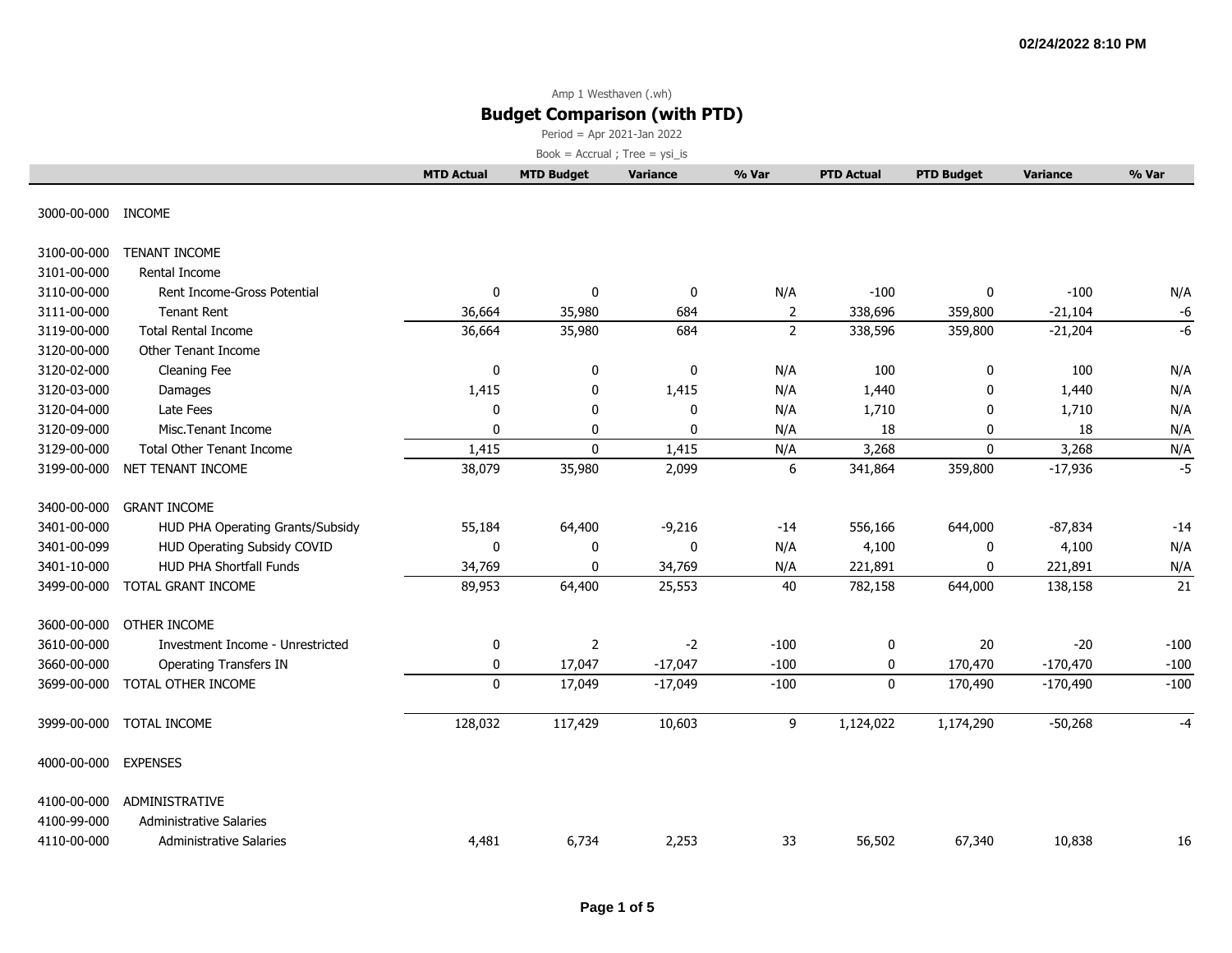Period = Apr 2021-Jan 2022  $Book = Accrual ; Tree = ysi_is$ 

|             |                                      | <b>MTD Actual</b> | <b>MTD Budget</b> | Variance    | % Var       | <b>PTD Actual</b> | <b>PTD Budget</b> | <b>Variance</b> | % Var        |
|-------------|--------------------------------------|-------------------|-------------------|-------------|-------------|-------------------|-------------------|-----------------|--------------|
| 4110-04-000 | Employee Benefit FICA - Admin        | 458               | 1,840             | 1,382       | 75          | 4,351             | 18,400            | 14,049          | 76           |
| 4110-05-000 | Employee Insurance - Admin           | 656               | $\mathbf 0$       | $-656$      | N/A         | 8,785             | $\mathbf 0$       | $-8,785$        | N/A          |
| 4110-06-000 | Retirement - Admin                   | $\mathbf 0$       | $\mathbf 0$       | 0           | N/A         | 219               | 0                 | $-219$          | N/A          |
| 4110-07-000 | Unemployment Insurance - Admin       | $\mathbf{0}$      | $\pmb{0}$         | 0           | N/A         | 281               | $\mathbf{0}$      | $-281$          | N/A          |
| 4110-08-000 | Disability - Admin                   | 14                | 0                 | $-14$       | N/A         | 209               | $\mathbf 0$       | $-209$          | N/A          |
| 4110-09-000 | Fitness - Admin                      | $\mathbf 0$       | 0                 | 0           | N/A         | 71                | $\mathbf 0$       | $-71$           | N/A          |
| 4110-10-000 | Workers Comp - Admin                 | 76                | 92                | 16          | 18          | 1,641             | 920               | $-721$          | $-78$        |
| 4110-99-000 | <b>Total Administrative Salaries</b> | 5,683             | 8,666             | 2,983       | 34          | 72,059            | 86,660            | 14,601          | 17           |
| 4130-00-000 | Legal Expense                        |                   |                   |             |             |                   |                   |                 |              |
| 4130-02-000 | Criminal Background Checks           | 7                 | 0                 | $-7$        | N/A         | 38                | 0                 | $-38$           | N/A          |
| 4130-03-000 | <b>Tenant Screening</b>              | $\mathbf 0$       | $\mathbf{0}$      | 0           | N/A         | 58                | $\mathbf{0}$      | $-58$           | N/A          |
| 4130-04-000 | General Legal Expense                | 41                | 1,418             | 1,377       | 97          | 481               | 14,180            | 13,699          | 97           |
| 4131-00-000 | <b>Total Legal Expense</b>           | 48                | 1,418             | 1,370       | 97          | 577               | 14,180            | 13,603          | 96           |
| 4139-00-000 | Other Admin Expenses                 |                   |                   |             |             |                   |                   |                 |              |
| 4140-00-000 | <b>Staff Training</b>                | 369               | 500               | 131         | 26          | 2,715             | 5,000             | 2,285           | 46           |
| 4150-00-000 | Travel                               | 0                 | 17                | 17          | 100         | 1,099             | 170               | $-929$          | $-546$       |
| 4171-00-000 | <b>Auditing Fees</b>                 | $\mathbf{0}$      | $\mathbf{0}$      | 0           | N/A         | 0                 | 4,843             | 4,843           | 100          |
| 4173-10-000 | Management Fee                       | 8,209             | 9,485             | 1,276       | 13          | 80,569            | 94,850            | 14,281          | 15           |
| 4173-20-000 | Bookkeeping Fee                      | 892               | 941               | 48          | 5           | 8,760             | 9,410             | 650             | 7            |
| 4173-30-000 | Asset Management Fee                 | 1,260             | 1,260             | 0           | $\mathbf 0$ | 12,600            | 12,600            | 0               | $\mathbf{0}$ |
| 4182-00-000 | Consultants                          | 202               | 167               | $-35$       | $-21$       | 2,171             | 1,670             | $-501$          | $-30$        |
| 4182-00-099 | Contract Services COVID              | $\mathbf 0$       | 0                 | 0           | N/A         | 2,501             | 0                 | $-2,501$        | N/A          |
| 4183-00-000 | Professional Meetings                | $\mathbf{0}$      | 0                 | 0           | N/A         | 63                | $\mathbf{0}$      | $-63$           | N/A          |
| 4189-00-000 | <b>Total Other Admin Expenses</b>    | 10,932            | 12,370            | 1,438       | 12          | 110,477           | 128,543           | 18,066          | 14           |
| 4190-00-000 | Miscellaneous Admin Expenses         |                   |                   |             |             |                   |                   |                 |              |
| 4190-01-000 | Membership and Fees                  | 163               | 29                | $-134$      | $-462$      | 333               | 290               | $-43$           | $-15$        |
| 4190-03-000 | Advertising                          | $\mathbf 0$       | 118               | 118         | 100         | 257               | 1,180             | 923             | 78           |
| 4190-04-000 | <b>Office Supplies</b>               | 5                 | 242               | 237         | 98          | 851               | 2,420             | 1,569           | 65           |
| 4190-07-000 | Telecom & Cell Services              | 109               | 708               | 599         | 85          | 1,796             | 7,080             | 5,284           | 75           |
| 4190-08-000 | Postage                              | 134               | 167               | 33          | 20          | 2,066             | 1,670             | $-396$          | $-24$        |
| 4190-09-000 | Software Liscense Fees               | 0                 | $\pmb{0}$         | $\mathbf 0$ | N/A         | 335               | $\mathbf 0$       | $-335$          | N/A          |
| 4190-10-000 | Copy & Print Services                | $\mathbf 0$       | 167               | 167         | 100         | 1,457             | 1,670             | 213             | 13           |
| 4190-11-000 | <b>Printer Supplies</b>              | $\Omega$          | $\pmb{0}$         | 0           | N/A         | 69                | $\mathbf 0$       | $-69$           | N/A          |
| 4190-13-000 | Network & Broadband Services         | 1,292             | 0                 | $-1,292$    | N/A         | 13,737            | $\mathbf 0$       | $-13,737$       | N/A          |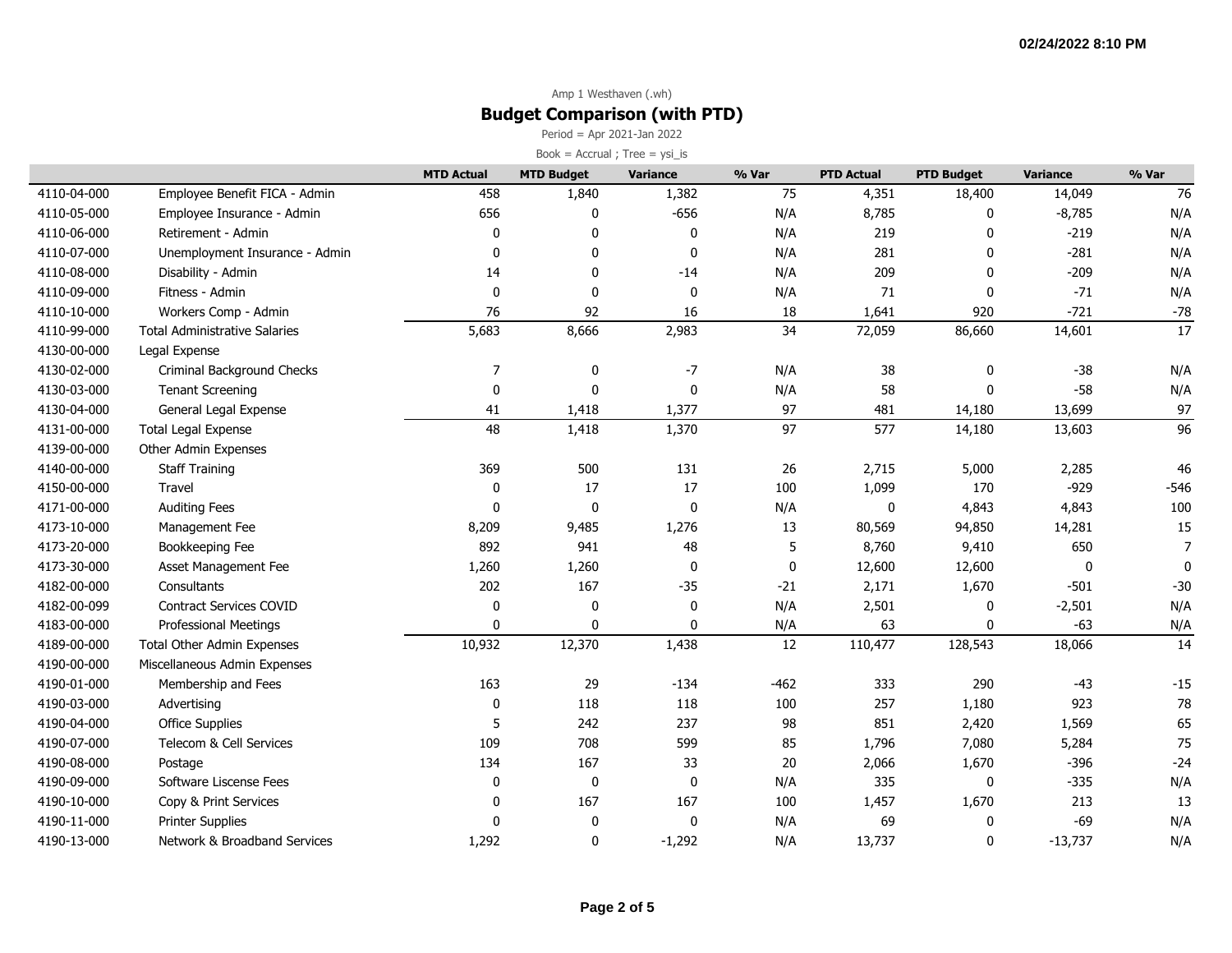Period = Apr 2021-Jan 2022

|             |                                       | <b>MTD Actual</b> | <b>MTD Budget</b> | Variance     | % Var  | <b>PTD Actual</b> | <b>PTD Budget</b> | <b>Variance</b> | % Var           |
|-------------|---------------------------------------|-------------------|-------------------|--------------|--------|-------------------|-------------------|-----------------|-----------------|
| 4190-19-000 | TV/Cable                              | 0                 | 1,042             | 1,042        | 100    | 0                 | 10,420            | 10,420          | 100             |
| 4190-22-000 | Other Misc Admin Expenses             | $\mathbf{0}$      | 125               | 125          | 100    | 88                | 1,250             | 1,162           | 93              |
| 4191-00-000 | Total Miscellaneous Admin Expenses    | 1,703             | 2,598             | 895          | 34     | 20,989            | 25,980            | 4,991           | 19              |
| 4199-00-000 | TOTAL ADMINISTRATIVE EXPENSES         | 18,366            | 25,052            | 6,686        | 27     | 204,102           | 255,363           | 51,261          | 20              |
|             |                                       |                   |                   |              |        |                   |                   |                 |                 |
| 4200-00-000 | <b>TENANT SERVICES</b>                |                   |                   |              |        |                   |                   |                 |                 |
| 4220-01-000 | Other Tenant Sycs.                    | 63                | 0                 | $-63$        | N/A    | 3,214             | 0                 | $-3,214$        | N/A             |
| 4230-00-000 | <b>Tenant Services Contract Costs</b> | 0                 | 2,200             | 2,200        | 100    | 0                 | 22,000            | 22,000          | 100             |
| 4230-01-000 | <b>Tenant Relocation</b>              | 0                 | 0                 | 0            | N/A    | 636               | $\mathbf 0$       | $-636$          | N/A             |
| 4299-00-000 | TOTAL TENANT SERVICES EXPENSES        | 63                | 2,200             | 2,137        | 97     | 3,850             | 22,000            | 18,150          | 82              |
| 4300-00-000 | UTILITIES                             |                   |                   |              |        |                   |                   |                 |                 |
| 4310-00-000 | Water                                 | 4,904             | 5,422             | 518          | 10     | 53,082            | 54,220            | 1,138           | $\overline{2}$  |
| 4320-00-000 | Electricity                           | 6,488             | 8,394             | 1,906        | 23     | 78,221            | 83,940            | 5,719           | $\overline{7}$  |
| 4330-00-000 | Gas                                   | 11,899            | 3,355             | $-8,544$     | $-255$ | 45,616            | 33,550            | $-12,066$       | $-36$           |
| 4340-00-000 | Garbage/Trash Removal                 | 2,719             | 2,278             | $-441$       | $-19$  | 26,905            | 22,780            | $-4,125$        | $-18$           |
| 4390-00-000 | Sewer                                 | 7,354             | 7,535             | 181          | 2      | 71,604            | 75,350            | 3,746           | 5               |
| 4395-00-000 | <b>Stormwater Tax</b>                 | $\Omega$          | 654               | 654          | 100    | 6,538             | 6,540             | 2               | 0               |
| 4399-00-000 | TOTAL UTILITY EXPENSES                | 33,363            | 27,638            | $-5,725$     | $-21$  | 281,965           | 276,380           | $-5,585$        | $-2$            |
|             |                                       |                   |                   |              |        |                   |                   |                 |                 |
| 4400-00-000 | MAINTENANCE AND OPERATIONS            |                   |                   |              |        |                   |                   |                 |                 |
| 4400-10-000 | <b>General Maint Expense</b>          |                   |                   |              |        |                   |                   |                 |                 |
| 4410-00-000 | <b>Maintenance Salaries</b>           | 16,605            | 20,156            | 3,551        | 18     | 178,245           | 201,560           | 23,315          | 12              |
| 4410-05-000 | FICA - Maintenance                    | 1,740             | 5,799             | 4,060        | 70     | 13,973            | 57,990            | 44,017          | 76              |
| 4410-06-000 | Employee Insurance - Maintenance      | 1,572             | 0                 | $-1,572$     | N/A    | 20,561            | 0                 | $-20,561$       | N/A             |
| 4410-07-000 | Retirement - Maintenance              | 0                 | 0                 | 0            | N/A    | 420               | $\mathbf{0}$      | $-420$          | N/A             |
| 4410-08-000 | Unemployment Insurance - Maintenance  | 0                 | 0                 | $\mathbf{0}$ | N/A    | 494               | $\mathbf{0}$      | $-494$          | N/A             |
| 4410-09-000 | Disability - Maintenance              | 19                | 0                 | $-19$        | N/A    | 298               | $\mathbf{0}$      | $-298$          | N/A             |
| 4410-10-000 | Fitness - Maintenance                 | 38                | $\mathbf 0$       | $-38$        | N/A    | 206               | $\Omega$          | $-206$          | N/A             |
| 4410-11-000 | Workers Comp - Maintenance            | 226               | 274               | 48           | 18     | 1,581             | 2,740             | 1,159           | 42              |
| 4411-00-000 | Maintenace Uniforms                   | 0                 | 0                 | 0            | N/A    | 1,721             | $\mathbf{0}$      | $-1,721$        | N/A             |
| 4419-00-000 | <b>Total General Maint Expense</b>    | 20,199            | 26,229            | 6,030        | 23     | 217,498           | 262,290           | 44,792          | $\overline{17}$ |
| 4420-00-000 | Materials                             |                   |                   |              |        |                   |                   |                 |                 |
| 4420-01-000 | Supplies - Grounds                    | 277               | 1,250             | 973          | 78     | 1,396             | 12,500            | 11,104          | 89              |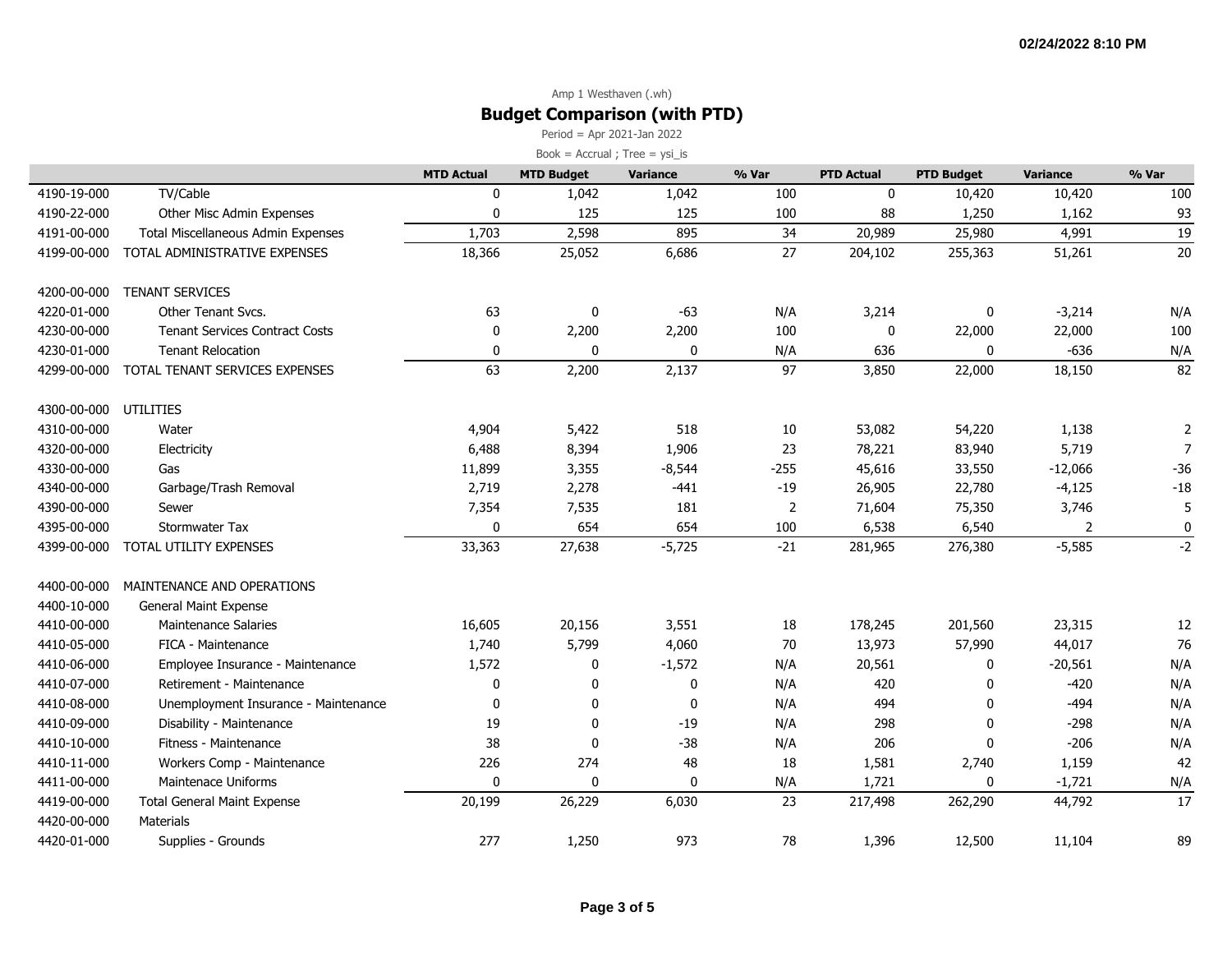Period = Apr 2021-Jan 2022  $Book = Accrual ; Tree = ysi_is$ 

|             |                                 | <b>MTD Actual</b> | <b>MTD Budget</b> | <b>Variance</b> | % Var  | <b>PTD Actual</b> | <b>PTD Budget</b> | <b>Variance</b> | % Var  |
|-------------|---------------------------------|-------------------|-------------------|-----------------|--------|-------------------|-------------------|-----------------|--------|
| 4420-02-000 | Supplies-Appliance              | $\mathbf{0}$      | $\mathbf 0$       | $\mathbf 0$     | N/A    | 616               | $\mathbf{0}$      | $-616$          | N/A    |
| 4420-03-000 | Supplies-Decorating/Painting    | $\mathbf 0$       | 542               | 542             | 100    | 10,660            | 5,420             | $-5,240$        | $-97$  |
| 4420-04-000 | Supplies-Electrical             | $\mathbf{0}$      | 104               | 104             | 100    | 2,559             | 1,040             | $-1,519$        | $-146$ |
| 4420-05-000 | Supplies-Exterminating          | $\mathbf 0$       | 33                | 33              | 100    | 332               | 330               | $-2$            | $-1$   |
| 4420-06-000 | Supplies-Janitorial/Cleaning    | 396               | 250               | $-146$          | $-58$  | 3,048             | 2,500             | $-548$          | $-22$  |
| 4420-07-000 | Supplies-Maint/Repairs          | 526               | 2,042             | 1,516           | 74     | 35,199            | 20,420            | $-14,779$       | $-72$  |
| 4420-08-000 | Supplies-Plumbing               | 2,607             | 1,667             | $-940$          | $-56$  | 15,639            | 16,670            | 1,031           |        |
| 4420-09-000 | Tools and Equipment             | 16                | $\pmb{0}$         | $-16$           | N/A    | 4,160             | $\mathbf 0$       | $-4,160$        | N/A    |
| 4420-11-000 | Supplies-Turn                   | $\mathbf 0$       | 167               | 167             | 100    | 0                 | 1,670             | 1,670           | 100    |
| 4420-13-000 | Supplies - HVAC                 | 545               | 71                | $-474$          | $-668$ | 3,321             | 710               | $-2,611$        | $-368$ |
| 4422-01-000 | Vehicle-Gas & Oil               | 791               | $\mathbf 0$       | $-791$          | N/A    | 5,499             | $\Omega$          | $-5,499$        | N/A    |
| 4429-00-000 | <b>Total Materials</b>          | 5,159             | 6,126             | 967             | 16     | 82,429            | 61,260            | $-21,169$       | $-35$  |
| 4430-00-000 | <b>Contract Costs</b>           |                   |                   |                 |        |                   |                   |                 |        |
| 4430-03-000 | Contract-Building Repairs       | 0                 | 2,083             | 2,083           | 100    | 0                 | 20,830            | 20,830          | 100    |
| 4430-07-000 | Contract-Pest Control           | 2,304             | 833               | $-1,471$        | $-177$ | 20,877            | 8,330             | $-12,547$       | $-151$ |
| 4430-09-000 | Contract-Grounds                | 0                 | $\mathbf 0$       | 0               | N/A    | 12,885            | $\mathbf{0}$      | $-12,885$       | N/A    |
| 4430-11-000 | Contract-Plumbing               | 0                 | 150               | 150             | 100    | 918               | 1,500             | 582             | 39     |
| 4430-13-000 | Contract-HVAC                   | 0                 | 1,458             | 1,458           | 100    | 545               | 14,580            | 14,035          | 96     |
| 4430-14-000 | Contract-Vehicle Maintenance    | $\mathbf{0}$      | 0                 | 0               | N/A    | 3,216             | $\mathbf{0}$      | $-3,216$        | N/A    |
| 4430-20-000 | <b>Answering Service</b>        | $\mathbf{0}$      | 0                 | 0               | N/A    | 64                | $\Omega$          | $-64$           | N/A    |
| 4430-99-000 | <b>Contract Costs-Other</b>     | $\Omega$          | 204               | 204             | 100    | 0                 | 2,040             | 2,040           | 100    |
| 4439-00-000 | <b>Total Contract Costs</b>     | 2,304             | 4,728             | 2,424           | 51     | 38,506            | 47,280            | 8,774           | 19     |
| 4499-00-000 | TOTAL MAINTENACE EXPENSES       | 27,662            | 37,083            | 9,421           | 25     | 338,433           | 370,830           | 32,397          | 9      |
| 4500-00-000 | <b>GENERAL EXPENSES</b>         |                   |                   |                 |        |                   |                   |                 |        |
| 4510-10-000 | Property Insurance              | 1,453             | 1,321             | $-132$          | $-10$  | 13,923            | 13,210            | $-713$          | -5     |
| 4510-20-000 | Liability Insurance             | 332               | 267               | $-66$           | $-25$  | 2,765             | 2,670             | $-95$           | $-4$   |
| 4510-30-000 | Auto Insurance                  | 180               | 0                 | $-180$          | N/A    | 1,257             | 0                 | $-1,257$        | N/A    |
| 4510-50-000 | Other Business Insurance        | 54                | $\mathbf 0$       | $-54$           | N/A    | 375               | $\Omega$          | $-375$          | N/A    |
| 4520-00-000 | Payments in Lieu of Taxes       | 0                 | 1,062             | 1,062           | 100    | 0                 | 10,620            | 10,620          | 100    |
| 4521-00-000 | Misc. Taxes/Liscenses/Insurance | $\mathbf{0}$      | 275               | 275             | 100    | 377               | 2,750             | 2,373           | 86     |
| 4570-00-000 | <b>Bad Debt-Tenant Rents</b>    | $-9,468$          | 540               | 10,008          | 1,853  | $-9,468$          | 5,400             | 14,868          | 275    |
| 4599-00-000 | TOTAL GENERAL EXPENSES          | $-7,449$          | 3,465             | 10,914          | 315    | 9,229             | 34,650            | 25,421          | 73     |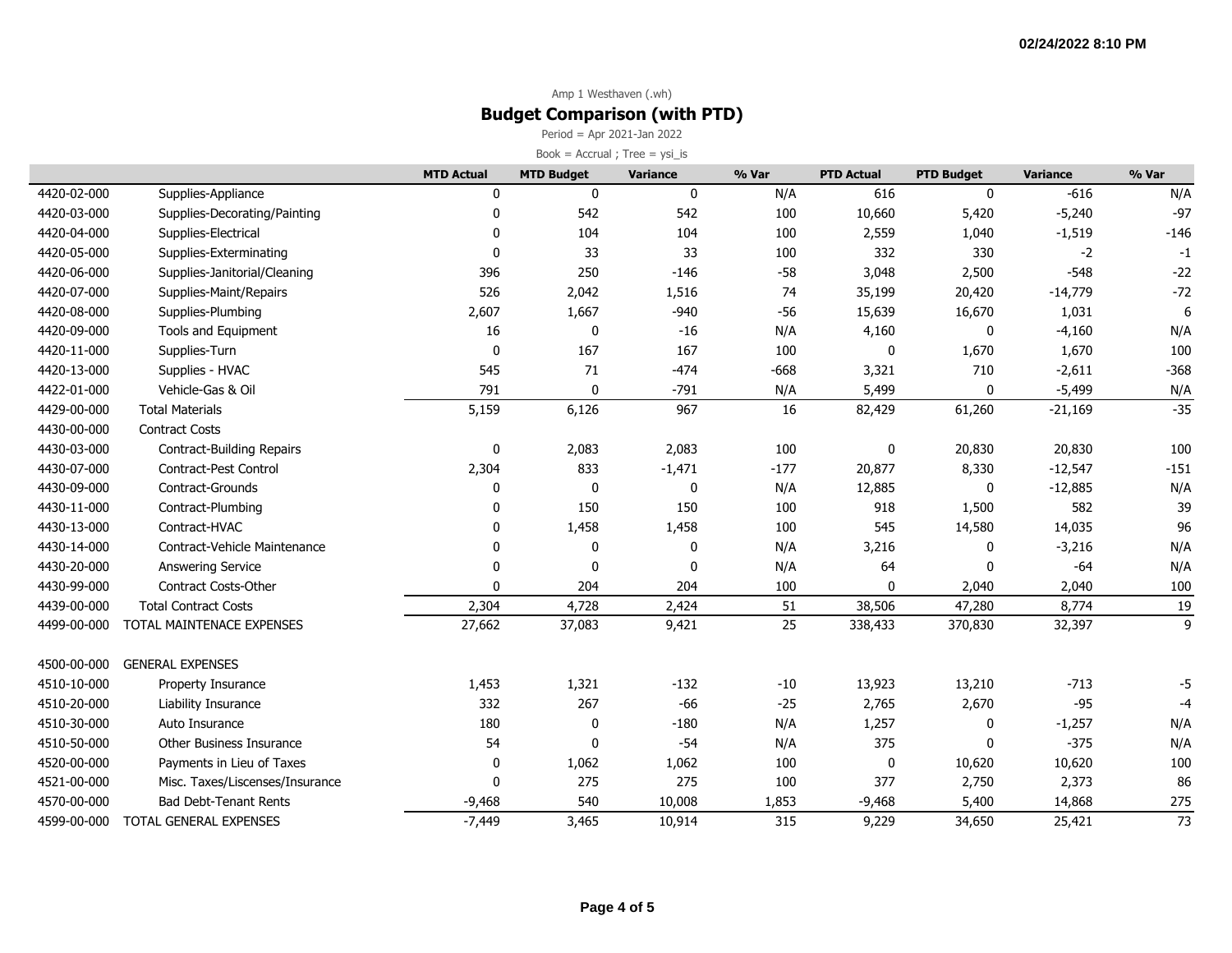Period = Apr 2021-Jan 2022

|             |                          | <b>MTD Actual</b> | <b>MTD Budget</b> | Variance | % Var | <b>PTD Actual</b> | <b>PTD Budget</b> | <b>Variance</b> | % Var |
|-------------|--------------------------|-------------------|-------------------|----------|-------|-------------------|-------------------|-----------------|-------|
| 4800-00-000 | FINANCING EXPENSE        |                   |                   |          |       |                   |                   |                 |       |
| 4851-00-000 | Interest Expense-Loan 1  | 70                |                   | $-70$    | N/A   | 842               |                   | $-842$          | N/A   |
| 4899-00-000 | TOTAL FINANCING EXPENSES | 70                |                   | $-70$    | N/A   | 842               |                   | -842            | N/A   |
| 8000-00-000 | TOTAL EXPENSES           | 72,076            | 95,438            | 23,362   | 24    | 838,422           | 959,223           | 120,801         | 13    |
| 9000-00-000 | NET INCOME               | 55,957            | 21,991            | 33,966   | 154   | 285,600           | 215,067           | 70,533          | 33    |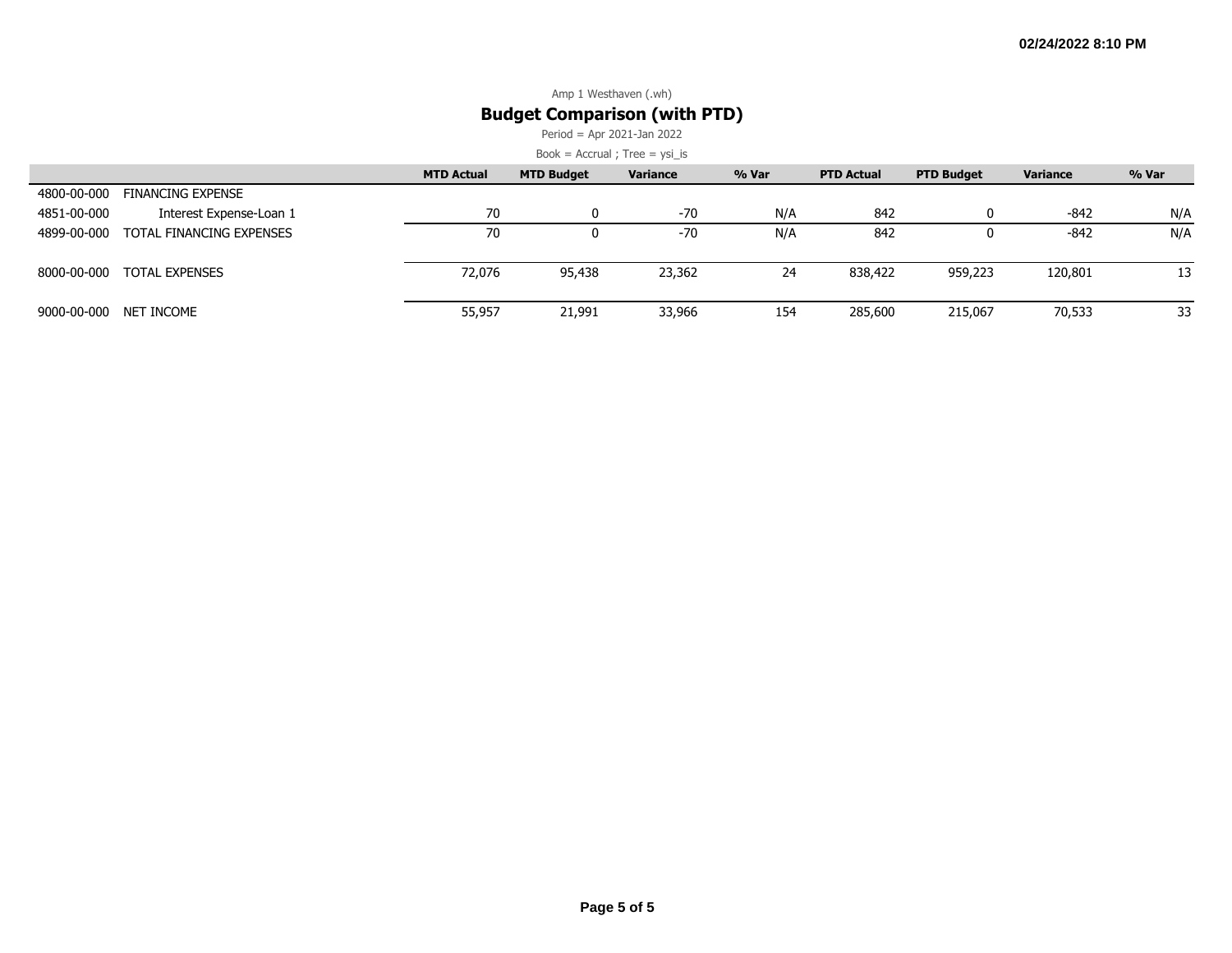### **Budget Comparison (with PTD)**

Period = Apr 2021-Jan 2022

|                    |                                  | <b>MTD Actual</b> | <b>MTD Budget</b> | <b>Variance</b> | % Var        | <b>PTD Actual</b> | <b>PTD Budget</b> | <b>Variance</b> | % Var       |
|--------------------|----------------------------------|-------------------|-------------------|-----------------|--------------|-------------------|-------------------|-----------------|-------------|
| 3000-00-000 INCOME |                                  |                   |                   |                 |              |                   |                   |                 |             |
| 3100-00-000        | <b>TENANT INCOME</b>             |                   |                   |                 |              |                   |                   |                 |             |
| 3101-00-000        | Rental Income                    |                   |                   |                 |              |                   |                   |                 |             |
| 3110-00-000        | Rent Income-Gross Potential      | 0                 | 0                 | 0               | N/A          | 23                | 0                 | 23              | N/A         |
| 3111-00-000        | <b>Tenant Rent</b>               | 30,297            | 22,160            | 8,137           | 37           | 247,544           | 221,600           | 25,944          | 12          |
| 3119-00-000        | <b>Total Rental Income</b>       | 30,297            | 22,160            | 8,137           | 37           | 247,567           | 221,600           | 25,967          | 12          |
| 3120-00-000        | Other Tenant Income              |                   |                   |                 |              |                   |                   |                 |             |
| 3120-03-000        | Damages                          | 0                 | 0                 | 0               | N/A          | 1,510             | 0                 | 1,510           | N/A         |
| 3120-04-000        | Late Fees                        | 0                 | 0                 | 0               | N/A          | 1,170             | $\mathbf 0$       | 1,170           | N/A         |
| 3120-09-000        | Misc.Tenant Income               | 25                | 167               | $-142$          | $-85$        | $-162$            | 1,670             | $-1,832$        | $-110$      |
| 3129-00-000        | <b>Total Other Tenant Income</b> | 25                | 167               | $-142$          | $-85$        | 2,518             | 1,670             | 848             | 51          |
| 3199-00-000        | NET TENANT INCOME                | 30,322            | 22,327            | 7,995           | 36           | 250,085           | 223,270           | 26,815          | 12          |
| 3400-00-000        | <b>GRANT INCOME</b>              |                   |                   |                 |              |                   |                   |                 |             |
| 3401-00-000        | HUD PHA Operating Grants/Subsidy | 41,414            | 49,830            | $-8,416$        | $-17$        | 433,657           | 498,300           | $-64,643$       | $-13$       |
| 3401-10-000        | HUD PHA Shortfall Funds          | 29,021            | 0                 | 29,021          | N/A          | 182,627           | 0                 | 182,627         | N/A         |
| 3415-00-000        | Other Government Grants          | 0                 | 0                 | $\mathbf{0}$    | N/A          | 3,443             | 0                 | 3,443           | N/A         |
| 3499-00-000        | TOTAL GRANT INCOME               | 70,435            | 49,830            | 20,605          | 41           | 619,726           | 498,300           | 121,426         | 24          |
| 3600-00-000        | OTHER INCOME                     |                   |                   |                 |              |                   |                   |                 |             |
| 3650-00-000        | Miscellaneous Other Income       | 2,750             | 2,750             | 0               | 0            | 27,500            | 27,500            | 0               | 0           |
| 3699-00-000        | TOTAL OTHER INCOME               | 2,750             | 2,750             | $\mathbf 0$     | $\mathbf{0}$ | 27,500            | 27,500            | 0               | $\mathbf 0$ |
| 3999-00-000        | TOTAL INCOME                     | 103,507           | 74,907            | 28,600          | 38           | 897,311           | 749,070           | 148,241         | 20          |
| 4000-00-000        | <b>EXPENSES</b>                  |                   |                   |                 |              |                   |                   |                 |             |
| 4100-00-000        | <b>ADMINISTRATIVE</b>            |                   |                   |                 |              |                   |                   |                 |             |
| 4100-99-000        | <b>Administrative Salaries</b>   |                   |                   |                 |              |                   |                   |                 |             |
| 4110-00-000        | <b>Administrative Salaries</b>   | 6,644             | 6,305             | $-339$          | $-5$         | 81,270            | 63,050            | $-18,220$       | $-29$       |
| 4110-04-000        | Employee Benefit FICA - Admin    | 668               | 2,239             | 1,571           | 70           | 6,056             | 22,390            | 16,334          | 73          |
| 4110-05-000        | Employee Insurance - Admin       | 1,428             | 0                 | $-1,428$        | N/A          | 15,299            | 0                 | $-15,299$       | N/A         |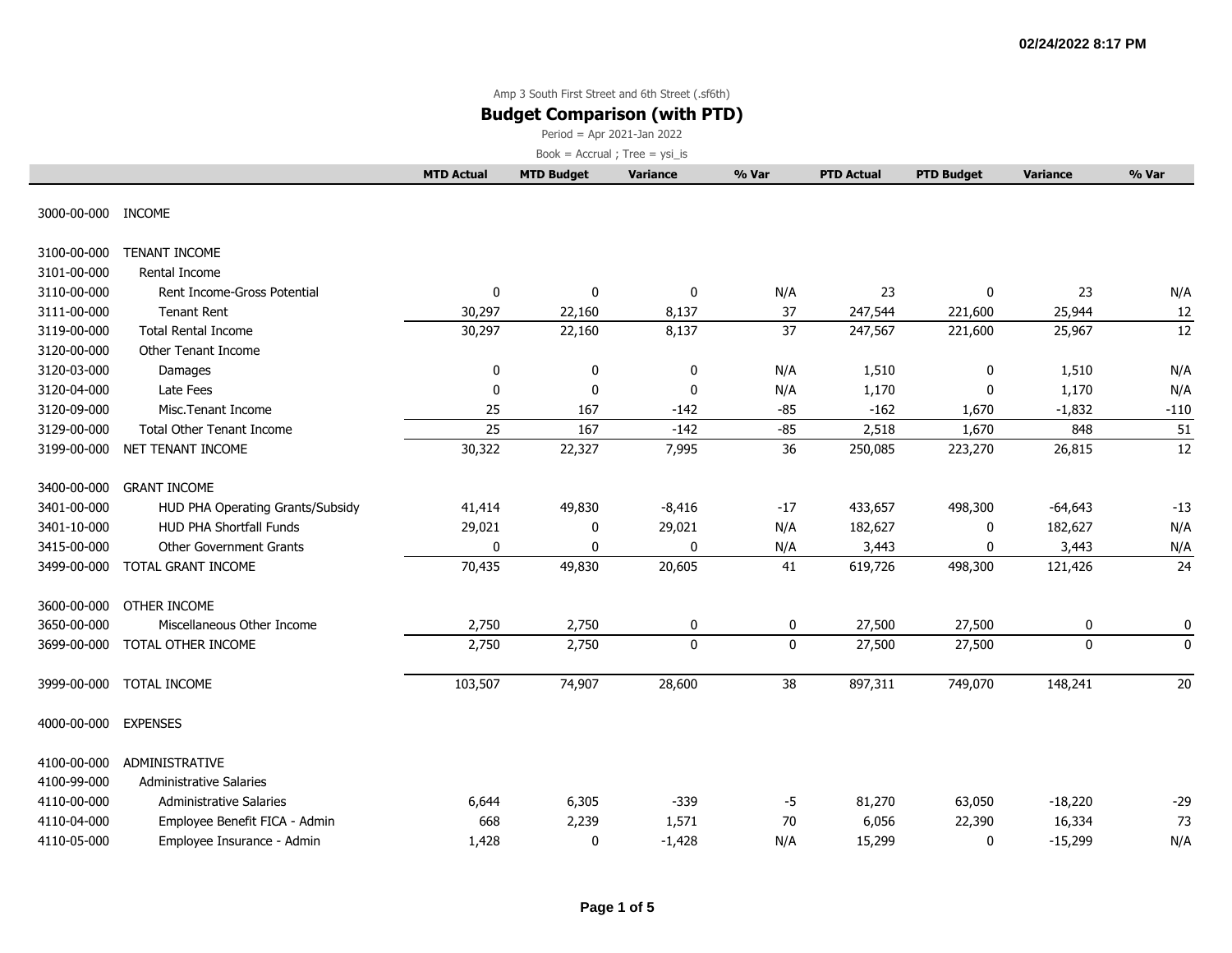### **Budget Comparison (with PTD)**

Period = Apr 2021-Jan 2022

|             |                                           | <b>MTD Actual</b> | <b>MTD Budget</b> | Variance    | % Var  | <b>PTD Actual</b> | <b>PTD Budget</b> | <b>Variance</b> | % Var       |
|-------------|-------------------------------------------|-------------------|-------------------|-------------|--------|-------------------|-------------------|-----------------|-------------|
| 4110-06-000 | Retirement - Admin                        | 0                 | 0                 | 0           | N/A    | 509               | 0                 | $-509$          | N/A         |
| 4110-07-000 | Unemployment Insurance - Admin            | 0                 | $\mathbf 0$       | $\mathbf 0$ | N/A    | 299               | $\mathbf{0}$      | $-299$          | N/A         |
| 4110-08-000 | Disability - Admin                        | 50                | 0                 | $-50$       | N/A    | 355               | $\mathbf{0}$      | $-355$          | N/A         |
| 4110-09-000 | Fitness - Admin                           | 0                 | $\mathbf 0$       | $\mathbf 0$ | N/A    | 47                | $\mathbf 0$       | $-47$           | N/A         |
| 4110-10-000 | Workers Comp - Admin                      | 71                | 86                | 15          | 18     | 1,222             | 860               | $-362$          | $-42$       |
| 4110-99-000 | <b>Total Administrative Salaries</b>      | 8,861             | 8,630             | $-231$      | $-3$   | 105,058           | 86,300            | $-18,758$       | $-22$       |
| 4130-00-000 | Legal Expense                             |                   |                   |             |        |                   |                   |                 |             |
| 4130-02-000 | Criminal Background Checks                | 4                 | 0                 | $-4$        | N/A    | 25                | 0                 | $-25$           | N/A         |
| 4130-03-000 | <b>Tenant Screening</b>                   | 0                 | 0                 | $\mathbf 0$ | N/A    | 38                | $\mathbf 0$       | $-38$           | N/A         |
| 4130-04-000 | General Legal Expense                     | 27                | 1,106             | 1,079       | 98     | 479               | 11,060            | 10,581          | 96          |
| 4131-00-000 | <b>Total Legal Expense</b>                | 32                | 1,106             | 1,074       | 97     | 542               | 11,060            | 10,518          | 95          |
| 4139-00-000 | Other Admin Expenses                      |                   |                   |             |        |                   |                   |                 |             |
| 4140-00-000 | <b>Staff Training</b>                     | 243               | 417               | 174         | 42     | 2,583             | 4,170             | 1,587           | 38          |
| 4150-00-000 | Travel                                    | 0                 | 12                | $12\,$      | 100    | 845               | 120               | $-725$          | $-604$      |
| 4171-00-000 | <b>Auditing Fees</b>                      | 0                 | $\mathbf 0$       | $\mathbf 0$ | N/A    | $\mathbf 0$       | 3,192             | 3,192           | 100         |
| 4173-10-000 | Management Fee                            | 5,380             | 6,265             | 885         | 14     | 54,563            | 62,650            | 8,087           | 13          |
| 4173-20-000 | Bookkeeping Fee                           | 585               | 622               | 37          | 6      | 5,932             | 6,220             | 288             | 5           |
| 4173-30-000 | Asset Management Fee                      | 830               | 830               | $\mathbf 0$ | 0      | 8,300             | 8,300             | 0               | $\mathbf 0$ |
| 4182-00-000 | Consultants                               | 165               | 250               | 85          | 34     | 1,532             | 2,500             | 968             | 39          |
| 4183-00-000 | Professional Meetings                     | 0                 | $\pmb{0}$         | 0           | N/A    | 41                | $\pmb{0}$         | $-41$           | N/A         |
| 4189-00-000 | Total Other Admin Expenses                | 7,203             | 8,396             | 1,193       | 14     | 73,796            | 87,152            | 13,356          | 15          |
| 4190-00-000 | Miscellaneous Admin Expenses              |                   |                   |             |        |                   |                   |                 |             |
| 4190-01-000 | Membership and Fees                       | 107               | 25                | $-82$       | $-329$ | 219               | 250               | 31              | 12          |
| 4190-03-000 | Advertising                               | $\mathbf 0$       | 77                | 77          | 100    | 169               | 770               | 601             | 78          |
| 4190-04-000 | <b>Office Supplies</b>                    | 4                 | 158               | 154         | 98     | 511               | 1,580             | 1,069           | 68          |
| 4190-07-000 | Telecom & Cell Services                   | 124               | 455               | 331         | 73     | 1,591             | 4,550             | 2,959           | 65          |
| 4190-08-000 | Postage                                   | 88                | 121               | 33          | 27     | 1,360             | 1,210             | $-150$          | $-12$       |
| 4190-09-000 | Software Liscense Fees                    | 0                 | $\pmb{0}$         | $\mathbf 0$ | N/A    | 221               | $\pmb{0}$         | $-221$          | N/A         |
| 4190-10-000 | Copy & Print Services                     | 0                 | 125               | 125         | 100    | 960               | 1,250             | 290             | 23          |
| 4190-11-000 | <b>Printer Supplies</b>                   | $\pmb{0}$         | $\pmb{0}$         | $\mathbf 0$ | N/A    | 45                | $\mathbf 0$       | $-45$           | N/A         |
| 4190-13-000 | Network & Broadband Services              | 651               | 0                 | $-651$      | N/A    | 4,926             | $\mathbf{0}$      | $-4,926$        | N/A         |
| 4190-19-000 | TV/Cable                                  | $\mathbf 0$       | 513               | 513         | 100    | 0                 | 5,130             | 5,130           | 100         |
| 4190-22-000 | Other Misc Admin Expenses                 | 0                 | 50                | 50          | 100    | 58                | 500               | 442             | 88          |
| 4191-00-000 | <b>Total Miscellaneous Admin Expenses</b> | 974               | 1,524             | 550         | 36     | 10,061            | 15,240            | 5,179           | 34          |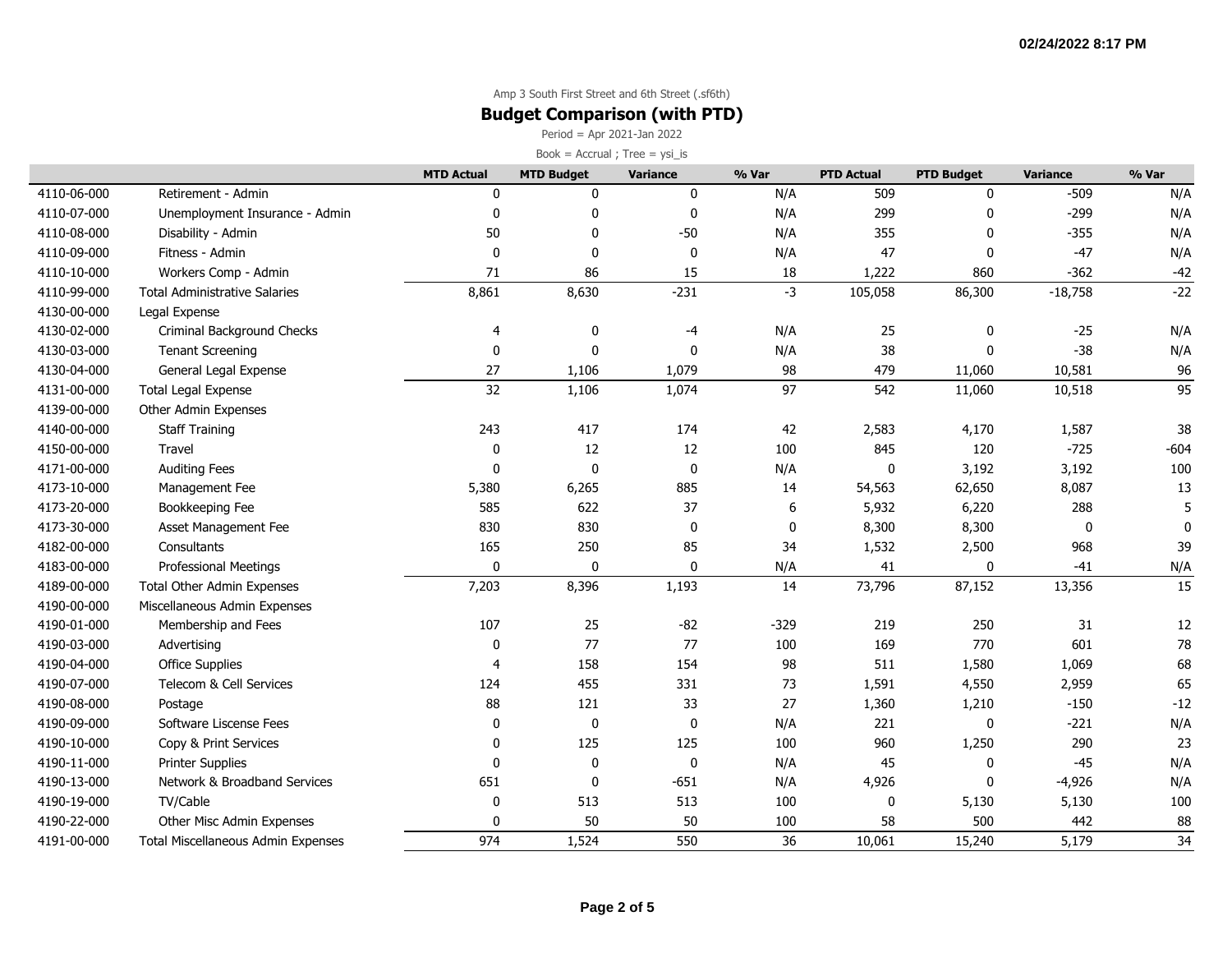### **Budget Comparison (with PTD)**

Period = Apr 2021-Jan 2022

|             |                                       | <b>MTD Actual</b> | <b>MTD Budget</b> | <b>Variance</b> | % Var  | <b>PTD Actual</b> | <b>PTD Budget</b> | <b>Variance</b> | % Var          |
|-------------|---------------------------------------|-------------------|-------------------|-----------------|--------|-------------------|-------------------|-----------------|----------------|
| 4199-00-000 | TOTAL ADMINISTRATIVE EXPENSES         | 17,071            | 19,656            | 2,585           | 13     | 189,459           | 199,752           | 10,293          |                |
| 4200-00-000 | <b>TENANT SERVICES</b>                |                   |                   |                 |        |                   |                   |                 |                |
| 4220-01-000 | Other Tenant Svcs.                    | $\mathbf{0}$      | 0                 | 0               | N/A    | 2,218             | $\mathbf 0$       | $-2,218$        | N/A            |
| 4230-00-000 | <b>Tenant Services Contract Costs</b> | 0                 | 1,449             | 1,449           | 100    | 0                 | 14,490            | 14,490          | 100            |
| 4230-01-000 | <b>Tenant Relocation</b>              | 0                 | 0                 | 0               | N/A    | 773               | $\mathbf 0$       | $-773$          | N/A            |
| 4299-00-000 | TOTAL TENANT SERVICES EXPENSES        | $\mathbf 0$       | 1,449             | 1,449           | 100    | 2,991             | 14,490            | 11,499          | 79             |
| 4300-00-000 | UTILITIES                             |                   |                   |                 |        |                   |                   |                 |                |
| 4310-00-000 | Water                                 | 6,369             | 5,009             | $-1,360$        | $-27$  | 45,929            | 50,090            | 4,161           | 8              |
| 4320-00-000 | Electricity                           | 6,226             | 6,916             | 690             | 10     | 65,154            | 69,160            | 4,006           | 6              |
| 4330-00-000 | Gas                                   | 9,232             | 3,803             | $-5,429$        | $-143$ | 46,940            | 38,030            | $-8,910$        | $-23$          |
| 4340-00-000 | Garbage/Trash Removal                 | 1,792             | 1,501             | $-291$          | $-19$  | 17,732            | 15,010            | $-2,722$        | $-18$          |
| 4390-00-000 | Sewer                                 | 9,157             | 6,777             | $-2,380$        | $-35$  | 61,261            | 67,770            | 6,509           | $10\,$         |
| 4395-00-000 | <b>Stormwater Tax</b>                 | $\mathbf{0}$      | 497               | 497             | 100    | 4,968             | 4,970             | 2               | 0              |
| 4399-00-000 | TOTAL UTILITY EXPENSES                | 32,775            | 24,503            | $-8,272$        | $-34$  | 241,983           | 245,030           | 3,047           | $\mathbf{1}$   |
| 4400-00-000 | MAINTENANCE AND OPERATIONS            |                   |                   |                 |        |                   |                   |                 |                |
| 4400-10-000 | <b>General Maint Expense</b>          |                   |                   |                 |        |                   |                   |                 |                |
| 4410-00-000 | <b>Maintenance Salaries</b>           | 10,938            | 11,846            | 908             | 8      | 117,415           | 118,460           | 1,045           | $\mathbf{1}$   |
| 4410-05-000 | FICA - Maintenance                    | 1,146             | 3,401             | 2,255           | 66     | 9,204             | 34,010            | 24,806          | 73             |
| 4410-06-000 | Employee Insurance - Maintenance      | 1,036             | 0                 | $-1,036$        | N/A    | 13,554            | $\mathbf 0$       | $-13,554$       | N/A            |
| 4410-07-000 | Retirement - Maintenance              | 0                 | 0                 | 0               | N/A    | 282               | 0                 | $-282$          | N/A            |
| 4410-08-000 | Unemployment Insurance - Maintenance  | $\mathbf 0$       | 0                 | 0               | N/A    | 325               | $\Omega$          | $-325$          | N/A            |
| 4410-09-000 | Disability - Maintenance              | 13                | $\mathbf 0$       | $-13$           | N/A    | 196               | $\Omega$          | $-196$          | N/A            |
| 4410-10-000 | Fitness - Maintenance                 | 25                | $\mathbf{0}$      | $-25$           | N/A    | 136               | $\Omega$          | $-136$          | N/A            |
| 4410-11-000 | Workers Comp - Maintenance            | 133               | 162               | 29              | 18     | 929               | 1,620             | 691             | 43             |
| 4411-00-000 | <b>Maintenace Uniforms</b>            | $\Omega$          | $\mathbf 0$       | 0               | N/A    | 1,133             | $\Omega$          | $-1,133$        | N/A            |
| 4419-00-000 | <b>Total General Maint Expense</b>    | 13,290            | 15,409            | 2,119           | 14     | 143,175           | 154,090           | 10,915          | $\overline{7}$ |
| 4420-00-000 | <b>Materials</b>                      |                   |                   |                 |        |                   |                   |                 |                |
| 4420-01-000 | Supplies - Grounds                    | 182               | 146               | $-36$           | $-25$  | 789               | 1,460             | 671             | 46             |
| 4420-02-000 | Supplies-Appliance                    | $\mathbf 0$       | $\pmb{0}$         | 0               | N/A    | 774               | $\mathbf 0$       | $-774$          | N/A            |
| 4420-03-000 | Supplies-Decorating/Painting          | $\mathbf{0}$      | 255               | 255             | 100    | 668               | 2,550             | 1,882           | 74             |
| 4420-04-000 | Supplies-Electrical                   | 9                 | 54                | 45              | 83     | 1,966             | 540               | $-1,426$        | $-264$         |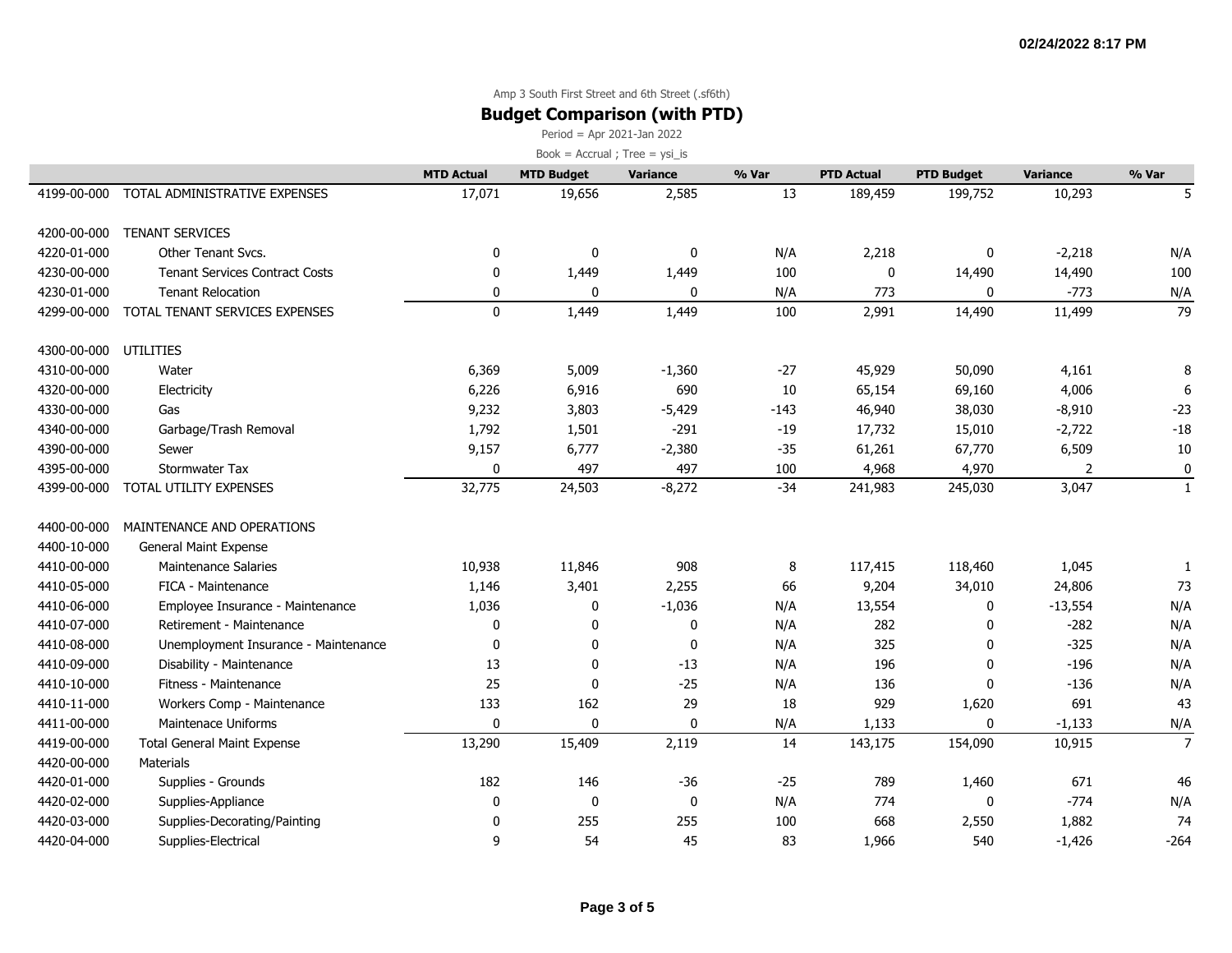### **Budget Comparison (with PTD)**

Period = Apr 2021-Jan 2022

|             |                                         | <b>MTD Actual</b> | <b>MTD Budget</b> | Variance       | % Var          | <b>PTD Actual</b> | <b>PTD Budget</b> | <b>Variance</b> | % Var           |
|-------------|-----------------------------------------|-------------------|-------------------|----------------|----------------|-------------------|-------------------|-----------------|-----------------|
| 4420-05-000 | Supplies-Exterminating                  | $\mathbf{0}$      | 34                | 34             | 100            | 76                | 340               | 264             | 78              |
| 4420-06-000 | Supplies-Janitorial/Cleaning            | 123               | 125               | $\overline{2}$ | $\overline{2}$ | 599               | 1,250             | 651             | 52              |
| 4420-07-000 | Supplies-Maint/Repairs                  | 347               | 2,359             | 2,012          | 85             | 12,427            | 23,590            | 11,163          | 47              |
| 4420-08-000 | Supplies-Plumbing                       | 2,164             | 1,959             | $-205$         | $-10$          | 7,216             | 19,590            | 12,374          | 63              |
| 4420-09-000 | Tools and Equipment                     | 11                | $\pmb{0}$         | $-11$          | N/A            | 2,790             | 0                 | $-2,790$        | N/A             |
| 4420-11-000 | Supplies-Turn                           | $\mathbf 0$       | 175               | 175            | 100            | 774               | 1,750             | 976             | 56              |
| 4420-13-000 | Supplies - HVAC                         | $\mathbf 0$       | 0                 | $\mathbf 0$    | N/A            | 1,245             | 0                 | $-1,245$        | N/A             |
| 4422-01-000 | Vehicle-Gas & Oil                       | 521               | $\mathbf 0$       | $-521$         | N/A            | 3,622             | $\mathbf 0$       | $-3,622$        | N/A             |
| 4429-00-000 | <b>Total Materials</b>                  | 3,358             | 5,107             | 1,749          | 34             | 32,946            | 51,070            | 18,124          | $\overline{35}$ |
| 4430-00-000 | <b>Contract Costs</b>                   |                   |                   |                |                |                   |                   |                 |                 |
| 4430-03-000 | <b>Contract-Building Repairs</b>        | 0                 | 838               | 838            | 100            | 0                 | 8,380             | 8,380           | 100             |
| 4430-06-000 | Contract-Electrical                     | 0                 | 83                | 83             | 100            | $\mathbf{0}$      | 830               | 830             | 100             |
| 4430-07-000 | Contract-Pest Control                   | 144               | 709               | 565            | 80             | 10,827            | 7,090             | $-3,737$        | $-53$           |
| 4430-09-000 | Contract-Grounds                        | 0                 | $\pmb{0}$         | 0              | N/A            | 14,269            | $\mathbf 0$       | $-14,269$       | N/A             |
| 4430-11-000 | Contract-Plumbing                       | 0                 | 438               | 438            | 100            | 3,972             | 4,380             | 408             | $\mathbf{q}$    |
| 4430-13-000 | Contract-HVAC                           | $\Omega$          | 258               | 258            | 100            | 49                | 2,580             | 2,531           | 98              |
| 4430-14-000 | Contract-Vehicle Maintenance            | 0                 | 0                 | 0              | N/A            | 2,118             | 0                 | $-2,118$        | N/A             |
| 4430-16-000 | <b>Contract-Maintenance Consultants</b> | 0                 | $\boldsymbol{0}$  | 0              | N/A            | 468               | $\Omega$          | $-468$          | N/A             |
| 4430-20-000 | Answering Service                       | $\mathbf{0}$      | $\mathbf 0$       | $\mathbf{0}$   | N/A            | 42                | $\mathbf 0$       | $-42$           | N/A             |
| 4430-99-000 | <b>Contract Costs-Other</b>             | $\mathbf{0}$      | 142               | 142            | 100            | $\mathbf{0}$      | 1,420             | 1,420           | 100             |
| 4439-00-000 | <b>Total Contract Costs</b>             | 144               | 2,468             | 2,324          | 94             | 31,744            | 24,680            | $-7,064$        | $-29$           |
| 4499-00-000 | TOTAL MAINTENACE EXPENSES               | 16,791            | 22,984            | 6,193          | 27             | 207,866           | 229,840           | 21,974          | 10              |
| 4500-00-000 | <b>GENERAL EXPENSES</b>                 |                   |                   |                |                |                   |                   |                 |                 |
| 4510-10-000 | Property Insurance                      | 1,174             | 1,067             | $-108$         | $-10$          | 10,693            | 10,670            | $-23$           | 0               |
| 4510-20-000 | Liability Insurance                     | 219               | 215               | $-4$           | $-2$           | 1,822             | 2,150             | 328             | 15              |
| 4510-30-000 | Auto Insurance                          | 118               | 0                 | $-118$         | N/A            | 828               | $\mathbf 0$       | $-828$          | N/A             |
| 4510-50-000 | Other Business Insurance                | 51                | $\pmb{0}$         | $-51$          | N/A            | 357               | $\mathbf 0$       | $-357$          | N/A             |
| 4521-00-000 | Misc. Taxes/Liscenses/Insurance         | $\mathbf 0$       | 28                | 28             | 100            | 249               | 280               | 31              | 11              |
| 4570-00-000 | <b>Bad Debt-Tenant Rents</b>            | $\mathbf{0}$      | 335               | 335            | 100            | 0                 | 3,350             | 3,350           | 100             |
| 4599-00-000 | TOTAL GENERAL EXPENSES                  | 1,563             | 1,645             | 82             | 5              | 13,947            | 16,450            | 2,503           | 15              |
| 8000-00-000 | <b>TOTAL EXPENSES</b>                   | 68,200            | 70,237            | 2,037          | $\overline{3}$ | 656,246           | 705,562           | 49,316          | $\overline{7}$  |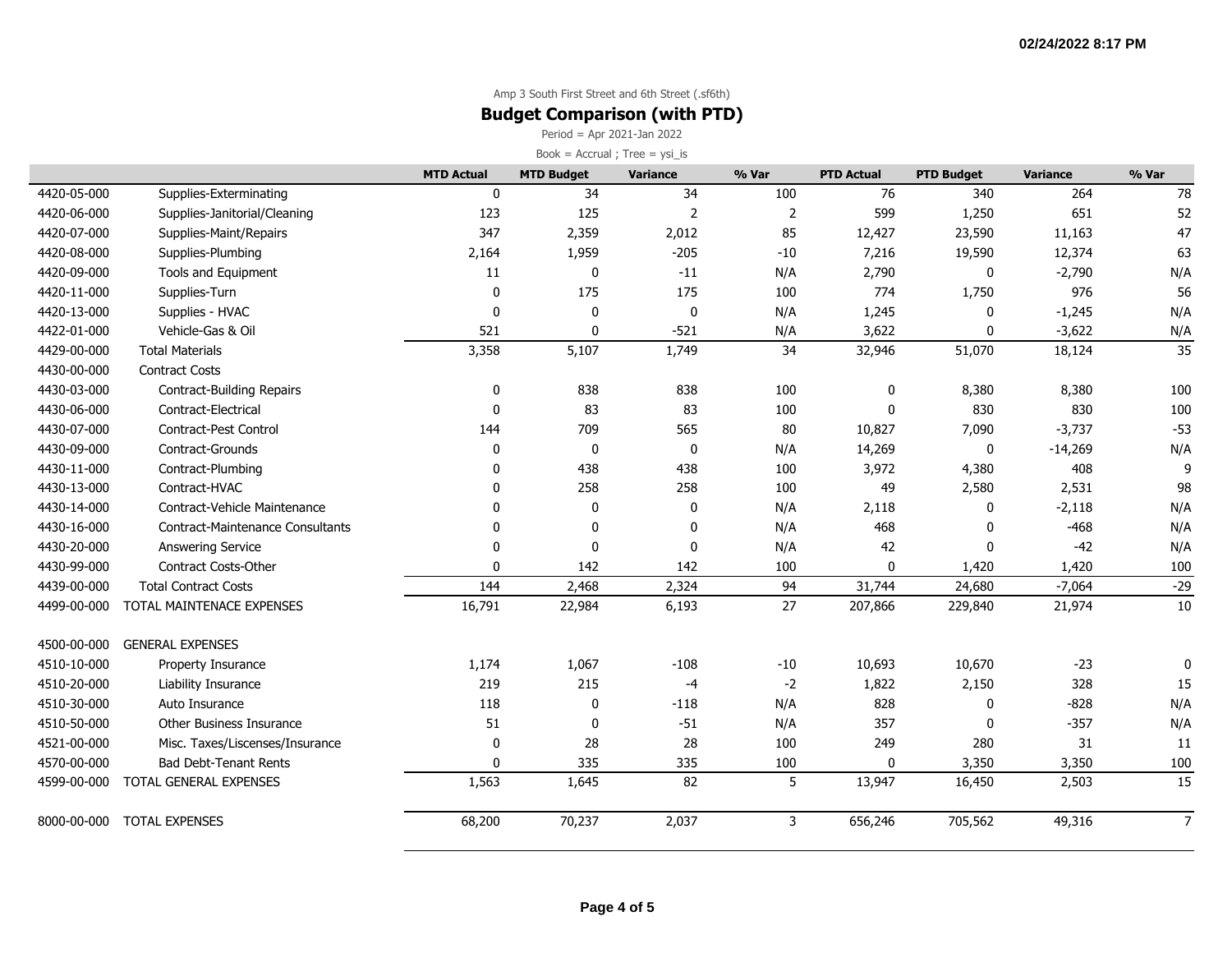### **Budget Comparison (with PTD)**

Period = Apr 2021-Jan 2022

|                           | <b>MTD Actual</b> | <b>MTD Budget</b> | <b>Variance</b> | % Var                       | <b>PTD Actual</b> | <b>PTD Budget</b> | <b>Variance</b> | % Var |
|---------------------------|-------------------|-------------------|-----------------|-----------------------------|-------------------|-------------------|-----------------|-------|
| 9000-00-000<br>NET INCOME | 35,308            | 4,670             | 30,638          | $\sim$ $\sim$ $\sim$<br>656 | 241.065           | 13,508            | 197,557         | 454   |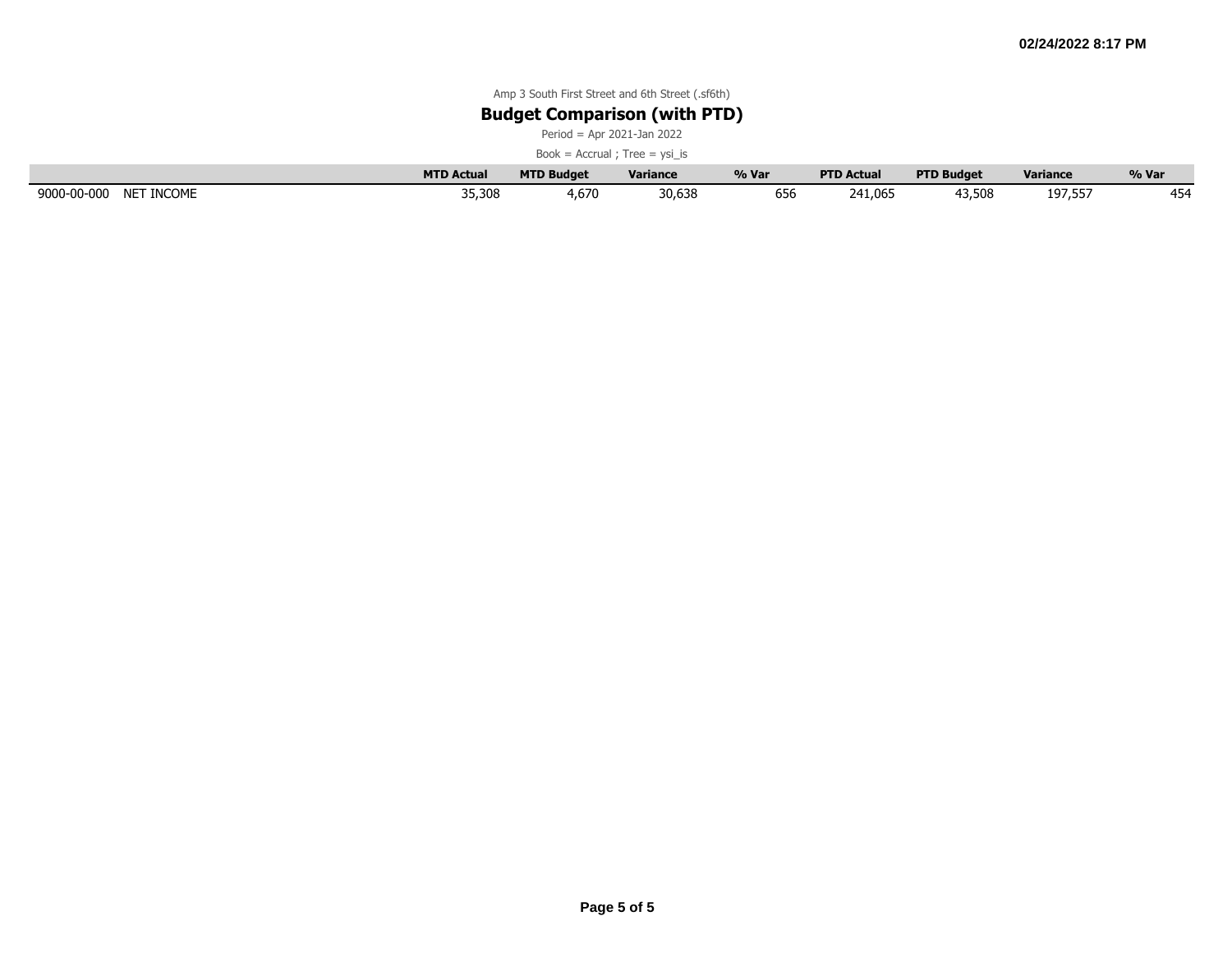### **Budget Comparison (with PTD)**

Period = Apr 2021-Jan 2022

|                    |                                  | <b>MTD Actual</b> | <b>MTD Budget</b> | <b>Variance</b> | % Var | <b>PTD Actual</b> | <b>PTD Budget</b> | <b>Variance</b> | % Var       |
|--------------------|----------------------------------|-------------------|-------------------|-----------------|-------|-------------------|-------------------|-----------------|-------------|
| 3000-00-000 INCOME |                                  |                   |                   |                 |       |                   |                   |                 |             |
| 3100-00-000        | <b>TENANT INCOME</b>             |                   |                   |                 |       |                   |                   |                 |             |
| 3101-00-000        | Rental Income                    |                   |                   |                 |       |                   |                   |                 |             |
| 3110-00-000        | Rent Income-Gross Potential      | $\mathbf 0$       | 0                 | 0               | N/A   | 304               | $\mathbf 0$       | 304             | N/A         |
| 3111-00-000        | <b>Tenant Rent</b>               | 19,653            | 17,291            | 2,362           | 14    | 172,177           | 172,910           | $-733$          | 0           |
| 3119-00-000        | <b>Total Rental Income</b>       | 19,653            | 17,291            | 2,362           | 14    | 172,481           | 172,910           | $-429$          | $\pmb{0}$   |
| 3120-00-000        | Other Tenant Income              |                   |                   |                 |       |                   |                   |                 |             |
| 3120-04-000        | Late Fees                        | 0                 | $\mathbf 0$       | 0               | N/A   | 855               | 0                 | 855             | N/A         |
| 3120-09-000        | Misc.Tenant Income               | $\mathbf 0$       | 0                 | 0               | N/A   | $-440$            | 0                 | $-440$          | N/A         |
| 3120-11-000        | Pet Fee                          | $\mathbf 0$       | 0                 | 0               | N/A   | 25                | 0                 | 25              | N/A         |
| 3129-00-000        | <b>Total Other Tenant Income</b> | $\mathbf{0}$      | $\mathbf 0$       | $\mathbf 0$     | N/A   | 440               | $\mathbf{0}$      | 440             | N/A         |
| 3199-00-000        | NET TENANT INCOME                | 19,653            | 17,291            | 2,362           | 14    | 172,921           | 172,910           | 11              | $\mathbf 0$ |
| 3400-00-000        | <b>GRANT INCOME</b>              |                   |                   |                 |       |                   |                   |                 |             |
| 3401-00-000        | HUD PHA Operating Grants/Subsidy | 21,908            | 27,121            | $-5,214$        | $-19$ | 217,621           | 271,210           | $-53,589$       | $-20$       |
| 3401-00-099        | HUD Operating Subsidy COVID      | $\mathbf 0$       | 0                 | $\mathbf 0$     | N/A   | 16,657            | 0                 | 16,657          | N/A         |
| 3401-10-000        | <b>HUD PHA Shortfall Funds</b>   | 17,108            | 0                 | 17,108          | N/A   | 108,345           | $\mathbf{0}$      | 108,345         | N/A         |
| 3499-00-000        | TOTAL GRANT INCOME               | 39,016            | 27,121            | 11,895          | 44    | 342,624           | 271,210           | 71,414          | 26          |
| 3999-00-000        | TOTAL INCOME                     | 58,669            | 44,412            | 14,257          | 32    | 515,545           | 444,120           | 71,425          | 16          |
| 4000-00-000        | <b>EXPENSES</b>                  |                   |                   |                 |       |                   |                   |                 |             |
| 4100-00-000        | ADMINISTRATIVE                   |                   |                   |                 |       |                   |                   |                 |             |
| 4100-99-000        | <b>Administrative Salaries</b>   |                   |                   |                 |       |                   |                   |                 |             |
| 4110-00-000        | <b>Administrative Salaries</b>   | 2,205             | 3,906             | 1,701           | 44    | 27,803            | 39,060            | 11,257          | 29          |
| 4110-04-000        | Employee Benefit FICA - Admin    | 225               | 1,002             | 777             | 78    | 2,141             | 10,020            | 7,879           | 79          |
| 4110-05-000        | Employee Insurance - Admin       | 323               | 0                 | $-323$          | N/A   | 4,311             | 0                 | $-4,311$        | N/A         |
| 4110-06-000        | Retirement - Admin               | 0                 | 0                 | 0               | N/A   | 93                | $\mathbf 0$       | $-93$           | N/A         |
| 4110-07-000        | Unemployment Insurance - Admin   | $\mathbf 0$       | 0                 | 0               | N/A   | 138               | $\mathbf 0$       | $-138$          | N/A         |
| 4110-08-000        | Disability - Admin               | 7                 | 0                 | -7              | N/A   | 103               | 0                 | $-103$          | N/A         |
| 4110-09-000        | Fitness - Admin                  | $\Omega$          | $\Omega$          | 0               | N/A   | 35                | $\mathbf{0}$      | $-35$           | N/A         |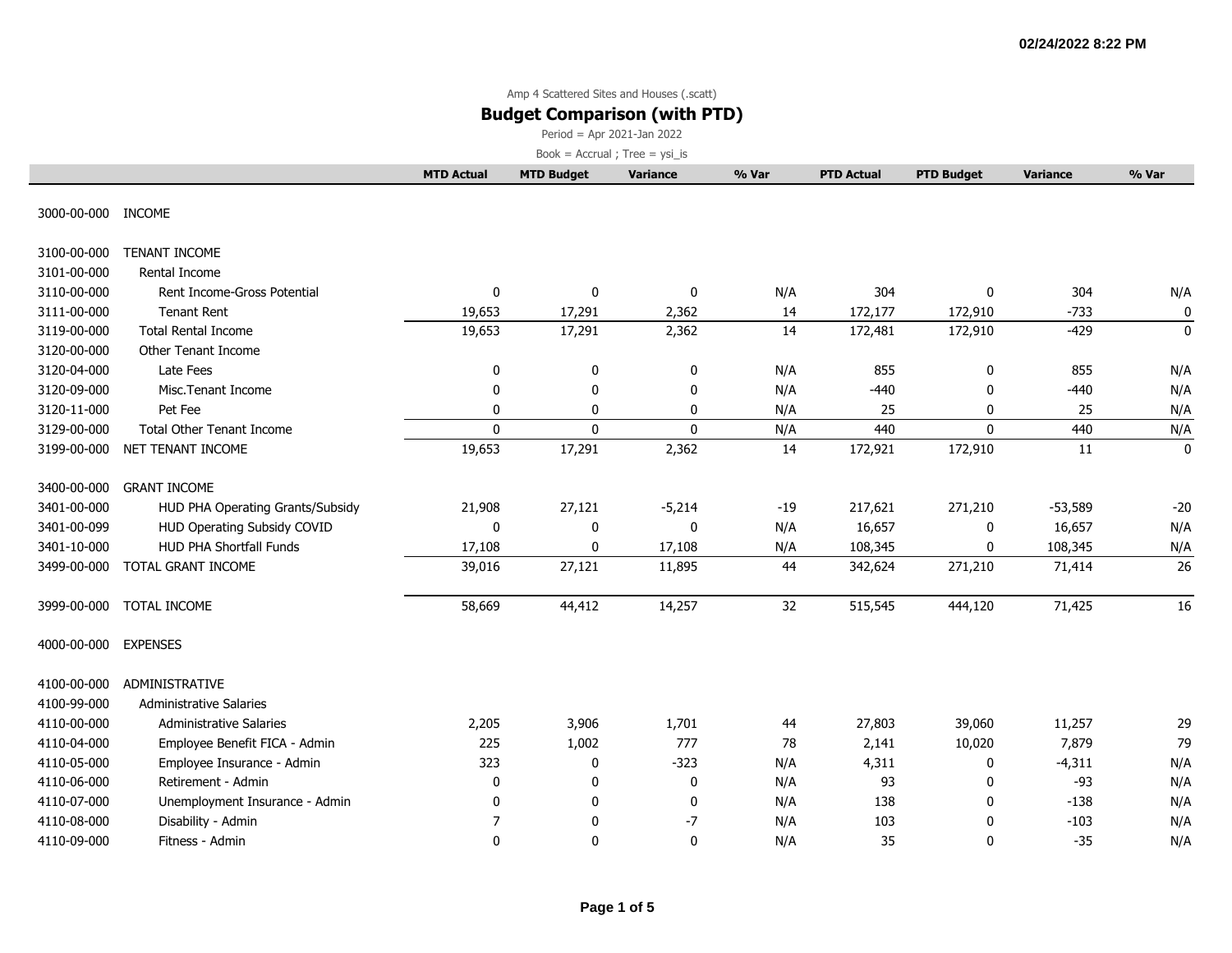### **Budget Comparison (with PTD)**

Period = Apr 2021-Jan 2022

|             |                                      | <b>MTD Actual</b> | <b>MTD Budget</b> | Variance    | % Var          | <b>PTD Actual</b> | <b>PTD Budget</b> | <b>Variance</b> | % Var           |
|-------------|--------------------------------------|-------------------|-------------------|-------------|----------------|-------------------|-------------------|-----------------|-----------------|
| 4110-10-000 | Workers Comp - Admin                 | 44                | 54                | 10          | 19             | 817               | 540               | $-277$          | $-51$           |
| 4110-99-000 | <b>Total Administrative Salaries</b> | 2,803             | 4,962             | 2,159       | 44             | 35,442            | 49,620            | 14,178          | 29              |
| 4130-00-000 | Legal Expense                        |                   |                   |             |                |                   |                   |                 |                 |
| 4130-02-000 | Criminal Background Checks           | 3                 | 0                 | $-3$        | N/A            | 19                | 0                 | $-19$           | N/A             |
| 4130-03-000 | <b>Tenant Screening</b>              | $\Omega$          | $\mathbf 0$       | $\mathbf 0$ | N/A            | 29                | $\Omega$          | $-29$           | N/A             |
| 4130-04-000 | General Legal Expense                | 20                | 520               | 500         | 96             | 150               | 5,200             | 5,050           | 97              |
| 4131-00-000 | <b>Total Legal Expense</b>           | 24                | 520               | 496         | 95             | 197               | 5,200             | 5,003           | $\overline{96}$ |
| 4139-00-000 | Other Admin Expenses                 |                   |                   |             |                |                   |                   |                 |                 |
| 4140-00-000 | <b>Staff Training</b>                | 182               | 253               | 71          | 28             | 1,338             | 2,530             | 1,192           | 47              |
| 4150-00-000 | Travel                               | 0                 | 16                | 16          | 100            | 496               | 160               | $-336$          | $-210$          |
| 4171-00-000 | <b>Auditing Fees</b>                 | $\mathbf{0}$      | $\Omega$          | $\mathbf 0$ | N/A            | 0                 | 2,379             | 2,379           | 100             |
| 4173-10-000 | Management Fee                       | 4,277             | 4,298             | 21          | 0              | 41,664            | 42,980            | 1,316           | 3               |
| 4173-20-000 | Bookkeeping Fee                      | 475               | 430               | $-45$       | $-10$          | 4,630             | 4,300             | $-330$          | -8              |
| 4173-30-000 | Asset Management Fee                 | 610               | 620               | $10\,$      | $\overline{2}$ | 6,100             | 6,200             | 100             | 2               |
| 4182-00-000 | Consultants                          | 99                | 210               | 111         | 53             | 1,062             | 2,100             | 1,038           | 49              |
| 4183-00-000 | <b>Professional Meetings</b>         | $\mathbf{0}$      | 0                 | 0           | N/A            | 31                | $\Omega$          | $-31$           | N/A             |
| 4189-00-000 | Total Other Admin Expenses           | 5,643             | 5,827             | 184         | 3              | 55,320            | 60,649            | 5,329           | $\overline{9}$  |
| 4190-00-000 | Miscellaneous Admin Expenses         |                   |                   |             |                |                   |                   |                 |                 |
| 4190-01-000 | Membership and Fees                  | 80                | 19                | $-61$       | $-322$         | 164               | 190               | 26              | 14              |
| 4190-03-000 | Advertising                          | 0                 | 57                | 57          | 100            | 127               | 570               | 443             | 78              |
| 4190-04-000 | <b>Office Supplies</b>               | 3                 | 133               | 130         | 98             | 362               | 1,330             | 968             | 73              |
| 4190-07-000 | Telecom & Cell Services              | 54                | 362               | 308         | 85             | 885               | 3,620             | 2,735           | 76              |
| 4190-08-000 | Postage                              | 66                | 93                | 27          | 29             | 1,017             | 930               | $-87$           | -9              |
| 4190-09-000 | Software Liscense Fees               | 0                 | 0                 | 0           | N/A            | 165               | 0                 | $-165$          | N/A             |
| 4190-10-000 | Copy & Print Services                | $\mathbf{0}$      | 158               | 158         | 100            | 718               | 1,580             | 862             | 55              |
| 4190-11-000 | <b>Printer Supplies</b>              | $\mathbf{0}$      | 0                 | $\mathbf 0$ | N/A            | 34                | 0                 | $-34$           | N/A             |
| 4190-13-000 | Network & Broadband Services         | 48                | $\mathbf 0$       | $-48$       | N/A            | 758               | $\Omega$          | $-758$          | N/A             |
| 4190-19-000 | TV/Cable                             | $\mathbf 0$       | 41                | 41          | 100            | 0                 | 410               | 410             | 100             |
| 4190-22-000 | Other Misc Admin Expenses            | 0                 | 29                | 29          | 100            | 43                | 290               | 247             | 85              |
| 4191-00-000 | Total Miscellaneous Admin Expenses   | 251               | 892               | 641         | 72             | 4,273             | 8,920             | 4,647           | 52              |
| 4199-00-000 | TOTAL ADMINISTRATIVE EXPENSES        | 8,721             | 12,201            | 3,480       | 29             | 95,232            | 124,389           | 29,157          | 23              |
| 4200-00-000 | <b>TENANT SERVICES</b>               |                   |                   |             |                |                   |                   |                 |                 |
| 4220-01-000 | Other Tenant Svcs.                   | 0                 | 0                 | 0           | N/A            | 1,552             | 0                 | $-1,552$        | N/A             |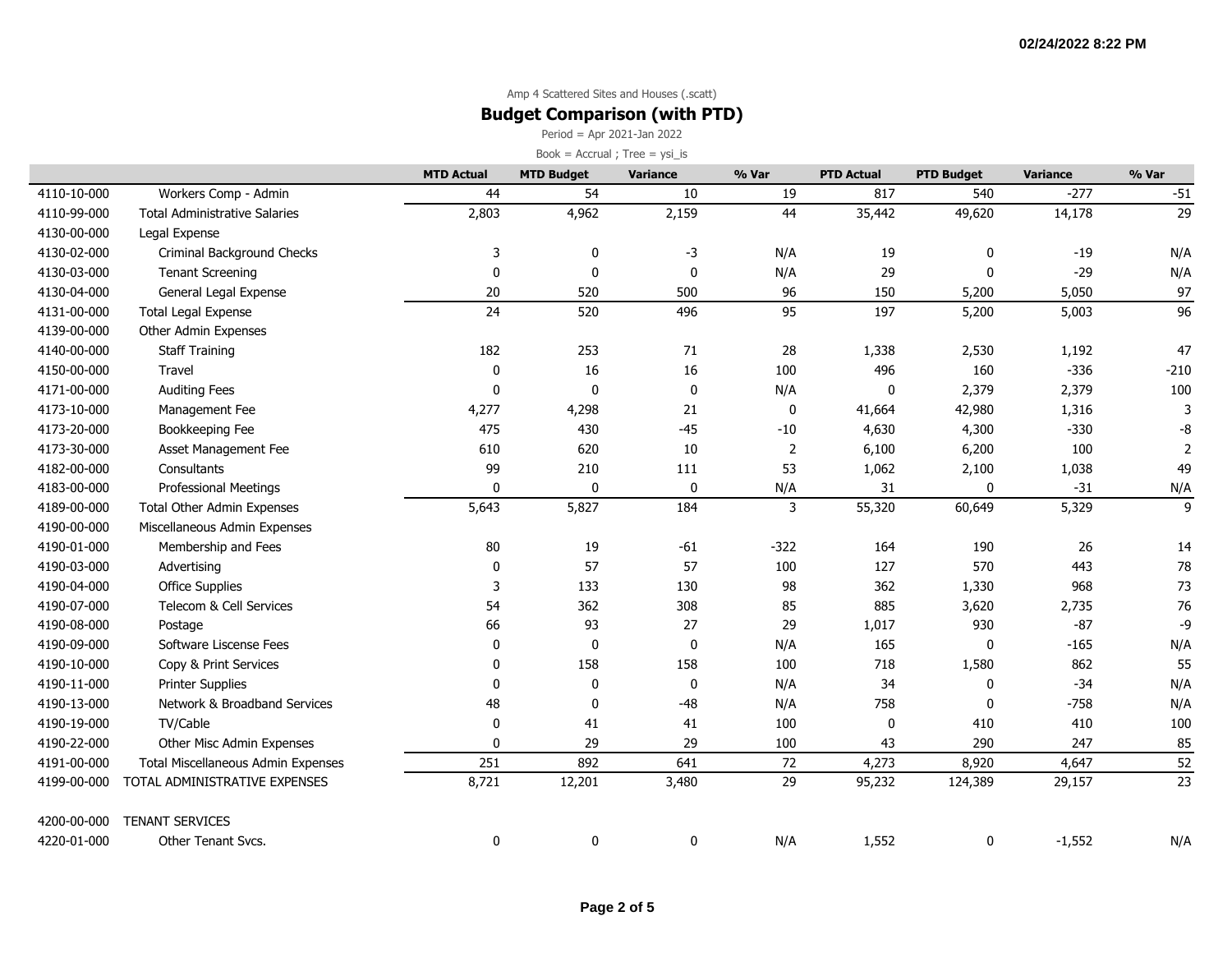### **Budget Comparison (with PTD)**

Period = Apr 2021-Jan 2022

|             |                                       | <b>MTD Actual</b> | <b>MTD Budget</b> | Variance  | % Var          | <b>PTD Actual</b> | <b>PTD Budget</b> | <b>Variance</b> | % Var    |
|-------------|---------------------------------------|-------------------|-------------------|-----------|----------------|-------------------|-------------------|-----------------|----------|
| 4230-00-000 | <b>Tenant Services Contract Costs</b> | 0                 | 1,081             | 1,081     | 100            | $\mathbf 0$       | 10,810            | 10,810          | 100      |
| 4230-01-000 | <b>Tenant Relocation</b>              | 0                 | $\mathbf 0$       | 0         | N/A            | 954               | $\mathbf{0}$      | $-954$          | N/A      |
| 4299-00-000 | TOTAL TENANT SERVICES EXPENSES        | $\mathbf 0$       | 1,081             | 1,081     | 100            | 2,506             | 10,810            | 8,304           | 77       |
|             |                                       |                   |                   |           |                |                   |                   |                 |          |
| 4300-00-000 | UTILITIES                             |                   |                   |           |                |                   |                   |                 |          |
| 4310-00-000 | Water                                 | 2,546             | 2,390             | $-156$    | -7             | 25,198            | 23,900            | $-1,298$        | $-5$     |
| 4320-00-000 | Electricity                           | 3,440             | 3,501             | 61        | $\overline{2}$ | 39,273            | 35,010            | $-4,263$        | $-12$    |
| 4330-00-000 | Gas                                   | 5,882             | 2,612             | $-3,270$  | $-125$         | 28,123            | 26,120            | $-2,003$        | -8       |
| 4340-00-000 | Garbage/Trash Removal                 | 1,485             | 1,120             | $-365$    | $-33$          | 14,709            | 11,200            | $-3,509$        | $-31$    |
| 4390-00-000 | Sewer                                 | 3,764             | 3,303             | $-461$    | $-14$          | 33,281            | 33,030            | $-251$          | $-1$     |
| 4395-00-000 | Stormwater Tax                        | 0                 | 308               | 308       | 100            | 3,082             | 3,080             | $-2$            | 0        |
| 4399-00-000 | TOTAL UTILITY EXPENSES                | 17,117            | 13,234            | $-3,883$  | $-29$          | 143,665           | 132,340           | $-11,325$       | -9       |
| 4400-00-000 | MAINTENANCE AND OPERATIONS            |                   |                   |           |                |                   |                   |                 |          |
| 4400-10-000 | General Maint Expense                 |                   |                   |           |                |                   |                   |                 |          |
| 4410-00-000 | <b>Maintenance Salaries</b>           | 8,170             | 4,960             | $-3,210$  | $-65$          | 87,708            | 49,600            | $-38,108$       | $-77$    |
| 4410-05-000 | FICA - Maintenance                    | 856               | 1,309             | 453       | 35             | 6,876             | 13,090            | 6,214           | 47       |
| 4410-06-000 | Employee Insurance - Maintenance      | 774               | 0                 | $-774$    | N/A            | 10,120            | 0                 | $-10,120$       | N/A      |
| 4410-07-000 | Retirement - Maintenance              | $\mathbf 0$       | 0                 | 0         | N/A            | 220               | $\mathbf 0$       | $-220$          | N/A      |
| 4410-08-000 | Unemployment Insurance - Maintenance  | $\mathbf 0$       | 0                 | 0         | N/A            | 243               | $\Omega$          | $-243$          | N/A      |
| 4410-09-000 | Disability - Maintenance              | 9                 | 0                 | -9        | N/A            | 147               | $\mathbf 0$       | $-147$          | N/A      |
| 4410-10-000 | Fitness - Maintenance                 | 19                | 0                 | $-19$     | N/A            | 102               | 0                 | $-102$          | N/A      |
| 4410-11-000 | Workers Comp - Maintenance            | 56                | 67                | $11\,$    | 17             | 390               | 670               | 280             | 42       |
| 4411-00-000 | Maintenace Uniforms                   | $\Omega$          | $\mathbf 0$       | 0         | N/A            | 848               | $\mathbf 0$       | -848            | N/A      |
| 4419-00-000 | <b>Total General Maint Expense</b>    | 9,884             | 6,336             | $-3,548$  | $-56$          | 106,651           | 63,360            | $-43,291$       | $-68$    |
| 4420-00-000 | Materials                             |                   |                   |           |                |                   |                   |                 |          |
| 4420-01-000 | Supplies - Grounds                    | 136               | 106               | $-30$     | $-29$          | 603               | 1,060             | 457             | 43       |
| 4420-02-000 | Supplies-Appliance                    | 0                 | $\boldsymbol{0}$  | 0         | N/A            | 249               | 0                 | $-249$          | N/A      |
| 4420-03-000 | Supplies-Decorating/Painting          | 0                 | 17                | 17        | 100            | 3,172             | 170               | $-3,002$        | $-1,766$ |
| 4420-04-000 | Supplies-Electrical                   | 0                 | 83                | 83        | 100            | 1,231             | 830               | $-401$          | $-48$    |
| 4420-05-000 | Supplies-Exterminating                | $\Omega$          | $\pmb{0}$         | $\pmb{0}$ | N/A            | 247               | $\mathbf 0$       | $-247$          | N/A      |
| 4420-06-000 | Supplies-Janitorial/Cleaning          | 92                | 41                | $-51$     | $-124$         | 1,250             | 410               | $-840$          | $-205$   |
| 4420-07-000 | Supplies-Maint/Repairs                | 259               | 813               | 554       | 68             | 19,887            | 8,130             | $-11,757$       | $-145$   |
| 4420-08-000 | Supplies-Plumbing                     | 1,733             | 241               | $-1,492$  | $-619$         | 8,298             | 2,410             | $-5,888$        | $-244$   |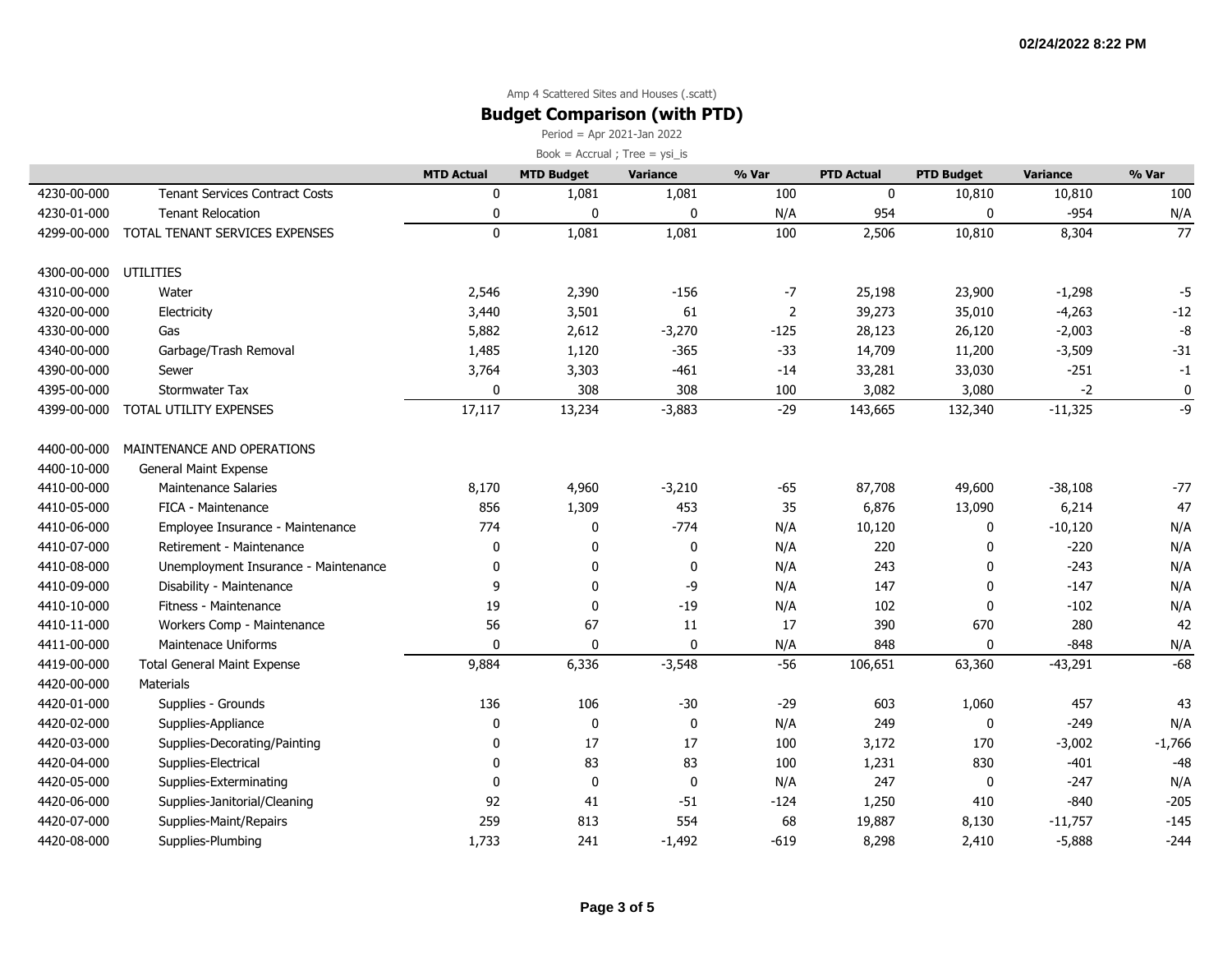### **Budget Comparison (with PTD)**

Period = Apr 2021-Jan 2022

|             |                                 | <b>MTD Actual</b> | <b>MTD Budget</b> | Variance | % Var  | <b>PTD Actual</b> | <b>PTD Budget</b> | <b>Variance</b> | % Var  |
|-------------|---------------------------------|-------------------|-------------------|----------|--------|-------------------|-------------------|-----------------|--------|
| 4420-09-000 | Tools and Equipment             | 8                 | $\mathbf 0$       | -8       | N/A    | 2,067             | $\mathbf{0}$      | $-2,067$        | N/A    |
| 4420-10-000 | Maintenance Paper/Supplies      | 0                 | 0                 | 0        | N/A    | 4                 | $\mathbf{0}$      | $-4$            | N/A    |
| 4420-11-000 | Supplies-Turn                   | $\Omega$          | 63                | 63       | 100    | 1,097             | 630               | $-467$          | $-74$  |
| 4420-13-000 | Supplies - HVAC                 | $\Omega$          | 0                 | 0        | N/A    | 371               | $\mathbf{0}$      | $-371$          | N/A    |
| 4422-01-000 | Vehicle-Gas & Oil               | 390               | $\mathbf 0$       | $-390$   | N/A    | 2,708             | $\mathbf 0$       | $-2,708$        | N/A    |
| 4429-00-000 | <b>Total Materials</b>          | 2,619             | 1,364             | $-1,255$ | $-92$  | 41,184            | 13,640            | $-27,544$       | $-202$ |
| 4430-00-000 | <b>Contract Costs</b>           |                   |                   |          |        |                   |                   |                 |        |
| 4430-03-000 | Contract-Building Repairs       | 0                 | 20                | $20\,$   | 100    | 0                 | 200               | 200             | 100    |
| 4430-07-000 | Contract-Pest Control           | 656               | 717               | 62       | 9      | 5,575             | 7,170             | 1,595           | 22     |
| 4430-09-000 | Contract-Grounds                | $\mathbf{0}$      | $\pmb{0}$         | 0        | N/A    | 14,978            | $\mathbf 0$       | $-14,978$       | N/A    |
| 4430-11-000 | Contract-Plumbing               | 0                 | 63                | 63       | 100    | 0                 | 630               | 630             | 100    |
| 4430-13-000 | Contract-HVAC                   | $\Omega$          | 0                 | 0        | N/A    | 128               | 0                 | $-128$          | N/A    |
| 4430-14-000 | Contract-Vehicle Maintenance    | $\Omega$          | 0                 | 0        | N/A    | 1,583             | 0                 | $-1,583$        | N/A    |
| 4430-20-000 | <b>Answering Service</b>        | $\Omega$          | 0                 | 0        | N/A    | 32                | $\mathbf{0}$      | $-32$           | N/A    |
| 4430-99-000 | <b>Contract Costs-Other</b>     | $\mathbf{0}$      | 126               | 126      | 100    | 0                 | 1,260             | 1,260           | 100    |
| 4439-00-000 | <b>Total Contract Costs</b>     | 656               | 926               | 270      | 29     | 22,295            | 9,260             | $-13,035$       | $-141$ |
| 4499-00-000 | TOTAL MAINTENACE EXPENSES       | 13,158            | 8,626             | $-4,532$ | $-53$  | 170,130           | 86,260            | $-83,870$       | $-97$  |
| 4500-00-000 | <b>GENERAL EXPENSES</b>         |                   |                   |          |        |                   |                   |                 |        |
| 4510-10-000 | Property Insurance              | 702               | 641               | $-61$    | $-10$  | 6,759             | 6,410             | $-349$          | -5     |
| 4510-20-000 | Liability Insurance             | 164               | 130               | $-34$    | $-26$  | 1,360             | 1,300             | $-60$           | $-5$   |
| 4510-30-000 | Auto Insurance                  | 88                | 0                 | $-88$    | N/A    | 618               | 0                 | $-618$          | N/A    |
| 4510-50-000 | Other Business Insurance        | 26                | 0                 | $-26$    | N/A    | 184               | $\Omega$          | $-184$          | N/A    |
| 4520-00-000 | Payments in Lieu of Taxes       | 0                 | 528               | 528      | 100    | 0                 | 5,280             | 5,280           | 100    |
| 4521-00-000 | Misc. Taxes/Liscenses/Insurance | 0                 | 17                | 17       | 100    | 186               | 170               | $-16$           | -9     |
| 4570-00-000 | <b>Bad Debt-Tenant Rents</b>    | $\mathbf{0}$      | 259               | 259      | 100    | $\Omega$          | 2,590             | 2,590           | 100    |
| 4599-00-000 | TOTAL GENERAL EXPENSES          | 980               | 1,575             | 595      | 38     | 9,108             | 15,750            | 6,642           | 42     |
| 5000-00-000 | NON-OPERATING ITEMS             |                   |                   |          |        |                   |                   |                 |        |
| 5210-00-000 | Operating Transfers OUT         | 0                 | $-123$            | $-123$   | $-100$ | 0                 | $-1,230$          | $-1,230$        | $-100$ |
| 5999-00-000 | TOTAL NON-OPERATING ITEMS       | $\Omega$          | $-123$            | $-123$   | $-100$ | $\mathbf 0$       | $-1,230$          | $-1,230$        | $-100$ |
| 8000-00-000 | <b>TOTAL EXPENSES</b>           | 39,976            | 36,594            | $-3,382$ | $-9$   | 420,641           | 368,319           | $-52,322$       | $-14$  |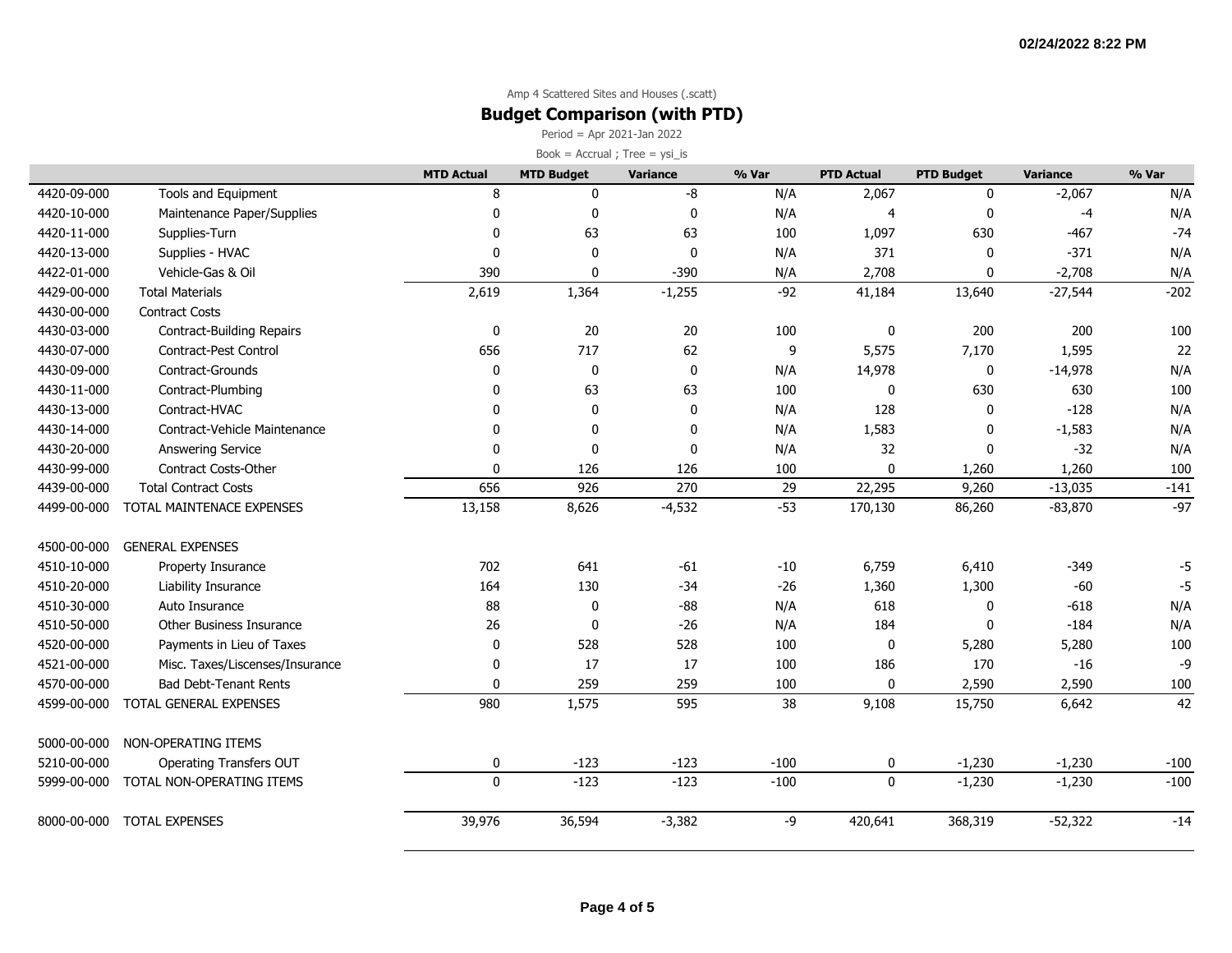### **Budget Comparison (with PTD)**

Period = Apr 2021-Jan 2022

|                           | <b>MTD Actual</b> | <b>MTD Budget</b> | <b>Variance</b> | % Var     | <b>PTD Actual</b> | <b>PTD Budget</b> | <b>Variance</b> | % Var      |
|---------------------------|-------------------|-------------------|-----------------|-----------|-------------------|-------------------|-----------------|------------|
| 9000-00-000<br>NET INCOME | 18,693            | 7,818             | 10,875          | 134<br>∸– | 94,904            | 75,801            | 19,103          | $\sim$ $-$ |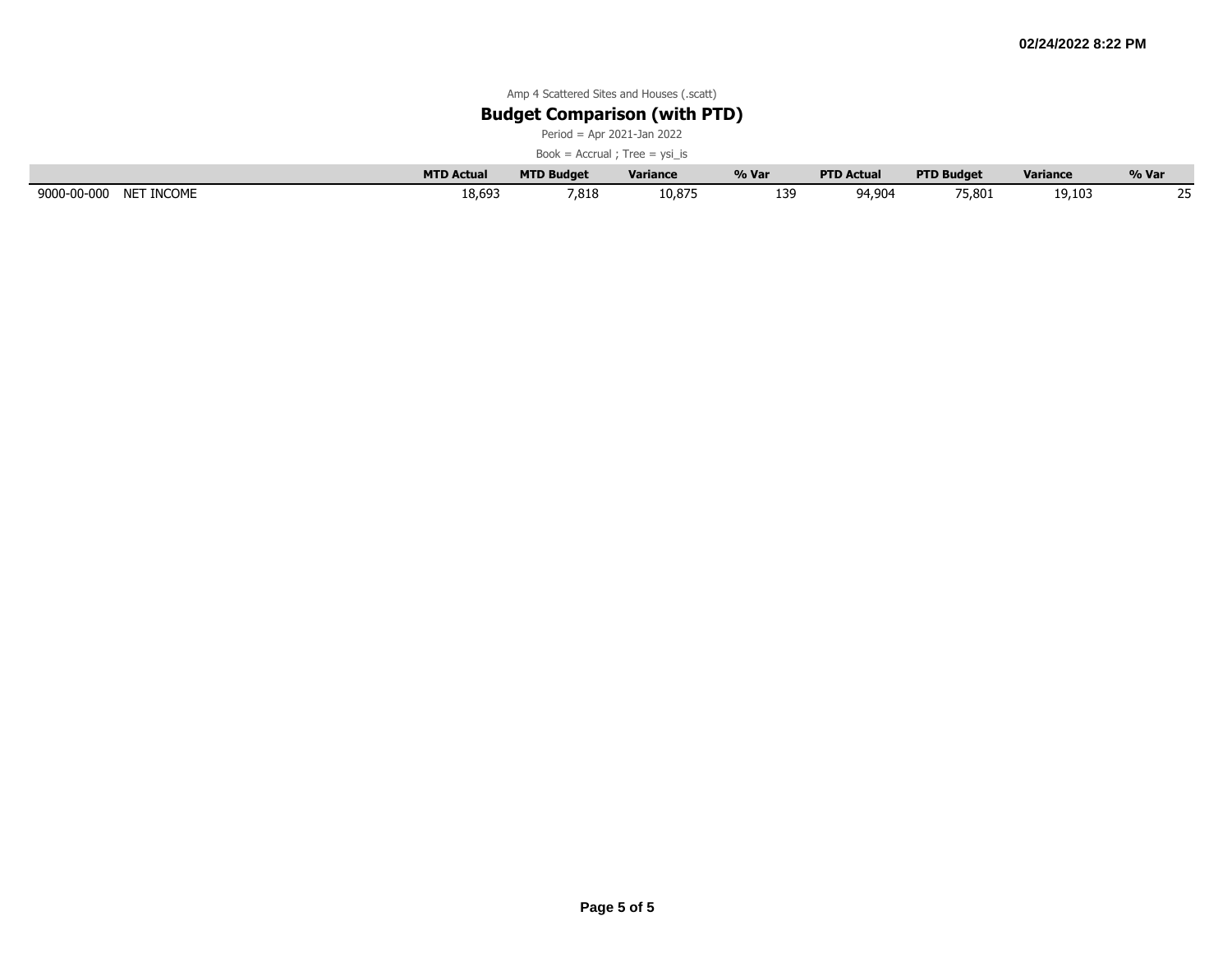# Amp 9 Crescent Halls (.ch)

# **Budget Comparison (with PTD)**

Period = Apr 2021-Jan 2022

|                    |                                  | <b>MTD Actual</b> | <b>MTD Budget</b> | <b>Variance</b> | % Var  | <b>PTD Actual</b> | <b>PTD Budget</b> | <b>Variance</b> | % Var          |
|--------------------|----------------------------------|-------------------|-------------------|-----------------|--------|-------------------|-------------------|-----------------|----------------|
| 3000-00-000 INCOME |                                  |                   |                   |                 |        |                   |                   |                 |                |
| 3100-00-000        | TENANT INCOME                    |                   |                   |                 |        |                   |                   |                 |                |
| 3101-00-000        | Rental Income                    |                   |                   |                 |        |                   |                   |                 |                |
| 3111-00-000        | <b>Tenant Rent</b>               | $-2,023$          | 26,459            | $-28,482$       | $-108$ | 122,745           | 264,590           | $-141,845$      | $-54$          |
| 3119-00-000        | <b>Total Rental Income</b>       | $-2,023$          | 26,459            | $-28,482$       | $-108$ | 122,745           | 264,590           | $-141,845$      | $-54$          |
| 3120-00-000        | <b>Other Tenant Income</b>       |                   |                   |                 |        |                   |                   |                 |                |
| 3120-01-000        | Laundry and Vending              | 0                 | 0                 | 0               | N/A    | 57                | $\mathbf 0$       | 57              | N/A            |
| 3120-04-000        | Late Fees                        | $-15$             | 0                 | $-15$           | N/A    | 45                | $\mathbf{0}$      | 45              | N/A            |
| 3120-09-000        | Misc. Tenant Income              | 0                 | 0                 | 0               | N/A    | 151               | 0                 | 151             | N/A            |
| 3129-00-000        | <b>Total Other Tenant Income</b> | $-15$             | $\mathbf 0$       | $-15$           | N/A    | 253               | $\mathbf 0$       | 253             | N/A            |
| 3199-00-000        | NET TENANT INCOME                | $-2,038$          | 26,459            | $-28,497$       | $-108$ | 122,998           | 264,590           | $-141,592$      | $-54$          |
| 3400-00-000        | <b>GRANT INCOME</b>              |                   |                   |                 |        |                   |                   |                 |                |
| 3401-00-000        | HUD PHA Operating Grants/Subsidy | 6,171             | 29,649            | $-23,478$       | $-79$  | 317,259           | 296,490           | 20,769          | $\overline{7}$ |
| 3401-10-000        | HUD PHA Shortfall Funds          | 14,625            | 0                 | 14,625          | N/A    | 126,067           | 0                 | 126,067         | N/A            |
| 3499-00-000        | TOTAL GRANT INCOME               | 20,796            | 29,649            | $-8,853$        | $-30$  | 443,326           | 296,490           | 146,836         | 50             |
| 3600-00-000        | OTHER INCOME                     |                   |                   |                 |        |                   |                   |                 |                |
| 3610-00-000        | Investment Income - Unrestricted | 0                 | 1                 | $-1$            | $-100$ | 0                 | 10                | $-10$           | $-100$         |
| 3650-00-000        | Miscellaneous Other Income       | 0                 | 83                | $-83$           | $-100$ | 0                 | 830               | $-830$          | $-100$         |
| 3660-00-000        | <b>Operating Transfers IN</b>    | 0                 | 4,323             | $-4,323$        | $-100$ | 0                 | 43,230            | $-43,230$       | $-100$         |
| 3699-00-000        | TOTAL OTHER INCOME               | $\mathbf 0$       | 4,407             | $-4,407$        | $-100$ | $\mathbf 0$       | 44,070            | $-44,070$       | $-100$         |
| 3999-00-000        | TOTAL INCOME                     | 18,758            | 60,515            | $-41,757$       | $-69$  | 566,323           | 605,150           | $-38,827$       | -6             |
| 4000-00-000        | <b>EXPENSES</b>                  |                   |                   |                 |        |                   |                   |                 |                |
| 4100-00-000        | ADMINISTRATIVE                   |                   |                   |                 |        |                   |                   |                 |                |
| 4100-99-000        | <b>Administrative Salaries</b>   |                   |                   |                 |        |                   |                   |                 |                |
| 4110-00-000        | <b>Administrative Salaries</b>   | 1,885             | 4,726             | 2,841           | 60     | 28,741            | 47,260            | 18,519          | 39             |
| 4110-04-000        | Employee Benefit FICA - Admin    | 193               | 1,214             | 1,021           | 84     | 2,193             | 12,140            | 9,947           | 82             |
| 4110-05-000        | Employee Insurance - Admin       | 276               | 0                 | $-276$          | N/A    | 4,588             | 0                 | $-4,588$        | N/A            |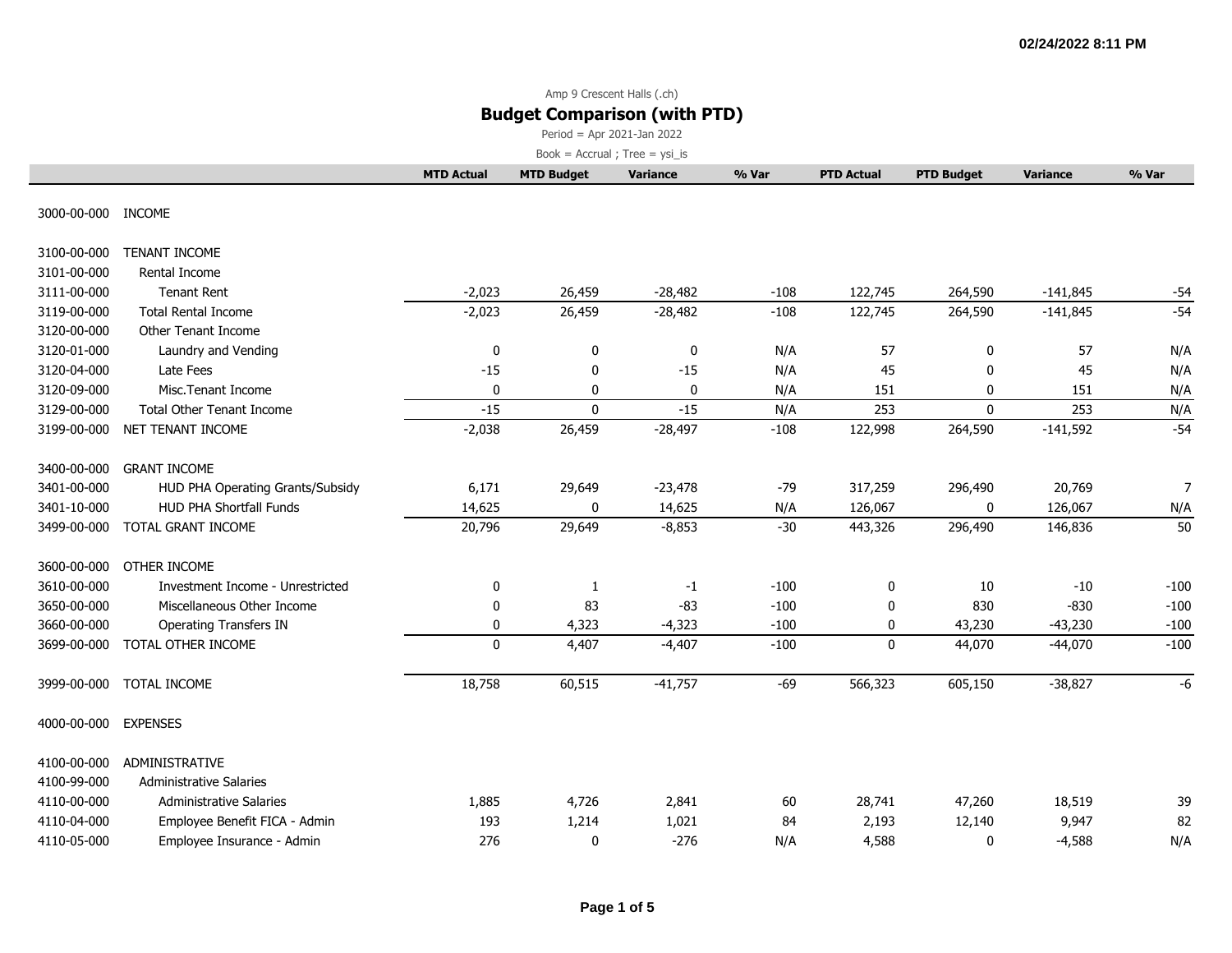# Amp 9 Crescent Halls (.ch) **Budget Comparison (with PTD)**

Period = Apr 2021-Jan 2022

| Book = $Accrual$ ; Tree = $ysi_is$ |  |
|------------------------------------|--|
|------------------------------------|--|

|             |                                      | <b>MTD Actual</b> | <b>MTD Budget</b> | <b>Variance</b> | % Var  | <b>PTD Actual</b> | <b>PTD Budget</b> | Variance | % Var  |
|-------------|--------------------------------------|-------------------|-------------------|-----------------|--------|-------------------|-------------------|----------|--------|
| 4110-06-000 | Retirement - Admin                   |                   | 0                 | 0               | N/A    | 116               | 0                 | $-116$   | N/A    |
| 4110-07-000 | Unemployment Insurance - Admin       | ŋ                 | 0                 | 0               | N/A    | 167               | $\mathbf{0}$      | $-167$   | N/A    |
| 4110-08-000 | Disability - Admin                   |                   | $\mathbf{0}$      | -6              | N/A    | 130               | $\mathbf{0}$      | $-130$   | N/A    |
| 4110-09-000 | Fitness - Admin                      | $\Omega$          | $\mathbf 0$       | $\mathbf 0$     | N/A    | 42                | $\mathbf{0}$      | $-42$    | N/A    |
| 4110-10-000 | Workers Comp - Admin                 | 53                | 64                | 11              | 17     | 2,092             | 640               | $-1,452$ | $-227$ |
| 4110-99-000 | <b>Total Administrative Salaries</b> | 2,412             | 6,004             | 3,592           | 60     | 38,069            | 60,040            | 21,971   | 37     |
| 4130-00-000 | Legal Expense                        |                   |                   |                 |        |                   |                   |          |        |
| 4130-02-000 | Criminal Background Checks           | 3                 | 0                 | -3              | N/A    | 23                | 0                 | $-23$    | N/A    |
| 4130-03-000 | <b>Tenant Screening</b>              | $\mathbf 0$       | 0                 | 0               | N/A    | 33                | 0                 | $-33$    | N/A    |
| 4130-04-000 | General Legal Expense                | 17                | 626               | 609             | 97     | 804               | 6,260             | 5,456    | 87     |
| 4131-00-000 | <b>Total Legal Expense</b>           | 20                | 626               | 606             | 97     | 860               | 6,260             | 5,400    | 86     |
| 4139-00-000 | Other Admin Expenses                 |                   |                   |                 |        |                   |                   |          |        |
| 4140-00-000 | <b>Staff Training</b>                | 155               | 417               | 262             | 63     | 1,721             | 4,170             | 2,449    | 59     |
| 4150-00-000 | Travel                               | 0                 | 17                | 17              | 100    | 895               | 170               | $-725$   | $-426$ |
| 4171-00-000 | <b>Auditing Fees</b>                 | $\mathbf{0}$      | 0                 | $\mathbf 0$     | N/A    | $\pmb{0}$         | 2,880             | 2,880    | 100    |
| 4173-10-000 | Management Fee                       | 1,724             | 5,672             | 3,948           | 70     | 49,873            | 56,720            | 6,847    | 12     |
| 4173-20-000 | Bookkeeping Fee                      | 188               | 563               | 376             | 67     | 5,422             | 5,630             | 208      |        |
| 4173-30-000 | Asset Management Fee                 | 530               | 750               | 220             | 29     | 7,900             | 7,500             | $-400$   | -5     |
| 4182-00-000 | Consultants                          | 85                | 83                | $-2$            | $-2$   | 1,412             | 830               | $-582$   | $-70$  |
| 4183-00-000 | <b>Professional Meetings</b>         | $\mathbf{0}$      | $\mathbf 0$       | $\mathbf 0$     | N/A    | 30                | $\mathbf{0}$      | $-30$    | N/A    |
| 4189-00-000 | <b>Total Other Admin Expenses</b>    | 2,682             | 7,502             | 4,820           | 64     | 67,253            | 77,900            | 10,647   | 14     |
| 4190-00-000 | Miscellaneous Admin Expenses         |                   |                   |                 |        |                   |                   |          |        |
| 4190-01-000 | Membership and Fees                  | 69                | 23                | $-46$           | $-198$ | 170               | 230               | 60       | 26     |
| 4190-03-000 | Advertising                          | $\mathbf 0$       | 98                | 98              | 100    | 146               | 980               | 834      | 85     |
| 4190-04-000 | Office Supplies                      | $\overline{2}$    | 208               | 206             | 99     | 394               | 2,080             | 1,686    | 81     |
| 4190-07-000 | Telecom & Cell Services              | 107               | 600               | 493             | 82     | 1,641             | 6,000             | 4,359    | 73     |
| 4190-08-000 | Postage                              | 51                | 154               | 103             | 67     | 1,264             | 1,540             | 276      | 18     |
| 4190-09-000 | Software Liscense Fees               | $\Omega$          | 0                 | 0               | N/A    | 279               | $\mathbf{0}$      | $-279$   | N/A    |
| 4190-10-000 | Copy & Print Services                | 0                 | 138               | 138             | 100    | 1,100             | 1,380             | 280      | 20     |
| 4190-11-000 | <b>Printer Supplies</b>              | $\mathbf{0}$      | 0                 | $\pmb{0}$       | N/A    | 48                | 0                 | $-48$    | N/A    |
| 4190-13-000 | Network & Broadband Services         | 191               | 0                 | $-191$          | N/A    | 2,147             | $\mathbf{0}$      | $-2,147$ | N/A    |
| 4190-19-000 | TV/Cable                             | $\mathbf 0$       | 542               | 542             | 100    | 0                 | 5,420             | 5,420    | 100    |
| 4190-22-000 | Other Misc Admin Expenses            | n                 | 63                | 63              | 100    | 64                | 630               | 566      | 90     |
| 4191-00-000 | Total Miscellaneous Admin Expenses   | 419               | 1,826             | 1,407           | 77     | 7,253             | 18,260            | 11,007   | 60     |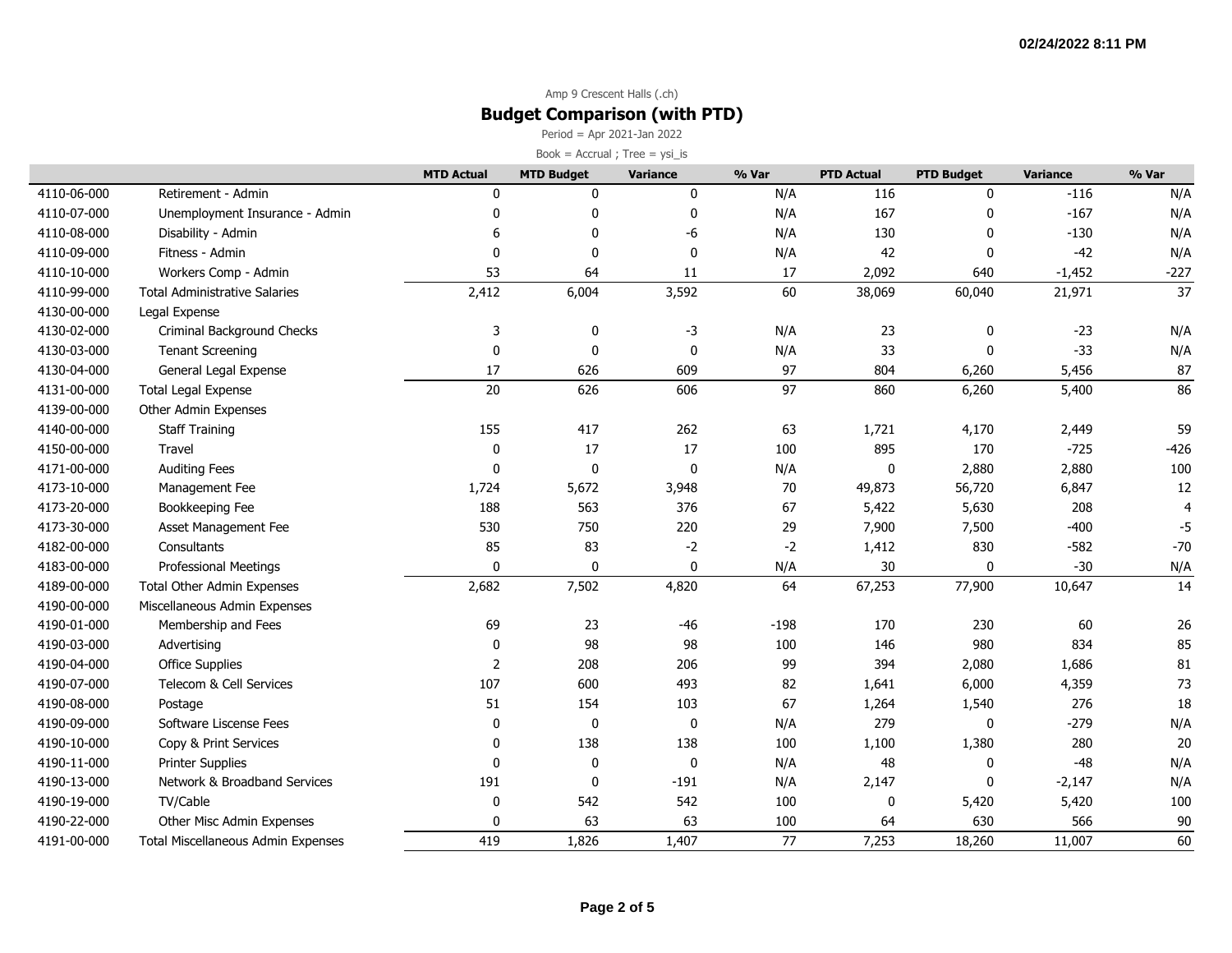### Amp 9 Crescent Halls (.ch) **Budget Comparison (with PTD)**

Period = Apr 2021-Jan 2022

|             |                                       | <b>MTD Actual</b> | <b>MTD Budget</b> | <b>Variance</b> | % Var | <b>PTD Actual</b> | <b>PTD Budget</b> | <b>Variance</b> | % Var    |
|-------------|---------------------------------------|-------------------|-------------------|-----------------|-------|-------------------|-------------------|-----------------|----------|
| 4199-00-000 | TOTAL ADMINISTRATIVE EXPENSES         | 5,534             | 15,958            | 10,424          | 65    | 113,435           | 162,460           | 49,025          | 30       |
| 4200-00-000 | <b>TENANT SERVICES</b>                |                   |                   |                 |       |                   |                   |                 |          |
| 4220-01-000 | Other Tenant Svcs.                    | 0                 | 0                 | 0               | N/A   | 31,029            | $\mathbf{0}$      | $-31,029$       | N/A      |
| 4230-00-000 | <b>Tenant Services Contract Costs</b> | $\Omega$          | 156               | 156             | 100   | 0                 | 1,560             | 1,560           | 100      |
| 4230-01-000 | <b>Tenant Relocation</b>              | 0                 | 0                 | 0               | N/A   | 10,750            | 0                 | $-10,750$       | N/A      |
| 4299-00-000 | TOTAL TENANT SERVICES EXPENSES        | $\mathbf 0$       | 156               | 156             | 100   | 41,780            | 1,560             | $-40,220$       | $-2,578$ |
| 4300-00-000 | UTILITIES                             |                   |                   |                 |       |                   |                   |                 |          |
| 4310-00-000 | Water                                 | 142               | 4,480             | 4,338           | 97    | 14,670            | 44,800            | 30,130          | 67       |
| 4320-00-000 | Electricity                           | 5,116             | 5,574             | 458             | 8     | 51,053            | 55,740            | 4,687           | 8        |
| 4330-00-000 | Gas                                   | 244               | 1,719             | 1,475           | 86    | 6,921             | 17,190            | 10,269          | 60       |
| 4340-00-000 | Garbage/Trash Removal                 | 1,031             | 1,898             | 867             | 46    | 10,336            | 18,980            | 8,644           | 46       |
| 4390-00-000 | Sewer                                 | 138               | 6,220             | 6,082           | 98    | 19,029            | 62,200            | 43,171          | 69       |
| 4395-00-000 | <b>Stormwater Tax</b>                 | 0                 | 143               | 143             | 100   | 1,426             | 1,430             |                 | 0        |
| 4399-00-000 | TOTAL UTILITY EXPENSES                | 6,670             | 20,034            | 13,364          | 67    | 103,435           | 200,340           | 96,905          | 48       |
| 4400-00-000 | MAINTENANCE AND OPERATIONS            |                   |                   |                 |       |                   |                   |                 |          |
| 4400-10-000 | <b>General Maint Expense</b>          |                   |                   |                 |       |                   |                   |                 |          |
| 4410-00-000 | <b>Maintenance Salaries</b>           | 6,984             | 8,401             | 1,417           | 17    | 90,296            | 84,010            | $-6,286$        | $-7$     |
| 4410-05-000 | FICA - Maintenance                    | 732               | 2,357             | 1,625           | 69    | 7,009             | 23,570            | 16,561          | $70\,$   |
| 4410-06-000 | Employee Insurance - Maintenance      | 661               | 0                 | $-661$          | N/A   | 10,646            | 0                 | $-10,646$       | N/A      |
| 4410-07-000 | Retirement - Maintenance              | 0                 | 0                 | 0               | N/A   | 281               | 0                 | $-281$          | N/A      |
| 4410-08-000 | Unemployment Insurance - Maintenance  | $\mathbf 0$       | 0                 | 0               | N/A   | 294               | 0                 | $-294$          | N/A      |
| 4410-09-000 | Disability - Maintenance              | 8                 | 0                 | -8              | N/A   | 141               | $\Omega$          | $-141$          | N/A      |
| 4410-10-000 | Fitness - Maintenance                 | 16                | $\mathbf{0}$      | $-16$           | N/A   | 109               | $\Omega$          | $-109$          | N/A      |
| 4410-11-000 | Workers Comp - Maintenance            | 94                | 114               | $20\,$          | 17    | 659               | 1,140             | 481             | 42       |
| 4411-00-000 | <b>Maintenace Uniforms</b>            | $\mathbf{0}$      | 0                 | $\mathbf{0}$    | N/A   | 724               | $\Omega$          | $-724$          | N/A      |
| 4419-00-000 | <b>Total General Maint Expense</b>    | 8,496             | 10,872            | 2,376           | 22    | 110,159           | 108,720           | $-1,439$        | $-1$     |
| 4420-00-000 | <b>Materials</b>                      |                   |                   |                 |       |                   |                   |                 |          |
| 4420-01-000 | Supplies - Grounds                    | 113               | 167               | 54              | 32    | 862               | 1,670             | 808             | 48       |
| 4420-02-000 | Supplies-Appliance                    | $\mathbf 0$       | 0                 | 0               | N/A   | 707               | 0                 | $-707$          | N/A      |
| 4420-03-000 | Supplies-Decorating/Painting          | 0                 | 125               | 125             | 100   | 0                 | 1,250             | 1,250           | 100      |
| 4420-04-000 | Supplies-Electrical                   | 0                 | 42                | 42              | 100   | 2,558             | 420               | $-2,138$        | $-509$   |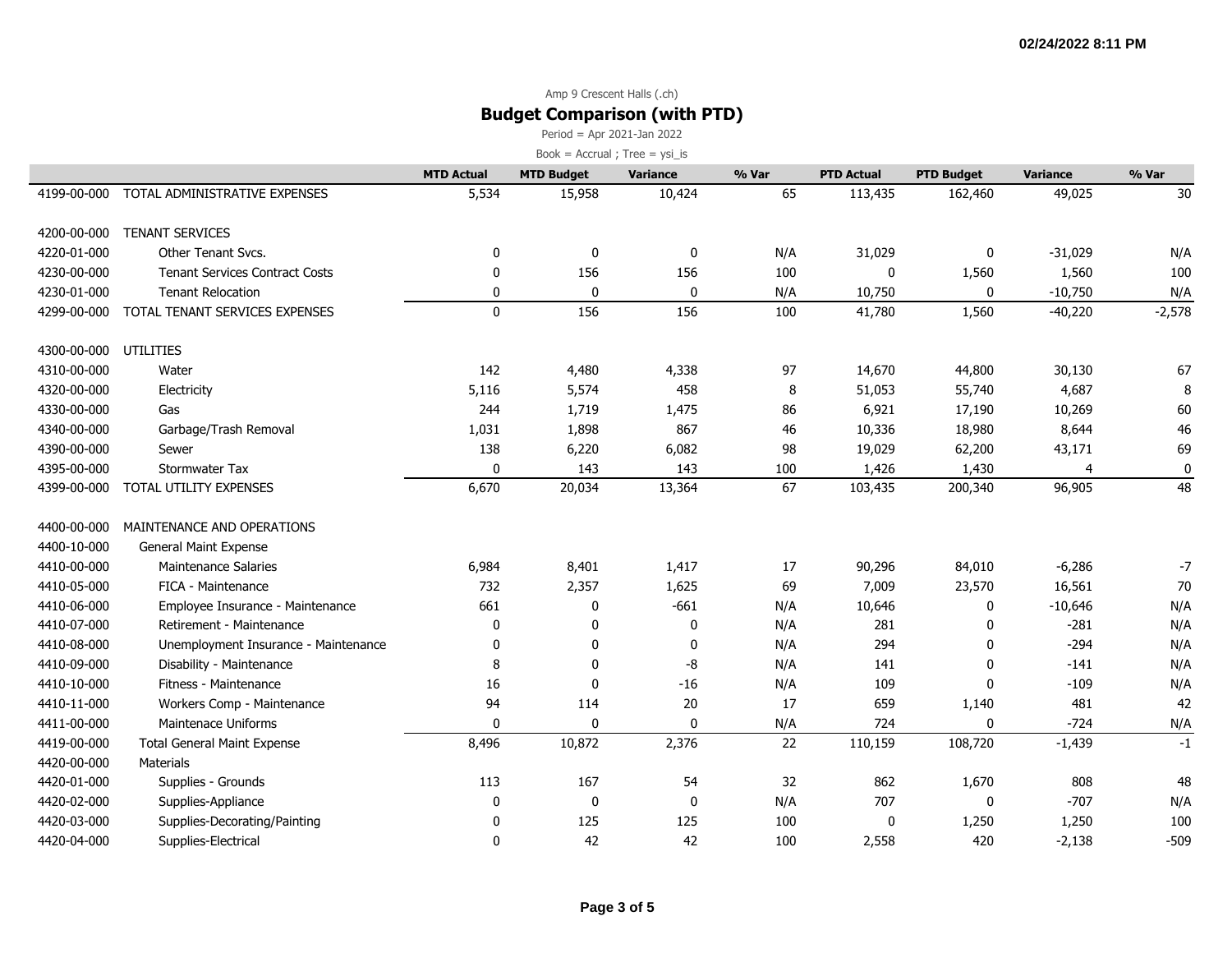### Amp 9 Crescent Halls (.ch) **Budget Comparison (with PTD)**

Period = Apr 2021-Jan 2022  $Book = Accrual ; Tree = ysi_is$ 

|             |                                  | <b>MTD Actual</b> | <b>MTD Budget</b> | <b>Variance</b> | % Var  | <b>PTD Actual</b> | <b>PTD Budget</b> | <b>Variance</b> | % Var  |
|-------------|----------------------------------|-------------------|-------------------|-----------------|--------|-------------------|-------------------|-----------------|--------|
| 4420-05-000 | Supplies-Exterminating           | $\mathbf{0}$      | 33                | 33              | 100    | 50                | 330               | 280             | 85     |
| 4420-06-000 | Supplies-Janitorial/Cleaning     | 78                | 138               | 60              | 43     | 400               | 1,380             | 980             | 71     |
| 4420-07-000 | Supplies-Maint/Repairs           | 221               | 542               | 321             | 59     | 3,843             | 5,420             | 1,577           | 29     |
| 4420-08-000 | Supplies-Plumbing                | 89                | 125               | 36              | 29     | 2,426             | 1,250             | $-1,176$        | $-94$  |
| 4420-09-000 | Tools and Equipment              | 7                 | $\pmb{0}$         | $-7$            | N/A    | 1,611             | $\mathbf 0$       | $-1,611$        | N/A    |
| 4420-11-000 | Supplies-Turn                    | $\mathbf 0$       | 63                | 63              | 100    | 0                 | 630               | 630             | 100    |
| 4420-13-000 | Supplies - HVAC                  | 0                 | 71                | $71\,$          | 100    | 2,792             | 710               | $-2,082$        | $-293$ |
| 4422-01-000 | Vehicle-Gas & Oil                | 333               | $\mathbf 0$       | $-333$          | N/A    | 3,156             | 0                 | $-3,156$        | N/A    |
| 4429-00-000 | <b>Total Materials</b>           | 842               | 1,306             | 464             | 36     | 18,404            | 13,060            | $-5,344$        | $-41$  |
| 4430-00-000 | <b>Contract Costs</b>            |                   |                   |                 |        |                   |                   |                 |        |
| 4430-03-000 | <b>Contract-Building Repairs</b> | 0                 | 1,250             | 1,250           | 100    | 0                 | 12,500            | 12,500          | 100    |
| 4430-06-000 | Contract-Electrical              | $\mathbf{0}$      | 167               | 167             | 100    | 0                 | 1,670             | 1,670           | 100    |
| 4430-07-000 | Contract-Pest Control            | 438               | 2,500             | 2,062           | 82     | 10,382            | 25,000            | 14,618          | 58     |
| 4430-11-000 | Contract-Plumbing                | 0                 | 1,042             | 1,042           | 100    | 919               | 10,420            | 9,501           | 91     |
| 4430-13-000 | Contract-HVAC                    | $\mathbf 0$       | 1,042             | 1,042           | 100    | 3,669             | 10,420            | 6,751           | 65     |
| 4430-14-000 | Contract-Vehicle Maintenance     | $\mathbf{0}$      | 0                 | 0               | N/A    | 1,914             | 0                 | $-1,914$        | N/A    |
| 4430-15-000 | Contract-Equipment Rental        | $\mathbf{0}$      | $\mathbf 0$       | 0               | N/A    | 31,500            | 0                 | $-31,500$       | N/A    |
| 4430-17-000 | Contract-Elevator Monitoring     | 3,361             | 1,500             | $-1,861$        | $-124$ | 16,183            | 15,000            | $-1,183$        | -8     |
| 4430-18-000 | Contract-Alarm Monitoring        | 0                 | 488               | 488             | 100    | 3,860             | 4,880             | 1,020           | 21     |
| 4430-20-000 | Answering Service                | $\mathbf{0}$      | 0                 | 0               | N/A    | 53                | 0                 | $-53$           | N/A    |
| 4430-99-000 | <b>Contract Costs-Other</b>      | 325               | 833               | 508             | 61     | 2,925             | 8,330             | 5,405           | 65     |
| 4439-00-000 | <b>Total Contract Costs</b>      | 4,123             | 8,822             | 4,699           | 53     | 71,406            | 88,220            | 16,814          | 19     |
| 4499-00-000 | TOTAL MAINTENACE EXPENSES        | 13,461            | 21,000            | 7,539           | 36     | 199,970           | 210,000           | 10,030          | 5      |
| 4500-00-000 | <b>GENERAL EXPENSES</b>          |                   |                   |                 |        |                   |                   |                 |        |
| 4510-10-000 | Property Insurance               | 1,112             | 1,012             | $-100$          | $-10$  | 10,912            | 10,120            | $-792$          | -8     |
| 4510-20-000 | <b>Liability Insurance</b>       | 198               | 204               | 6               | 3      | 1,750             | 2,040             | 290             | 14     |
| 4510-30-000 | Auto Insurance                   | 107               | 0                 | $-107$          | N/A    | 748               | $\mathbf 0$       | $-748$          | N/A    |
| 4510-50-000 | Other Business Insurance         | 32                | 0                 | $-32$           | N/A    | 223               | 0                 | $-223$          | N/A    |
| 4520-00-000 | Payments in Lieu of Taxes        | $\mathbf 0$       | 832               | 832             | 100    | 0                 | 8,320             | 8,320           | 100    |
| 4521-00-000 | Misc. Taxes/Liscenses/Insurance  | $\mathbf 0$       | 27                | 27              | 100    | 314               | 270               | $-44$           | $-16$  |
| 4570-00-000 | <b>Bad Debt-Tenant Rents</b>     | $\mathbf{0}$      | 397               | 397             | 100    | 0                 | 3,970             | 3,970           | 100    |
| 4599-00-000 | TOTAL GENERAL EXPENSES           | 1,449             | 2,472             | 1,023           | 41     | 13,947            | 24,720            | 10,773          | 44     |